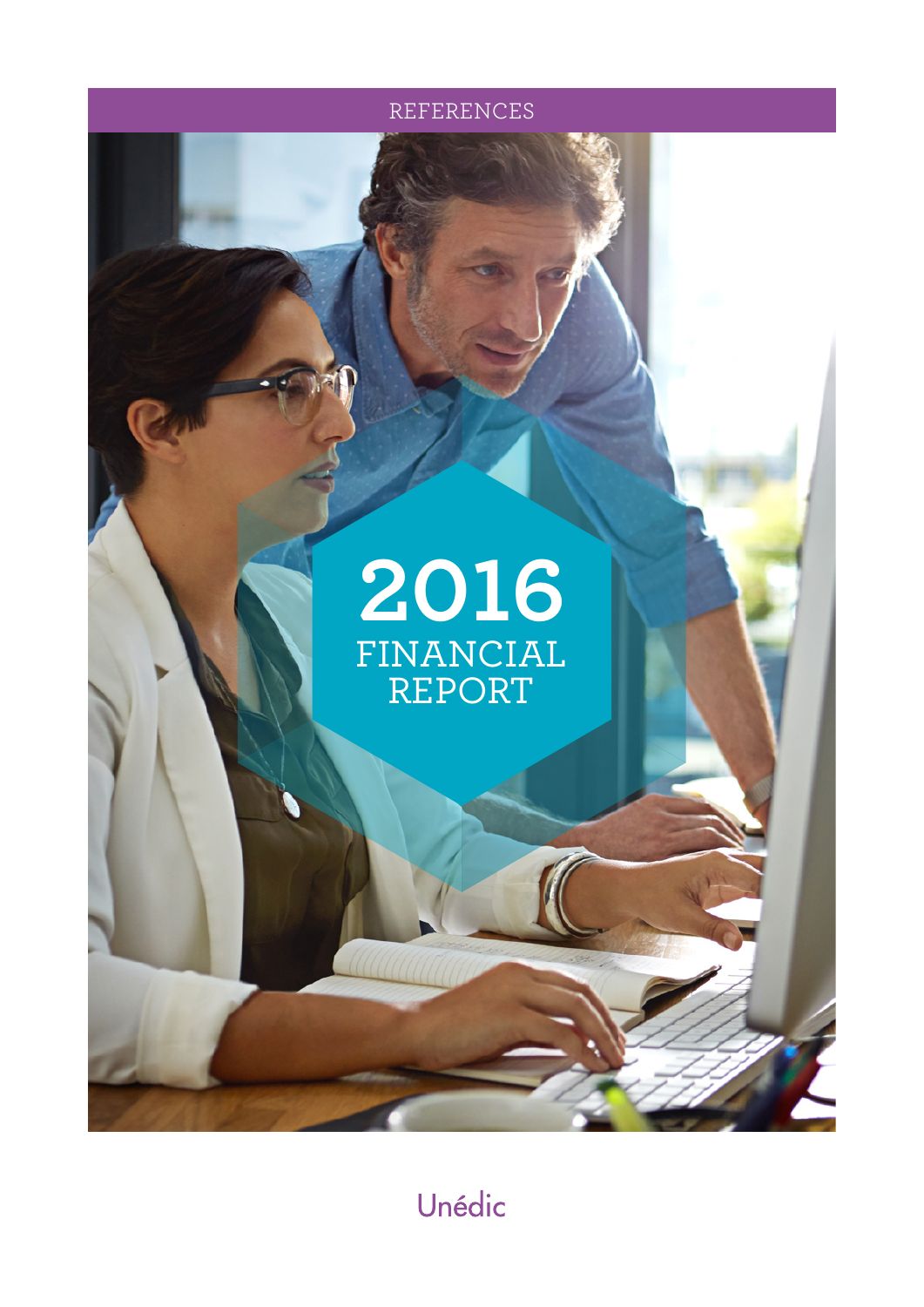

# **FINANCIAL STATEMENTS** *P. 8*

# **1. KEY EVENTS** *P. 11*

- **1.1** New regulatory measures for 2016 *P. 11*
- **1.2** Financial relations between Pôle emploi and Unédic *P. 12*
- **1.3** State/Unédic joint arrangements *P. 13*
- **1.4** Financial relations with the recovery operators *P. 14*
- **1.5** Increase in unemployment insurance benefits *P. 14*
- **1.6** Financing the unemployment insurance scheme *P. 15*

# **2. ACCOUNTING PRINCIPLES, RULES AND METHODS** *P. 18*

**2.1** General principles *P. 18* **2.2** Unemployment benefits *P. 18* **2.3** Contributions of affiliates *P. 19* **2.4** Other items *P. 19* **2.5** Financial relations with third parties *P. 21*

# **3. BALANCE SHEET ANALYSIS** *P. 22* **3.1** Analysis of assets *P. 22* **3.2** Analysis of liabilities *P. 26*

# **4. INCOME STATEMENT ANALYSIS** *P. 32*

**4.1** Technical management *P. 32* **4.2** Administrative management *P. 37* **4.3** Financial management *P. 39* **4.4** Extraordinary result *P. 39* **4.5** Corporation tax *P. 39* **4.6** Result for the financial year *P. 39*

#### **5. ADDITIONAL INFORMATION** *P. 40*

- **5.1** Estimate of the benefits to be paid to benefit claimants receiving benefits at the end of the financial year using underlying assumptions *P. 40*
- **5.2** Number of unemployment insurance staff *P. 41*
- **5.3** Transactions carried out on behalf of third parties *P. 41*

**AUDITORS' REPORT ON THE ANNUAL ACCOUNTS**  *P. 42*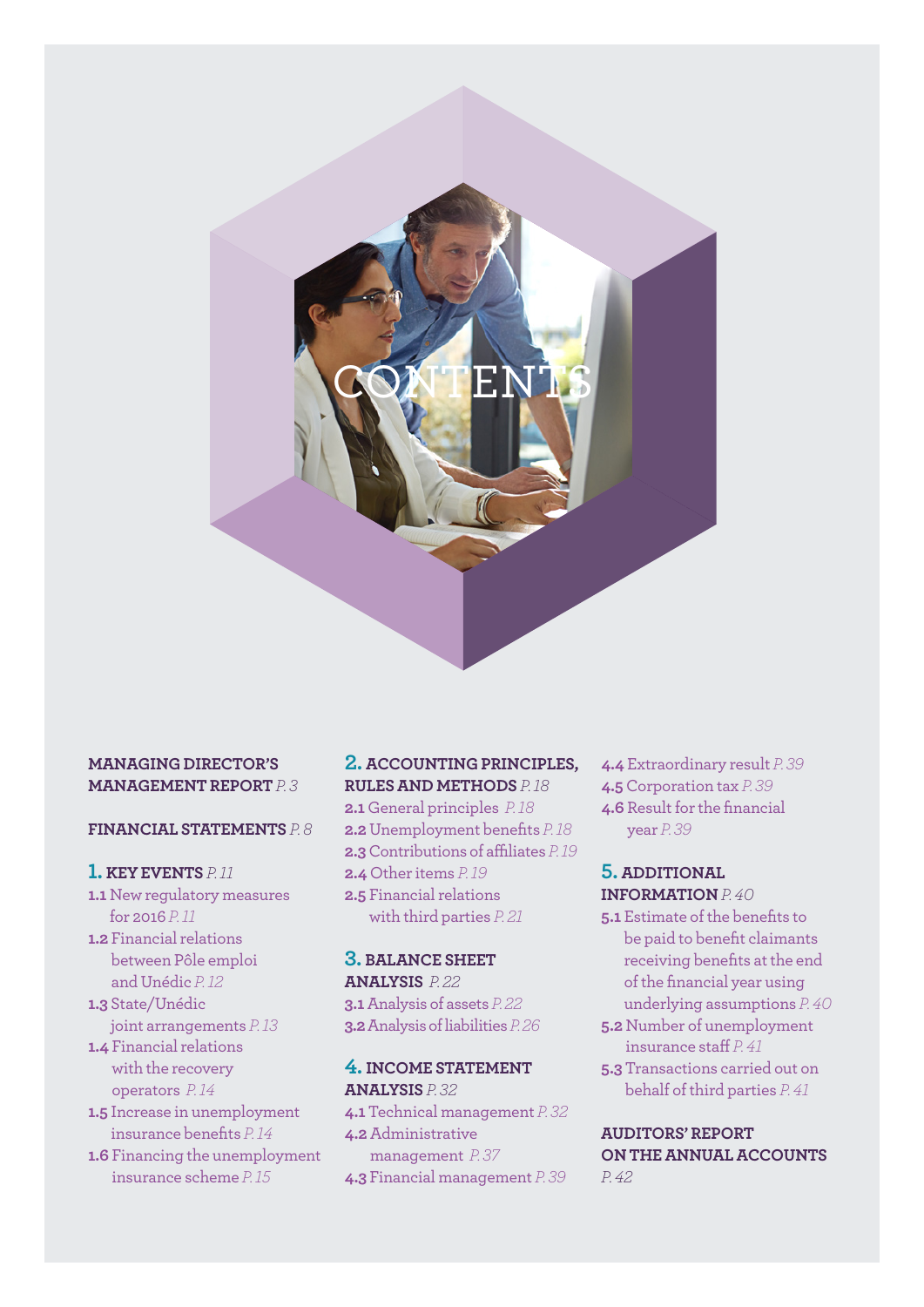

# **CHARACTERISTICS OF THE YEAR 2016**

In 2016, gross domestic product increased by 1.1% on an annual average, a level equivalent to the previous year (+1.2% in 2015). Activity was curbed by an unfavourable trade balance, linked to the economic slowdown of emerging countries. However, the business climate remained at a level above its long-term average and accelerated its growth at the end of the year.

At the same time, wages continued to grow at a moderate pace, by around +1.5%. For the eighth year in a row, the building sector continued to cut jobs as well as the industry sector. However, in 2016, these reductions were well below the rise in employment in the tertiary and temporary employment sectors. Thus, total employment increased by 212,000 additional jobs, compared to 118,000 in 2015.

At the end of 2016, 3.5 million jobseekers were registered with Pôle emploi as category A jobseekers in mainland France, i.e. a decrease of – 3% over one year. This trend can be explained in part by an increase in employment but also by the plan to create 500,000 training schemes (+24.6% of people registered as category D jobseekers). While the number of people carrying out a reduced activity and registered in category B is more or less stable (+0.0%) compared to the end of 2015, the number of jobseekers registered in category C increased by 8.9%.

The number of jobseekers receiving unemployment benefit (ARE) (2.6 million at the end of December 2016 in France) is more or less stable over one year (+0.3%). This slight increase can be explained in part by the unemployment insurance convention of May 2014 which widened access to benefits by removing thresholds for combining unemployment benefit and salary and by gradually implementing renewable rights and benefits.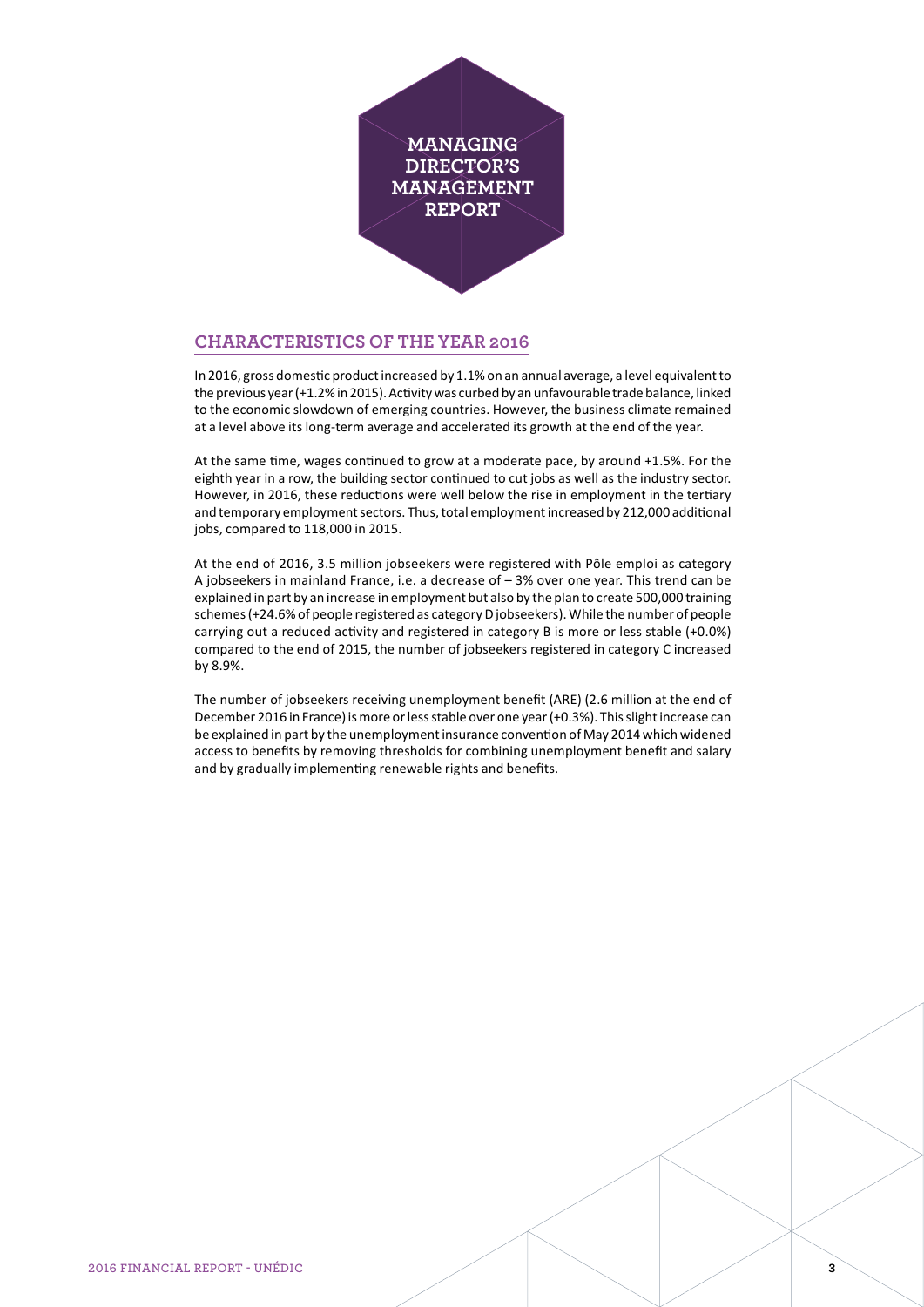# **THE COMPARATIVE PROFIT AND LOSS ACCOUNT**

| $(In$ millions of Euros)                 | 2015      | 2016      | <b>% CHANGE</b> |
|------------------------------------------|-----------|-----------|-----------------|
| Main contributions                       | 33,768    | 34,489    | 2.1             |
| Specific contributions                   | 690       | 597       |                 |
| Other income                             | 466       | 450       |                 |
| TOTAL TECHNICAL INCOME                   | 34,924    | 35,536    | 1.8             |
| Unemployment benefit (ARE)               | $-29029$  | $-29672$  | 2.2             |
| Other benefits                           | $-2,940$  | $-2,863$  |                 |
| Redeployment benefits                    | $-752$    | $-723$    |                 |
| Validation of pension points             | $-2,043$  | $-2,043$  |                 |
| 10% Pôle emploi contributions            | $-3,242$  | $-3,301$  |                 |
| Other expenses                           | $-765$    | $-804$    |                 |
| <b>TOTAL TECHNICAL EXPENSES</b>          | $-38,771$ | $-39,406$ | 1.6             |
|                                          |           |           |                 |
| TECHNICAL MANAGEMENT PROFIT OR LOSS      | $-3,847$  | $-3,870$  | 0.6             |
| Administrative management profit or loss | $-29$     | $-33$     |                 |
| Financial profit or loss                 | $-301$    | $-324$    | 7.5             |
| Extraordinary result                     | 15        | 25        |                 |
| Corporation tax                          | $-3$      | $-2$      |                 |
| <b>NET LOSS</b>                          | $-4,165$  | $-4,203$  |                 |

Total technical income increased by 1.8% between 2015 and 2016, due to the 2.1% increase in main contributions, following the increase in the affiliate wage bill in 2016. The 1.1% growth in staff numbers in 2016 compared with 0.1% in 2015 contrasts with the stability of the average wage per capita (SMPT) of 1.4% in 2016 compared with 1.5% in 2015.

As the effects of the unemployment insurance convention of May 2014 gain significance, the 1.6% increase in technical management expenses between 2015 and 2016 can be explained essentially by the increase in the number of compensated days, which reflects the slight growth over a year in the average number of jobseekers receiving benefits for the reasons given above in the key events of the year 2016.

The difference between the contributions, the benefits and other technical expenses, excluding the Pôle emploi contribution, is negative by €569 million in 2016, comparable with the 2015 financial year, i.e. €605 million.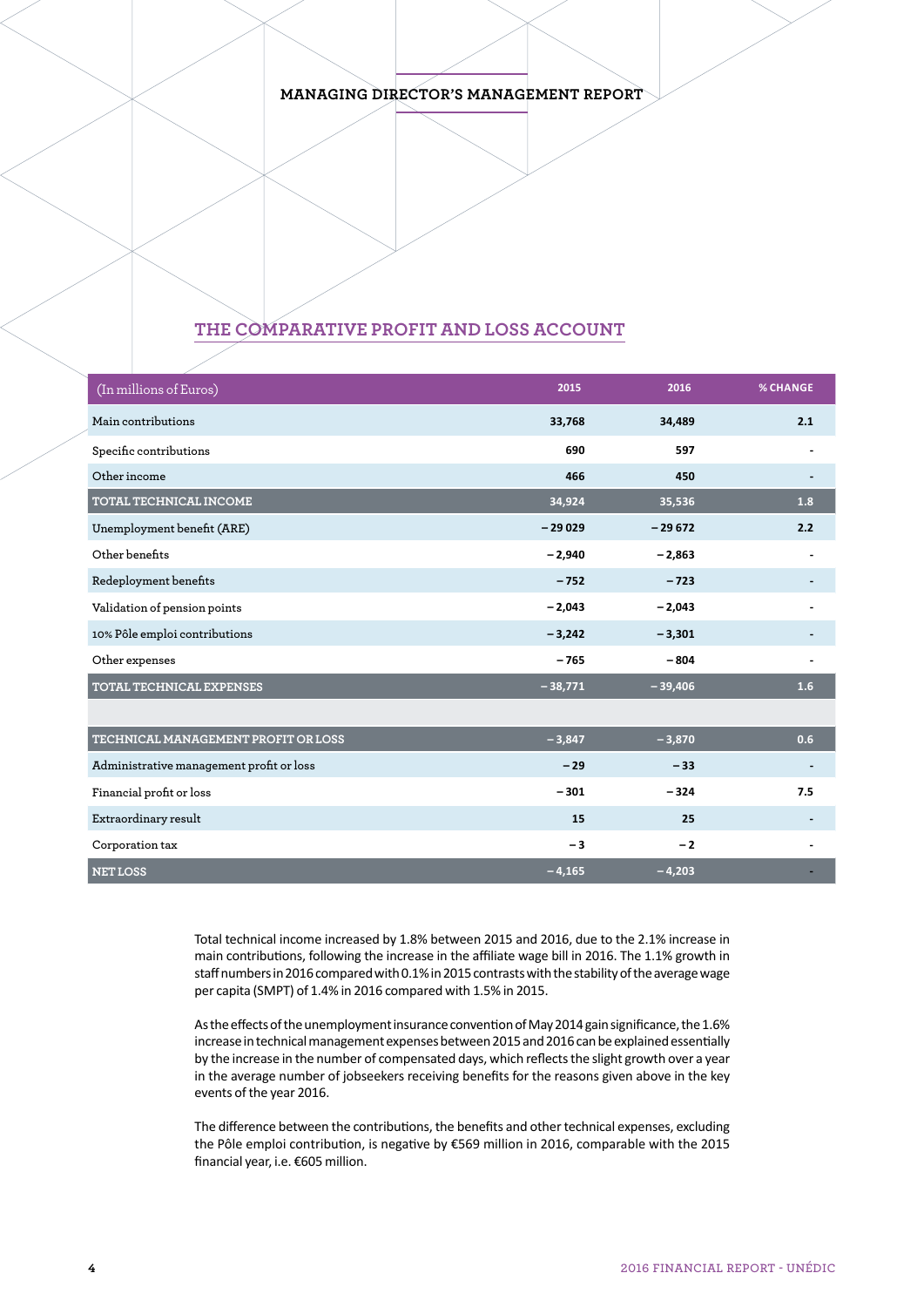After taking into consideration the unemployment insurance's contribution to the functioning of Pôle emploi (€3.301 billion), the technical management result becomes a deficit of €3.847 billion stable compared with the 2015 deficit, of €3.870 billion. As a result of the – €33 million administrative management loss, the – €324 million financial management loss, the extraordinary result and the tax on property rents, the net accounting result for the year is a -€4.203 billion deficit.

Regarding the funding of the unemployment insurance in 2016, it should be stressed that, in a government order dated 4 February 2016 and as authorised by law, the French Ministry for the Economy and Finance granted the explicit French State guarantee to the bonds issued by Unédic in 2016 within a limit of €5 billion in principal plus interest and costs.

# **CHANGE IN CASH BALANCE FOR THE FINANCIAL YEAR**

The net change in cash balance for the unemployment insurance transactions is negative by €4.084 million and is reflected in the following way:

| (In millions of Euros)       | 31/12/2015 | 31/12/2016  | <b>CHANGE</b> |
|------------------------------|------------|-------------|---------------|
| Bond loans                   | $-21,800$  | $-25,300$   | $-3,500$      |
| Commercial papers            | $-4,330$   | $-4,960$    | $-630$        |
| Negotiable medium term notes | $-3,500$   | $-3,350$    | 150           |
| Overdrafts                   | 0          | $\mathbf 0$ | 0             |
| Investments                  | 1,570      | 2,293       | 723           |
| Bank balances                | 2,387      | 1,560       | $-827$        |
| <b>TOTAL</b>                 | $-25,673$  | $-29.757$   | $-4,084$      |

The change in cash balance of  $-\epsilon 4,084$  million and the financial year loss of  $-\epsilon 4,203$  million can be explained as follows:

| FROM THE NET RESULT TO THE CHANGE IN CASH BALANCE (In millions of Euros)                                       |          |   |
|----------------------------------------------------------------------------------------------------------------|----------|---|
| Accounting loss for the 2016 financial year                                                                    | $-4,203$ |   |
| Transactions with no effect on the cash flow<br>(Allowances net of write-backs of amortisation and provisions) | 197      |   |
| Increase in Working Capital Requirement (Impairs the cash flow)                                                | $-78$    |   |
| 2016/2015 CHANGE IN CASH BALANCE                                                                               | $-4,084$ |   |
|                                                                                                                |          |   |
|                                                                                                                |          |   |
| 2016 FINANCIAL REPORT - UNÉDIC                                                                                 |          | 5 |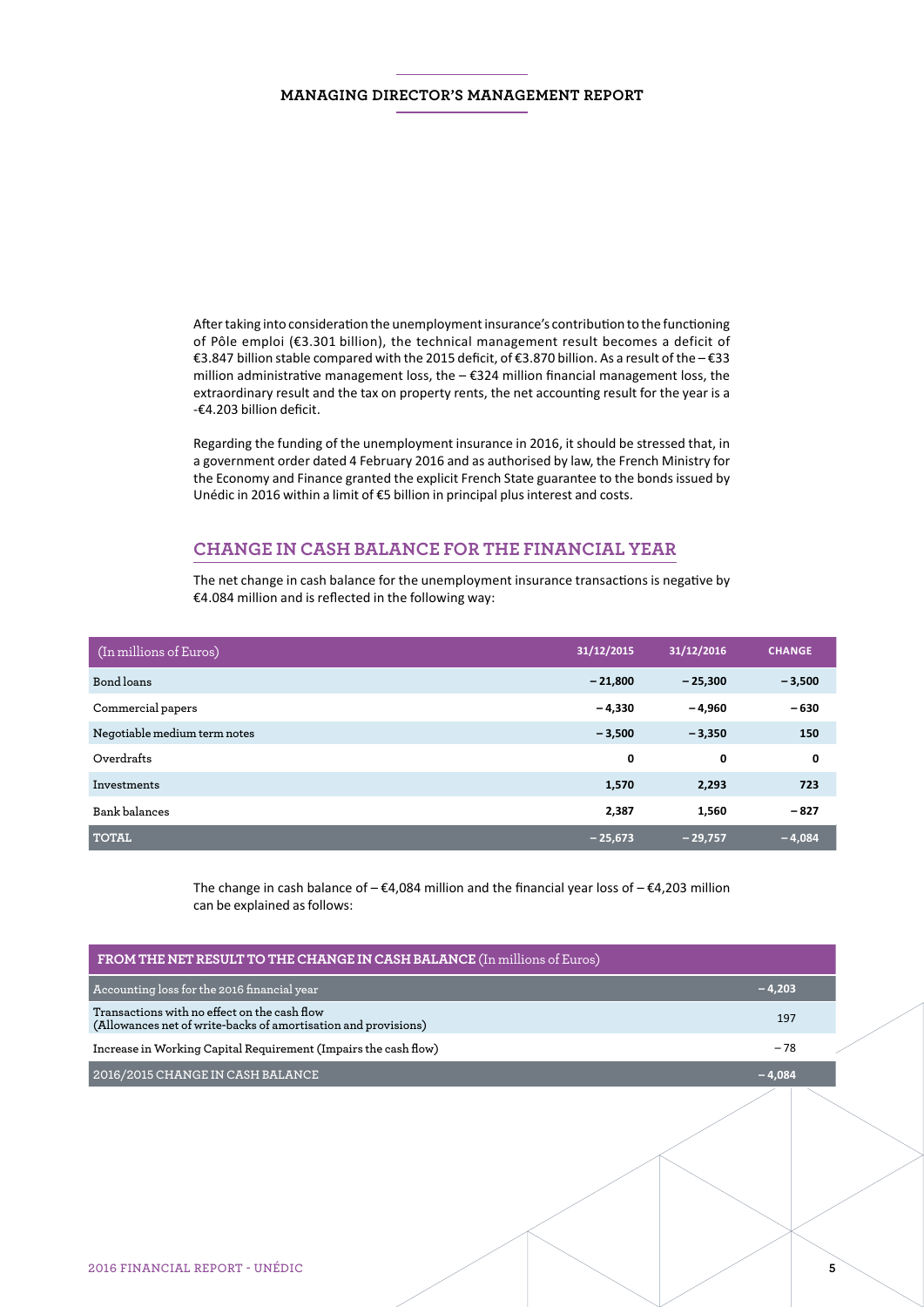The net negative equity situation of  $-\epsilon$ 24,922 million at the end of 2015 worsened by – €4,203 million due to the loss in FY 2016, reaching a negative net financial situation of – €29,125 million as at 31 December 2016.

| (In millions of Euros)         | 2015      | 2016      |
|--------------------------------|-----------|-----------|
| Retained earnings and Reserves | $-20.757$ | $-24.922$ |
| Loss for the year              | $-4.165$  | $-4,203$  |
| NET FINANCIAL SITUATION        | $-24,922$ | $-29,125$ |

The move from the negative net situation of –€29,125 million and the net debt situation of –€29,757 million, less the balance sheet cash assets, is explained as follows:

| FROM THE NET FINANCIAL SITUATION AS AT 31/12/2016 TO THE CASH SITUATION<br>AS AT 31/12/2016 (In millions of Euros)                                  |           |
|-----------------------------------------------------------------------------------------------------------------------------------------------------|-----------|
| Net financial situation as at 31/12/2016                                                                                                            | $-29,125$ |
| Transactions with no effect on the cash flow<br>(Financing capacity represented by the combination of amortisation and provisions as at 31/12/2016) | 2,593     |
| Gross fixed assets as at 31/12/2016                                                                                                                 | $-329$    |
| Cash requirement represented by financing the surplus of operating<br>receivables out of the operating debts                                        | $-3,185$  |
| Cash resource linked to accrued interest on loans and staggering of deferred financial expenses<br>(issue premiums, accrued interest, etc.)         | 289       |
| NET CASH SITUATION AS AT 31/12/2016                                                                                                                 | $-29.757$ |

# **EVENTS SUBSEQUENT TO CLOSURE**

A new agreement negotiated in March 2017 shall come into force on 1st October 2017 for employers and on 1st November for benefit claimants. The government order of 4 May 2017, approving the unemployment insurance convention signed on 14 April 2017 and its associated texts, was published in the Official Journal on 6 May 2017.

## **2017 OUTLOOK**

Unédic regularly updates its expenditure and revenue forecasts by taking into account the changes of the economic situation. The latest financial forecast was drawn up in February 2017, i.e. approximately two months before the signing of the new 2017 unemployment insurance convention (signed on 14 April), and is therefore based under the assumptions the previous unemployment insurance regulation. The financial forecast shall be updated in June 2017 and shall take into account the anticipated effects of the new convention.

February's forecast relies on the Consensus Economics of February, which anticipates a growth of +1.3% and an inflation rate of +1.3% in 2017. According to this forecast:

<sup>®</sup> In 2017, the positive effects on employment due to the continued growth and moderate productivity gains should be limited in part by the reduced effect of employment public policies provided by the 2017 finance law. In total, considering the year as a whole, 135,000 jobs should be created. The prospects of low levels of inflation should explain a moderate 1.5% increase in the average wage per capita in 2017. The annual increase in the wage bill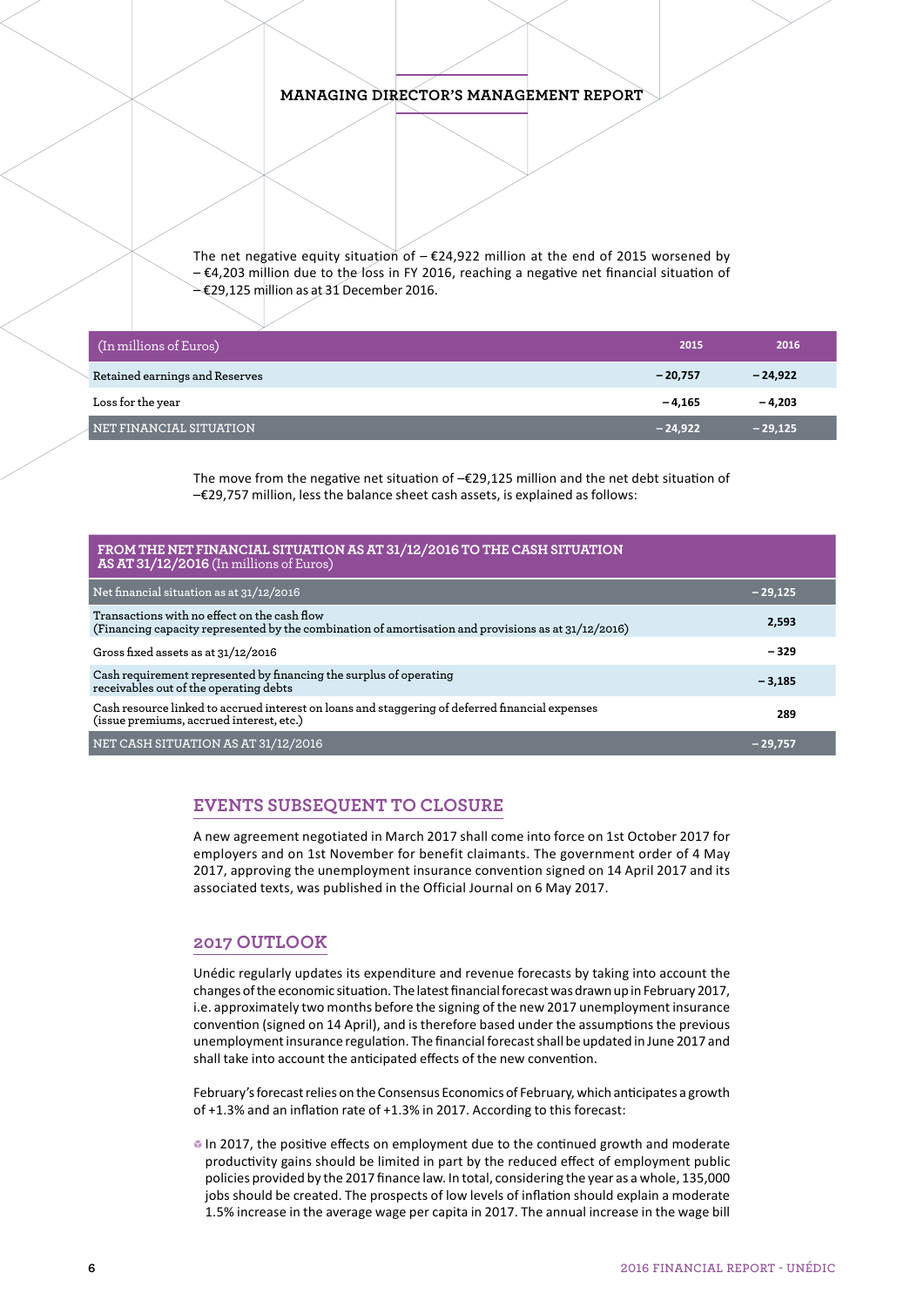should be 2.5%. In 2018, there should be fewer job creations affiliated to the unemployment insurance scheme than in 2016 and 2017, due to the absence of accelerated growth (+1.4%).

- 4 In 2017, the acceleration of commercial job creations should be compensated by the slowdown in assisted contracts in the non-commercial sector; total employment should then increase at a slightly slower pace than the working population and the unemployment rate should stand at 9.8% at the end of 2017. In 2018, assuming the number of people benefiting from assisted contracts stays at the same level as in 2017, unemployment as defined by the ILO should remain more or less stable.
- 4 Unemployment benefit should continue to increase in 2017 (+37,000 benefit claimants) and in 2018 (+ 25,000) following the increase in the number of people registered with Pôle emploi.

The February 2017 forecast foresees a deficit (change in cash balance) of – €3.6 billion in 2017 and – €3.9 billion in 2018. Unemployment insurance net debt should reach – €37.5 billion by the end of 2018. In brief, the February 2017 expenditure and revenue forecasts would be as follows:

| In millions of Euros, as at 31/12/2016<br>(Source: February 2017 financial forecast situation) | 2016      | 2017<br><b>FORECAST</b> | 2018<br><b>FORECAST</b> |
|------------------------------------------------------------------------------------------------|-----------|-------------------------|-------------------------|
| Total income                                                                                   | 35,146    | 35.817                  | 36,665                  |
| Total expenditure                                                                              | 39,503    | 39.464                  | 40,641                  |
| Change in cash balance                                                                         | $-4.255$  | $-3.577$                | $-3,923$                |
| NET BANKING INDEBTEDNESS SITUATION                                                             | $-29.985$ | $-33.562$               | $-37,485$               |

The effects of the unemployment insurance convention of April 2017 should now be added to this forecast. According to the initial figures of the convention, €900 million would be saved per year at full effect, that is to say from 2022. For 2018, it should reduce the deficit by around €550 million.

In order to cover the financing requirements of the unemployment insurance scheme, the Board of Directors, gathered on 27 June 2016, approved a €6 billion bond issue programme for 2017.

These issues benefit from the State guarantee due to the provisions of Article 213-15 of the French Monetary and Financial Code and paragraph 2 of Article 107 of Amending Finance Law no. 2004-1485 of 30 December 2004. The guarantee was authorised by the Amending Finance Law of 30 December 2016 and granted by Order of the French Ministry for the Economy and Finance on 6 March 2017 for a total of €5 billion in principal, plus interest and costs.

The funding strategy for 2017 was adapted to the financial decisions of the Board of Directors' meeting of 31 January 2017:

- 4 The upper limit of the (EMTN) bond issue programme was increased to €37 billion and its maximum authorised maturity was extended to 15 years;
- 4 The upper limit of the NEU MTN programme (formerly BMTN) was increased to €8 billion and its maximum authorised maturity was extended to 7 years;
- The pursuit of the NEU CP (commercial papers) programme with a maximum outstanding amount €10 billion.

On 20 April 2017, Unédic completed most of its 2017 bond issue programme for €5 billion (€3.75 billion issued). Unédic issued two new bonds: €2 billion 10-year issue (2027), €1.75 billion 15-year issue (2032). Unédic also issued €1.45 billion of NEU MTN (€1.25 billion maturing in 2022, €100 million with maturing at the end of 2018 and €100 million with maturing at the end of 2020).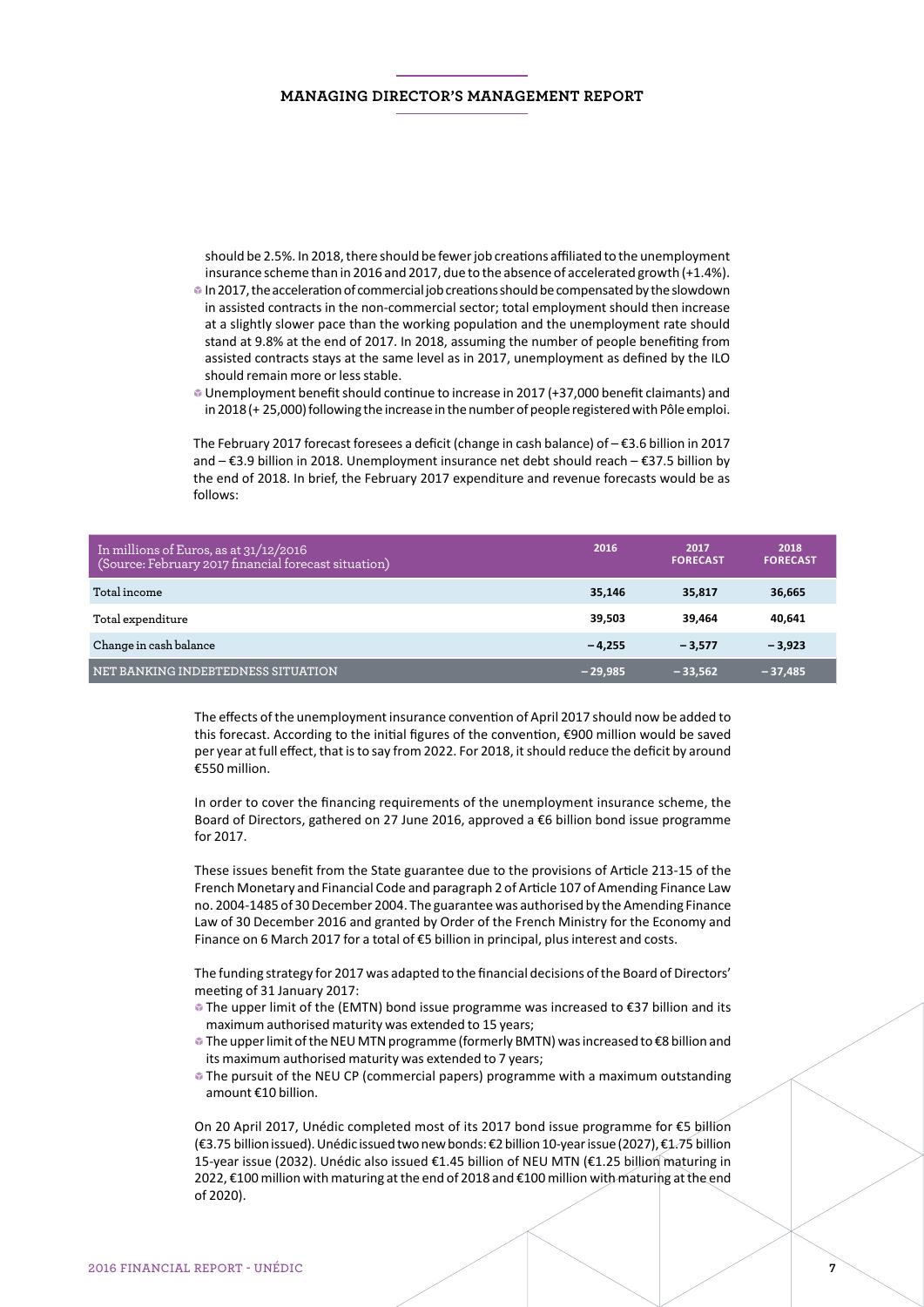# **FINANCIAL STATEMENTS**

# **BALANCE SHEET - UNÉDIC ASSOCIATION**

| <b>ASSETS</b>            |         | 2016    |         |         | 2015    |         |
|--------------------------|---------|---------|---------|---------|---------|---------|
| (In millions of Euros)   |         |         |         |         |         |         |
| <b>FIXED ASSETS</b>      |         |         | 101.4   |         |         | 128.1   |
| Intangible fixed assets  |         | 0.5     |         |         | 0.7     |         |
| Tangible fixed assets    |         | 78.6    |         |         | 103.8   |         |
| Financial fixed assets   |         | 22.3    |         |         | 23.7    |         |
| <b>CURRENT ASSETS</b>    |         |         | 9,552.6 |         |         | 9,620.7 |
| Receivables:             |         | 5,240.4 |         |         | 5,176.0 |         |
| Benefit receivables      | 369.1   |         |         | 348.6   |         |         |
| Affiliated receivables   | 4,871.3 |         |         | 4,827.4 |         |         |
| Other receivables        |         | 456.8   |         |         | 485.5   |         |
| Marketable securities    |         | 2,292.7 |         |         | 1,569.9 |         |
| Available capital        |         | 1,560.5 |         |         | 2,386.6 |         |
| Prepaid expenses         |         | 2.2     |         |         | 2.7     |         |
| Deferred expenses        |         |         | 28.3    |         |         | 25.2    |
| Bond redemption premiums |         |         | 90.7    |         |         | 70.9    |
| <b>TOTAL ASSETS</b>      |         |         | 9,773.0 |         |         | 9,844.9 |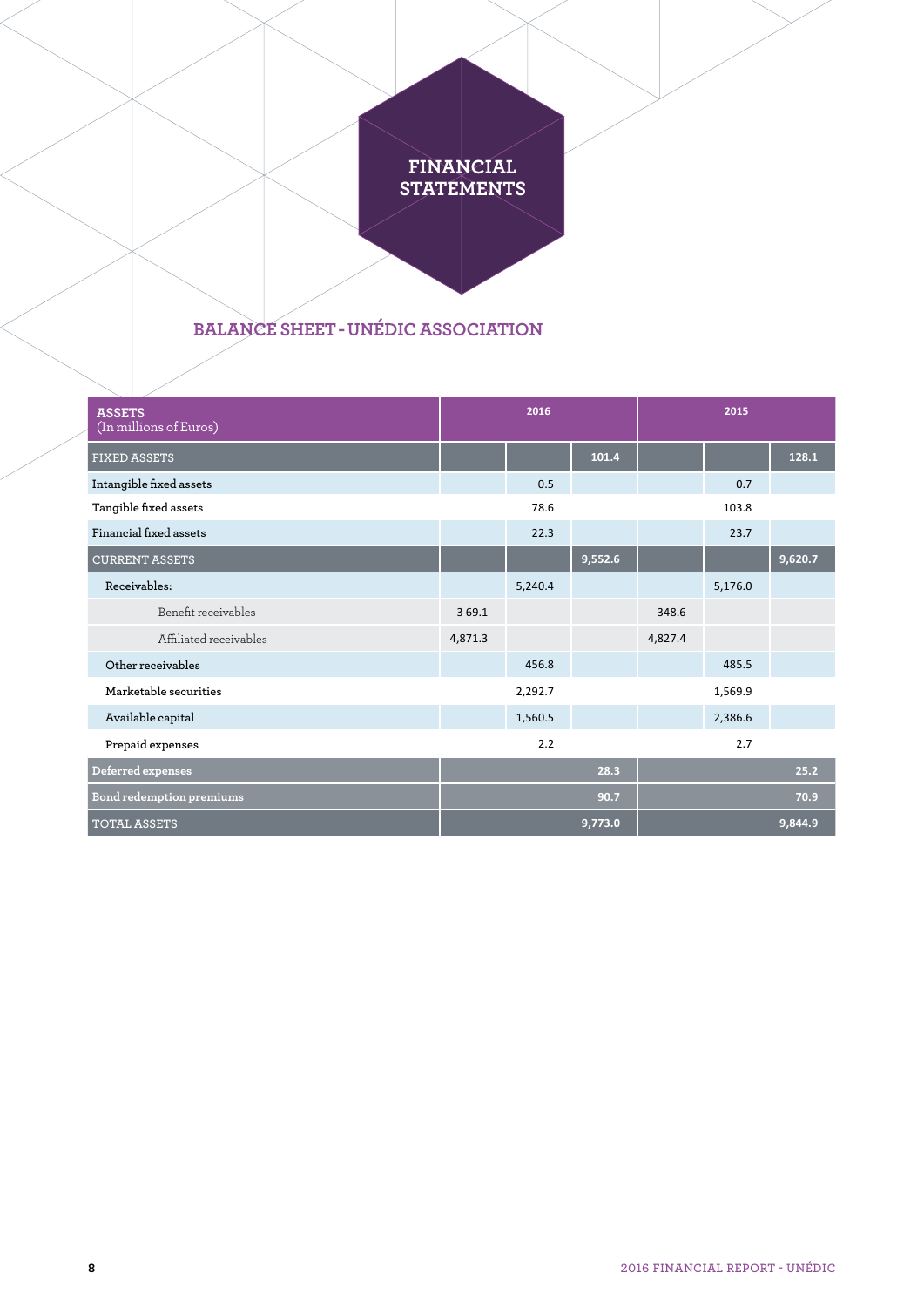# **FINANCIAL STATEMENTS**

| <b>LIABILITIES</b><br>(In millions of Euros) |          | 2016        |             |          | 2015        |             |
|----------------------------------------------|----------|-------------|-------------|----------|-------------|-------------|
| NET FINANCIAL SITUATION                      |          |             | $-29,124.8$ |          |             | $-24,921.7$ |
| Reserves                                     |          | 0.8         |             |          | 0.8         |             |
| Retained earnings                            |          | $-24,922.5$ |             |          | $-20,757.2$ |             |
| Profit or loss                               |          | $-4,203.1$  |             |          | $-4,165.3$  |             |
| Provisions for contingencies and expenses    |          |             | 95.6        |          |             | 80.0        |
| <b>DEBTS</b>                                 |          |             | 38,625.4    |          |             | 34,518.9    |
| Loans and financial debts                    |          | 33,841.6    |             |          | 29,857.2    |             |
| Bond loans                                   | 25,521.8 |             |             | 22,012.2 |             |             |
| Other loans and financing                    | 8,311.7  |             |             | 7,832.0  |             |             |
| Outstanding bank overdrafts                  | 0.0      |             |             | 0.0      |             |             |
| Other financial debts                        | 8.1      |             |             | 13.0     |             |             |
| Other debts                                  |          | 4,783.8     |             |          | 4,661.7     |             |
| Affiliated debts                             | 165.5    |             |             | 195.7    |             |             |
| Benefit debts                                | 2,895.7  |             |             | 2,878.2  |             |             |
| Tax and social security debts                | 69.8     |             |             | 62.4     |             |             |
| Supplier debts                               | 8.0      |             |             | 8.0      |             |             |
| State debts                                  | 0.0      |             |             | 0.0      |             |             |
| Other debts                                  | 1,644.8  |             |             | 1,517.4  |             |             |
| Accrual accounts                             |          |             | 176.8       |          |             | 167.7       |
| <b>TOTAL LIABILITIES</b>                     |          |             | 9,773.0     |          |             | 9.844.9     |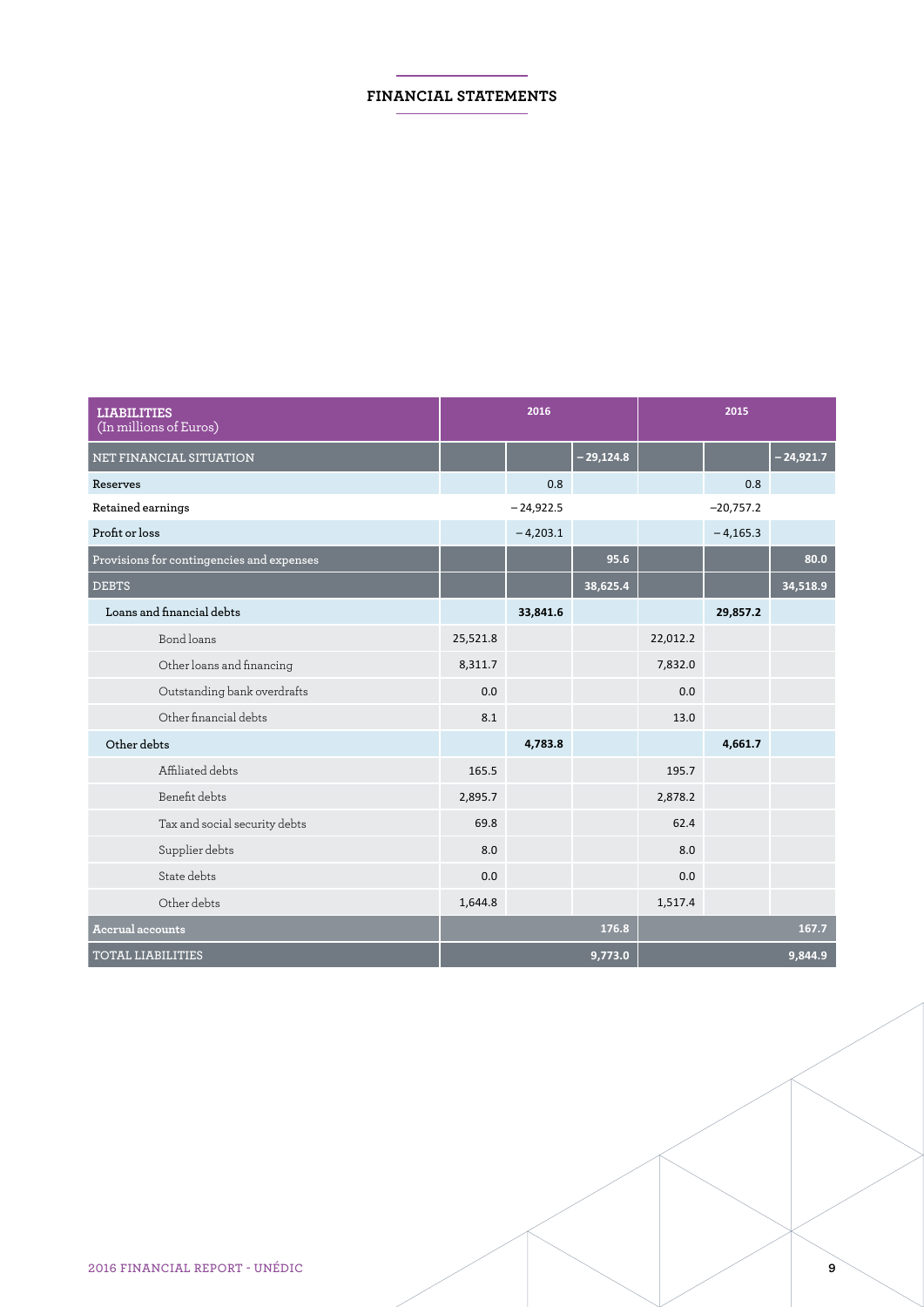# **FINANCIAL STATEMENTS**

# **INCOME STATEMENT  - UNÉDIC ASSOCIATION**

| <b>INCOME STATEMENT</b><br>(In millions of Euros) |          | 2016     |            |          | 2015     |            |
|---------------------------------------------------|----------|----------|------------|----------|----------|------------|
| TECHNICAL MANAGEMENT                              |          |          |            |          |          |            |
| Income                                            |          | 35,535.7 |            |          | 34,923.6 |            |
| Contributions                                     | 35,085.9 |          |            | 34,458.3 |          |            |
| Other income                                      | 117.2    |          |            | 123.9    |          |            |
| Write-back of provisions                          | 48.4     |          |            | 2.6      |          |            |
| Transfers of expenses                             | 284.2    |          |            | 338.8    |          |            |
| Expenses                                          |          | 39,405.5 |            |          | 38,771.3 |            |
| Unemployment benefits                             | 29,671.5 |          |            | 29,029.4 |          |            |
| Other benefits                                    | 2,862.7  |          |            | 2,940.2  |          |            |
| Redeployment benefits                             | 723.3    |          |            | 752.0    |          |            |
| Validation of pension points                      | 2,043.3  |          |            | 2,042.7  |          |            |
| Other expenses                                    | 3,807.9  |          |            | 3,675.8  |          |            |
| Provisions                                        | 296.8    |          |            | 331.2    |          |            |
| <b>TECHNICAL RESULT</b>                           |          |          | $-3,869.8$ |          |          | $-3,847.7$ |
| ADMINISTRATIVE MANAGEMENT                         |          |          |            |          |          |            |
| Income                                            |          | 65.0     |            |          | 73.8     |            |
| Provision of services                             | 46.3     |          |            | 45.9     |          |            |
| Other income                                      | 18.7     |          |            | 27.9     |          |            |
| Expenses                                          |          | 98.1     |            |          | 102.4    |            |
| Purchases                                         | 0.7      |          |            | 0.8      |          |            |
| External services                                 | 47.4     |          |            | 51.2     |          |            |
| Taxes and levies                                  | 5.9      |          |            | 6.1      |          |            |
| Wages and social security costs                   | 27.9     |          |            | 28.2     |          |            |
| Other expenses                                    | 0.0      |          |            | 0.0      |          |            |
| Amortisation and provisions                       | 16.2     |          |            | 16.1     |          |            |
| ADMINISTRATIVE MANAGEMENT RESULT                  |          |          | $-33.1$    |          |          | $-28.6$    |
| FINANCIAL MANAGEMENT                              |          |          |            |          |          |            |
| Financial income                                  |          | 61.5     |            |          | 45.4     |            |
| Financial expenses                                |          | 385.2    |            |          | 346.4    |            |
| <b>FINANCIAL RESULT</b>                           |          |          | $-323.7$   |          |          | $-301.0$   |
| EXTRAORDINARY TRANSACTIONS                        |          |          |            |          |          |            |
| Technical management                              |          | 0.0      |            |          | 0.0      |            |
| Administrative management                         |          | 25.3     |            |          | 14.6     |            |
| EXTRAORDINARY RESULT                              |          |          | 25.3       |          |          | 14.6       |
| Corporation tax and similar levies                |          |          | $-1.8$     |          |          | $-2.6$     |
| PROFIT OR LOSS                                    |          |          | $-4,203.1$ |          |          | $-4,165.3$ |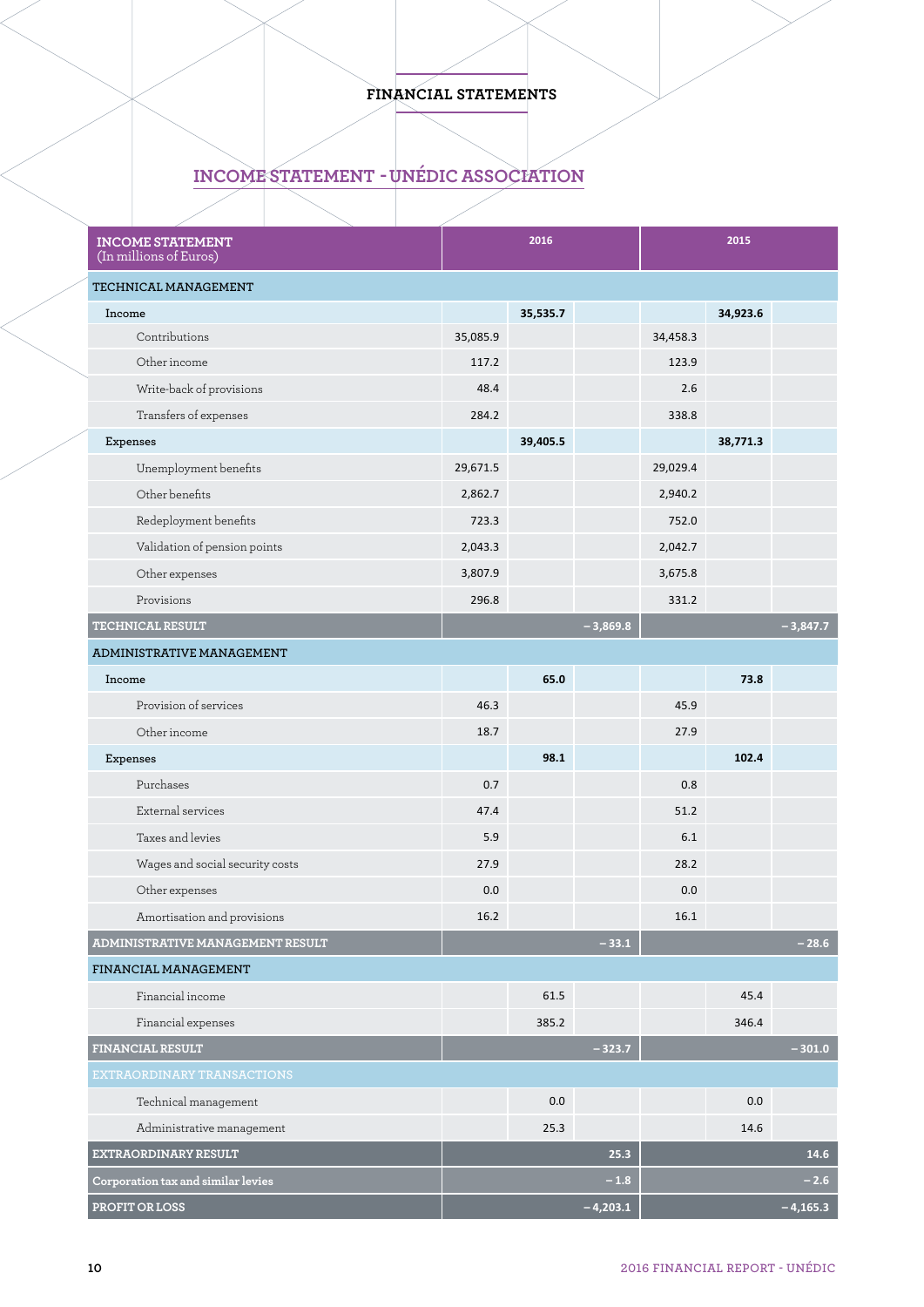

Following the suspension of the negotiation which began in spring 2016, the convention of 14 May 2014 on unemployment benefit, which sets out the principles laid down by the national interprofessional agreement (ANI) of 22 March 2014, remained in force in 2016. The new agreement negotiated in March 2017 shall come into force on 1st October 2017 for employers and on 1st November for benefit claimants. The government order of 4 May 2017 approving the unemployment insurance convention signed on 14 April 2017 and its associated texts, was published in the Official Journal on 6 May 2017.

#### **1.1 NEW REGULATORY MEASURES FOR 2016**

#### **1.1.1 Appendices VIII and X deriving from the agreement of 28 April 2016 and decree no. 2016-961 of 13 July 2016 amended by the decree of 16 December 2016**

Following the negotiations between employers and employees organisations, representing the whole entertainement industry, commited within the legal framework established by Article L.5424-22 of the French Labour Code, launching a negotiation of specific rules for artists and technicians of the entertainement industry, new appendices VIII and X, deriving from the agreement of 28 April 2016 transposed by decree of 13 July 2016 amended by decree of 16 December 2016, have been applicable since 1st August 2016 (termination of contracts of employment as of 1st August 2016). Given the significant developments of Pôle emploi's information system, some of the new rules were operational only as of December 2016, leading to legal adjustments and final notifications.

The main changes are:

- The implementation of a rights review on the anniversary date, with a 12 month payment period calculated from date to date;
- **The review of applicable deferred payments (establishment of a paid holidays allowance);**  $\bullet$  The new rules for determining affiliation (1 artist fee = 12 hours) and, in particular, the payment for the affiliation of certain periods outside employment contracts (maternity
- leave paid for by State insurance, sick leave under a long-term health condition);
- The change in the parameters for calculating the daily allowance;
- 4 The introduction of a claw-back provision when the temporary show business worker does not fulfil the condition for minimum affiliation (507 hours) but has worked for at least 338 hours;
- **The increase in rates of contribution; broadening of the tax base (payments taken into** consideration before tax relief).

Finally, by letter dated 16 June 2016, the French Labour Ministry made a commitment to guarantee any potential difference between the balance of these new appendices and the objective set by the framework document transmitted by the interprofessional social partners.

#### **1.1.2. Mayotte – New agreement**

Pending the entry into force of a new agreement, a statement of conclusions dated 18 December 2015 extended the national interprofessional agreement (ANI) of 26 October 2012 on unemployment benefit in Mayotte. The provisions of this Mayotte ANI remain in force until 30 April 2016.

A new agreement was signed on 24 March 2016 and came into force on 1st May 2016. From now on, it is necessary to have worked 182 days or 1,014 hours to be entitled to rights: the duration of such rights depends on the duration of affiliation, according to the principle «1 day of affiliation equals 1 day of benefit entitlement», up to the limit of 365 days for employees under 50 at the end of their employment contract and 730 days for those 50 or over.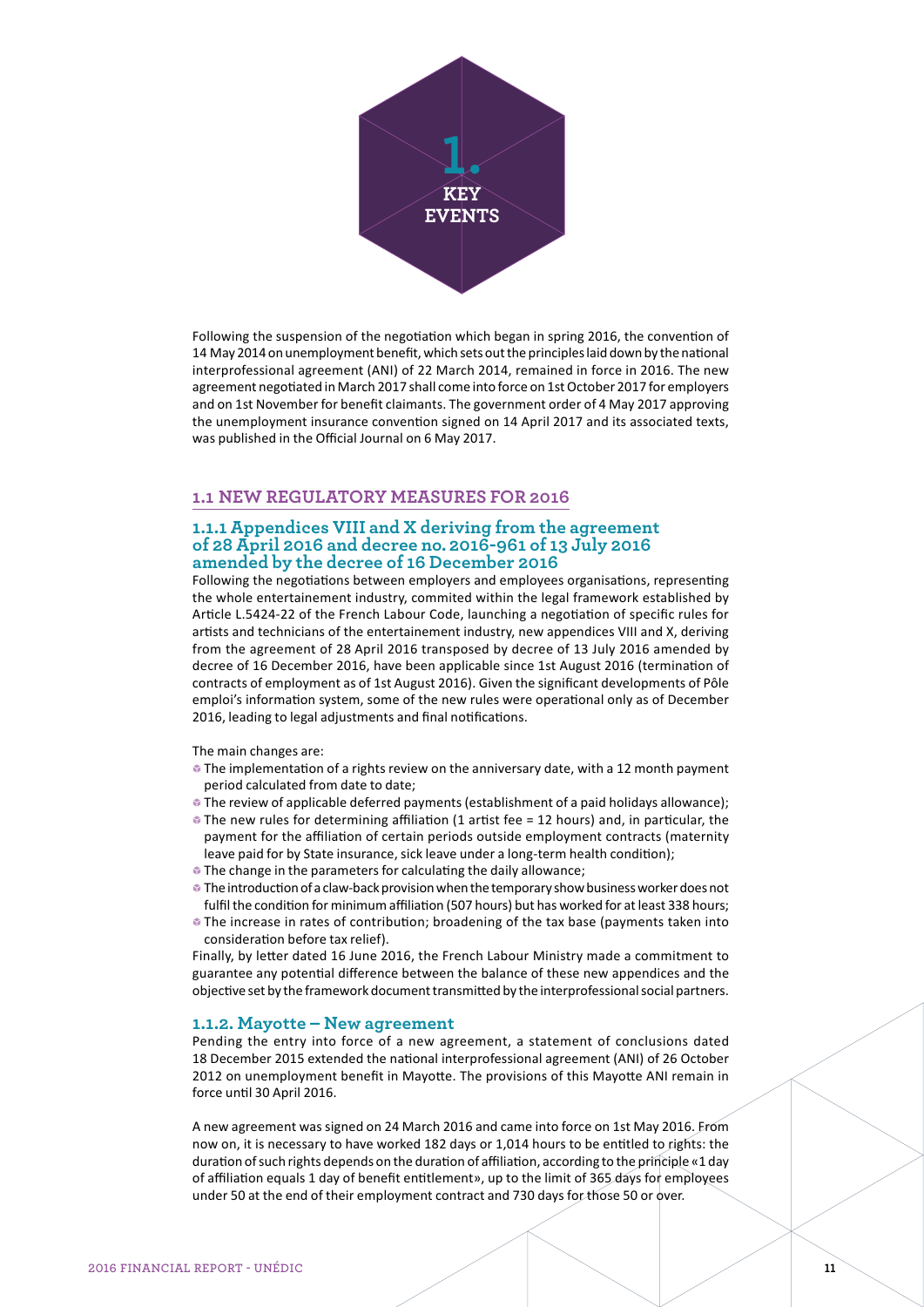**1.**

The benefit, calculated on the last 6 months wages, is equal to 70% of the daily reference wage for the first 3 months and 50% for the following months.

Upper limits and rates of contribution are being gradually increased between 2016 and 2018 (respectively €2,102 as at 1st May 2016 and 3.30% as at 1st July 2016).

The existing rules on combining rights and benefits in mainland France are transposed; only the principle of renewable rights and benefits has not been adopted: the old rules of readmission are still in force with equity comparison and choice of the highest daily benefit.

The calculation of deferred payments and the qualifying period is replicated from the convention of 14 May 2014.

# **1.2 FINANCIAL RELATIONS BETWEEN PÔLE EMPLOI AND UNÉDIC**

The 2015-2018 tripartite agreement signed between the State, Unédic and Pôle emploi on 18 December 2014 sets out the objectives of Pôle emploi's service offer and action as well as the resources made at its disposal.

It is a continuation of the guidelines initiated by the previous agreement, but it also marks a new stage by setting out 3 major strategic objectives:

- 4 To strengthen the personnalised support provided to jobseekers in order to improve prospects for returning to work;
- $\bullet$  To offer employers a range of services that meets their needs and enables them to make jobseekers' access to employment easier;
- $\bullet$  To improve the quality of the relationship with jobseekers and companies.

Every year, financial relations associated with the implementation of this agreement are the subject of a treasury agreement between Unédic and Pôle emploi which specifies the 10% contribution to be paid by Unédic, as well as the terms and conditions for payment. This agreement produces a technical management expense of €3,301 million in 2016.

On behalf of Unédic, Pôle emploi ensures the payment of benefits to recipients of unemployment insurance and recovers contributions for certain categories of employees. The income (contributions) was €1,125.3 million and the expenses (benefits and subsidies) were €31,981.9 million in 2016.

An agreement between Unédic and Pôle emploi organises the implementation of this service delegation and operational cooperation.

Furthermore, the implementation of specific arrangements is entrusted to Pôle emploi by entering into an agreement for the financing of support for those who are signed up to the Improved Job Security Contract which followed on from the Personal Redeployment Agreement (CRP) and Career Transition Contract (CTP) arrangements, with a recorded expense of €63.4 million in 2016.

Concerning the operating budgets of both organisations, it is important to stress that the invoicing of rents and expenses paid by Pôle emploi for occupying real estate sites belonging to Unédic amounts for around €8 million.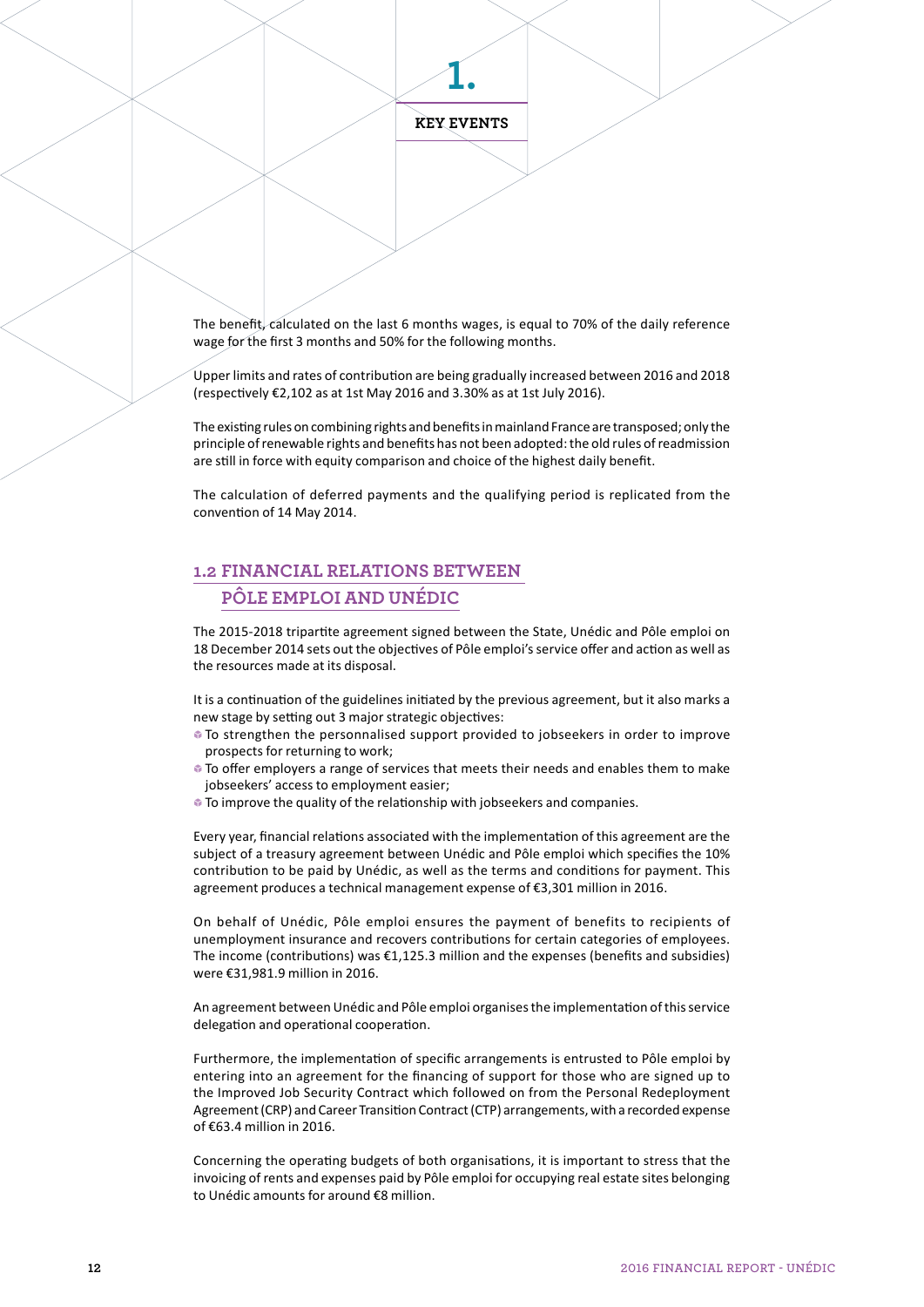#### **KEY EVENTS**

**1.**

Demand for adjustment of benefits paid in error by Pôle emploi, with regard to former employees of public sector self-insurance employers, increased over the financial year. At the end of 2014, the aggregate amount of the loss for the unemployment insurance scheme was valued at €67 million. This amount was composed of €61 million of benefits and €6 million of supplementary pension.

Unédic asked Pôle emploi to implement a corrective plan of action in order to recover the debt from public sector employers and ensure that all measures are taken to stop these undue benefit payments.

Pôle emploi has put corrective measures in place to avoid repeating this type of error. However, Pôle emploi's recovery action with regard to public sector employers hasn't been realised yet.

As of 31 December 2016, the recorded provision was maintained.

The net amount appearing in the assets is now €5.94 million (including €0.54 million of pension) and corresponds to the amount of errors made by Pôle emploi after the implementation of the corrective measures, i.e. the assessment of the benefits wrongly paid for the first half of 2015.

#### **Unédic-Pôle emploi agreement of 21 December 2012**

The bipartite State-Unédic agreement, signed on 21 December 2012, specifies the conditions for exercising the missions delegated by Unédic to Pôle emploi, i.e. the benefits and assistance service financed by unemployment insurance for jobseekers.

The conditions for exercising these delegations were drawn up with concern for complementarity between Unédic and Pôle emploi, in order to respect the roles and responsibilities of their respective decision-making bodies.

The text faithfully respects the objectives of the multi-annual agreement between the State, Unédic and Pôle emploi. It stresses the need for monitoring by performance, adapted to the objectives of social partners, for the purpose of proposing a quality service to jobseekers.

The bipartite agreement presents the conditions for tracking objective monitoring indicators, such as the rate of decisions made within less than 15 days, the rate of first payments within deadlines, the quality rate of processing benefits requests and the proportion of unrecovered undue payments.

# **1.3 STATE-UNÉDIC JOINT ARRANGEMENTS**

In 2016, the amount incurred by Unédic for partial activity was €67 million.

The financial agreement between the State and Unédic was signed on 1st November 2014.

The partial activity benefit is paid by the Services and payment agency (ASP). The Unédic-ASP agreement of 24 February 2015, related to the conditions of financing by Unédic and its participation in the partial activity arrangement, provides for Unédic covering part of the partial activity benefit in an amount of €2.90 per hour of unemployment covered.

In 2016, the improved job security contract (CSP) made the State contribute an amount of approximately €0.9 million to Pole Emploi in order to finance the improved job security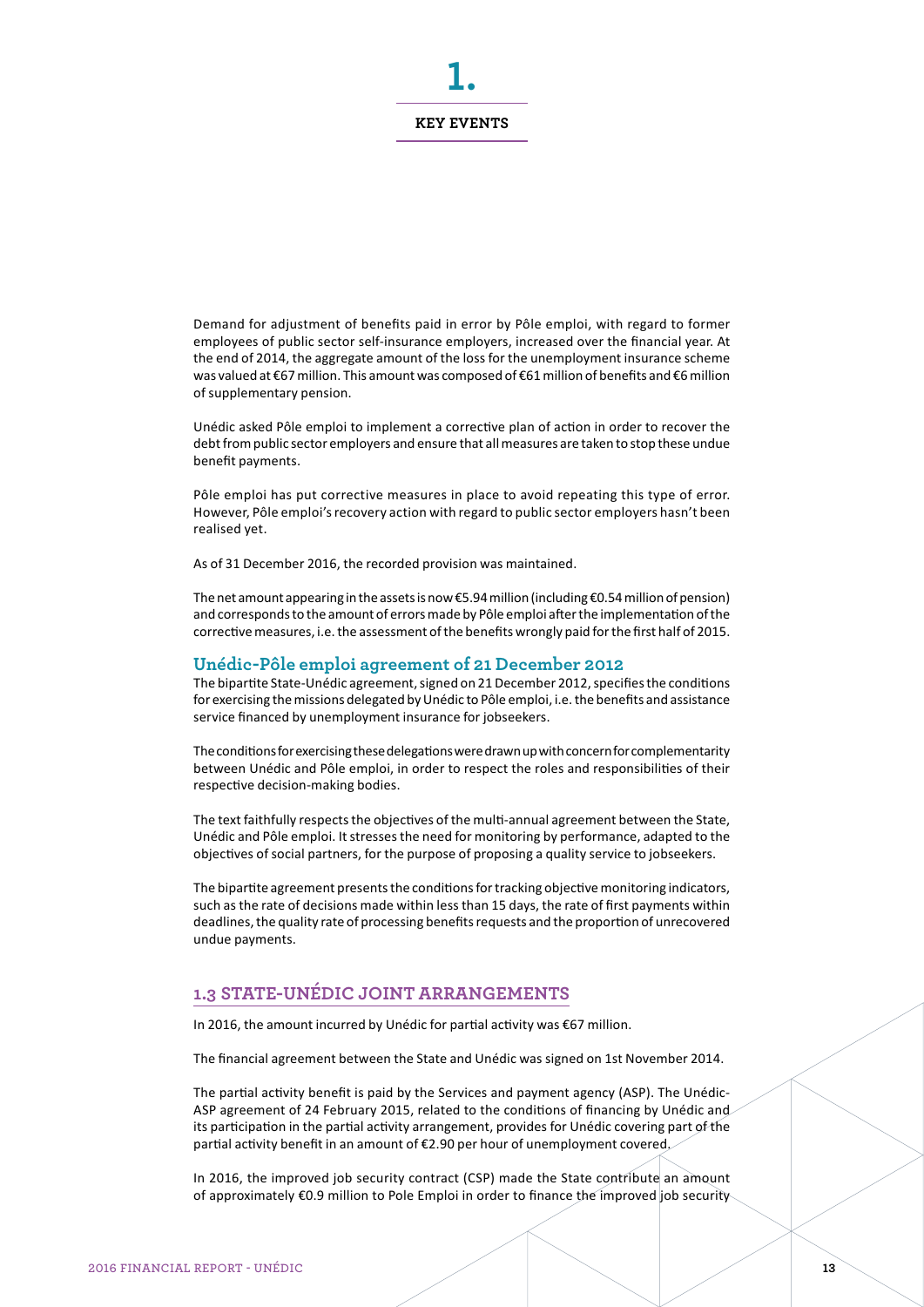**1.**

benefits for recipients providing evidence of 12 to 24 months of seniority in the company at the time of signing up to the arrangement.

Within the framework of the 26 January 2015 agreement on the CSP, the State covers the cost of the improved job security benefit for recipients with 12 to 24 months of seniority at the time of their dismissal, for the portion greater than the back-to-work assistance (ARE) and less 80% of the contributions owed by the employers in the event that their employees are members of the scheme.

The convention of the 30 November 2015 between the State and the social partners, on the implementation of the Improved job security contract, determines the conditions for organising the process back to employment for the CSP recipients and the implementation, the monitoring and the assessment of the measures linked to the scheme.

# **1.4. FINANCIAL RELATIONS WITH THE RECOVERY OPERATORS**

Unédic has several operators recovering its contributions: Central Agency of Social Security Organisations (ACOSS), Central Fund for the Agricultural Mutual Insurance Scheme (CCMSA), Pôle emploi, National social security compensation fund for sales representatives with more than one employer (CCVRP), Central Social Security Funds of Monaco, and the Social Providence Funds of St-Pierre and Miquelon.

The contributions collected in 2016 came to approximately €34.8 billion taking into account all operators. The amount collected for the unemployment insurance scheme for 2016 by ACOSS on our behalf came to approximately €32.3 billion.

The financial relationship between ACOSS and Unédic originates in the Unédic-Pôle emploi-ACOSS-Association for the management of the employee debt guarantee scheme (AGS) agreement of 17 December 2010 on recovery of contributions payable by employers.

The CCMSA is the second biggest recovery operator with Pôle emploi with an amount of around €1.2 billion recovered.

#### **1.5. INCREASE IN UNEMPLOYMENT INSURANCE BENEFITS**

There had been no increase in back-to-work assistance (ARE) as at 1st July 2016.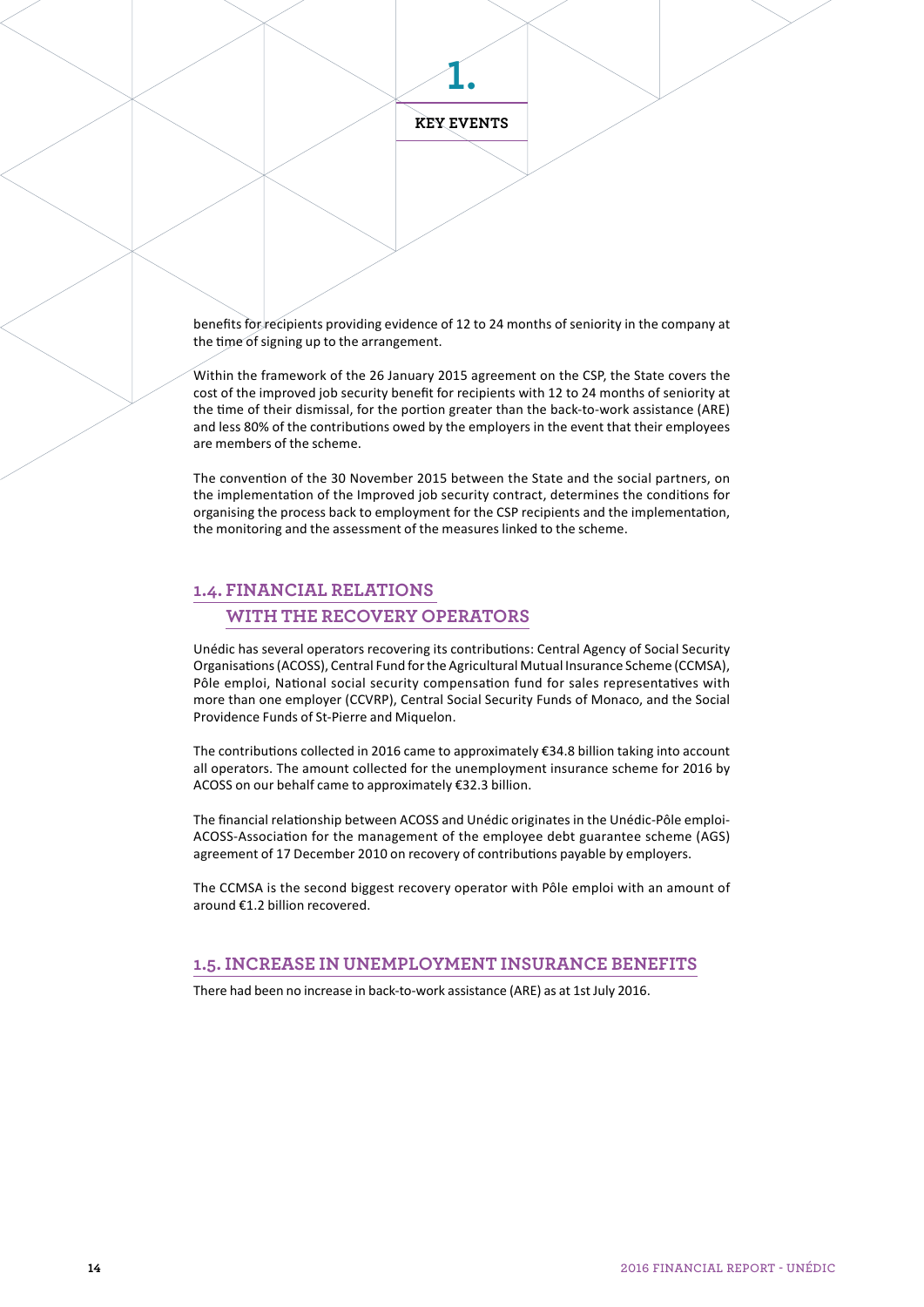

#### **1.6. FINANCING THE UNEMPLOYMENT INSURANCE SCHEME**

#### **1.6.1 2016 Financing transactions**

At the end of the 2016 financial year, the net financial situation of outstanding loans was **€29.758 billion,** i.e.:

| NET FINANCIAL SITUATION OF OUTSTANDING LOANS<br>(In billions of Euros) |        |
|------------------------------------------------------------------------|--------|
| <b>TOTAL OUTSTANDING LOANS</b>                                         | 33.610 |
| Bond loans                                                             | 25.300 |
| Commercial papers                                                      | 4.960  |
| Negotiable medium term notes                                           | 3.350  |
| <b>TOTAL POSITIVE CASH FLOW</b>                                        | 3.852  |
| Investments                                                            | 2.292  |
| Bank balances                                                          | 0.259  |
| Treasury account                                                       | 1.301  |

*N.B.: the aggregate net debt includes the sums payable to Pôle emploi for the 10% contribution that were not yet paid (€506 million), and therefore amounts to €30.264 billion.*

#### *1.6.1.1 Bond and bank loans*

The EMTN (Euro Medium Term Notes) programme's upper limit was increased to €31 billion following the decision of the Board of Directors of 27 June 2014 and the maximum maturity extended to 10 years. The maximum maturity was once again extended to 12 years following the decision of the Board of Directors of 26 June 2015, to prevent a possible increase in interest rates and control the refinancing risk by limiting the annual repayments.

In 2016, Unédic raised a total of €5 billion on the bond market: €2 billion with maturity 2026 (10 years), €1.750 billion with maturity 2023 (7 years), to which is added €0.750 billion with maturity respectively 2027 (11 years) and 2022 (6 years).

All these issues benefited from the rating attributed to Unédic by Fitch (AA) and Moody's (Aa2) rating agencies.

The Board of Directors' meeting of 27 June 2016 decided for 2017 to issue one or more new bonds for a maximum amount of €6 billion. Given the restrictions imposed by Article 213-15 of the Monetary and Financial Code that rules bond issues by the associations on financial markets, Unédic applied for a State guarantee. The guarantee was authorised by the Amending Finance Law of 30 December 2016 and granted by Order of the French Ministry for the Economy and Finance on 6 March 2017 for a total of €5 billion in principal, plus interest and costs.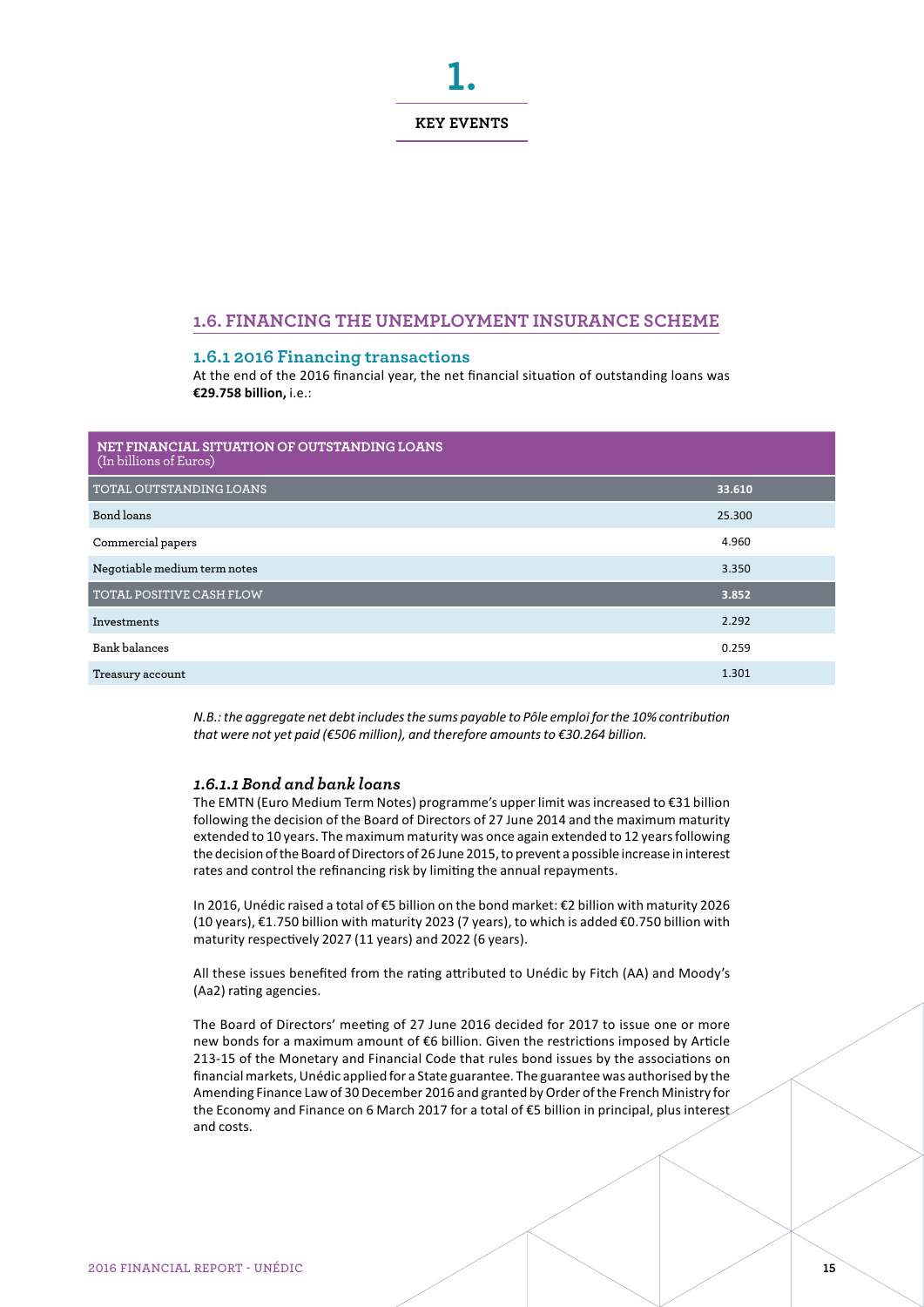**1.**

# *1.6.1.2 NEU MTN (formerly Negotiable Medium Term Notes)*

The implementation of a €3 billion NMTN (Negotiable Medium Term Notes) programme was authorised by the decision of the Board of Directors of 27 June 2014 in order to reduce the commercial paper outstanding liability and to extend the average term of the unemployment insurance scheme's debt. The maximum outstanding of the programme was increased to €6 billion following the decisions of the Board of Directors of 28 January 2016.

On its creation, the programme benefited from a rating attributed by Fitch (AA) and Moody's (Aa1, then Aa2 following the fall in the French sovereign debt rating in 2016.

Unédic benefited from the reform of the negotiable debt securities market to create NEU MTN documentation (new name for NMTN) in accordance with the provisions of the «Prospectus» directive. The development of this documentary innovation allows NEU MTN securities to be listed on Euronext.

In the 2016 financial year, Unédic raised €0.500 billion (4 years) on the NEU MTN programme.

#### *1.6.1.3 3 Commercial papers*

The use of this funding method by associations was authorised under certain conditions in Article 37 of law no. 2003-706 of 1st August 2003. The initial amount of €1.2 billion in 2004 was gradually increased to reach an upper limit of €12 billion authorised by the Board of Directors in June 2012. This upper limit was reduced to €10 billion following the decisions of the Board of Directors of January 2016. The total outstanding amount of the programme as at 31 December 2016 is €4.96 billion. These commercial papers are drawn according to need.

At the request of the rating agencies, syndicated and confirmed lines of credit were initially put in place to ensure coverage of this programme and thereby mitigate any imbalances in the European money market.

Since July 2012, these lines of credit have been replaced by a reserve of liquid assets for a minimum of €2 billion. Its level varies according to the use of the commercial papers programme and the amount of provisional withdrawals of the following 15 days.

#### *1.6.1.4 Traditional bank financing arrangements*

Very short-term funding requirements are covered in the form of bank overdrafts negotiated by mutual agreement with Unédic's banking partners (around €1 billion negotiated). None of these overdrafts were used at the end of the 2016 financial year.

#### *1.6.1.5 Investments*

Given a commercial paper outstanding liability of €4.96 billion as at 31 December 2016, the reserve of liquid assets mentioned above amounts to €3.852 billion. None of these overdrafts was used at the end of the 2016 financial year.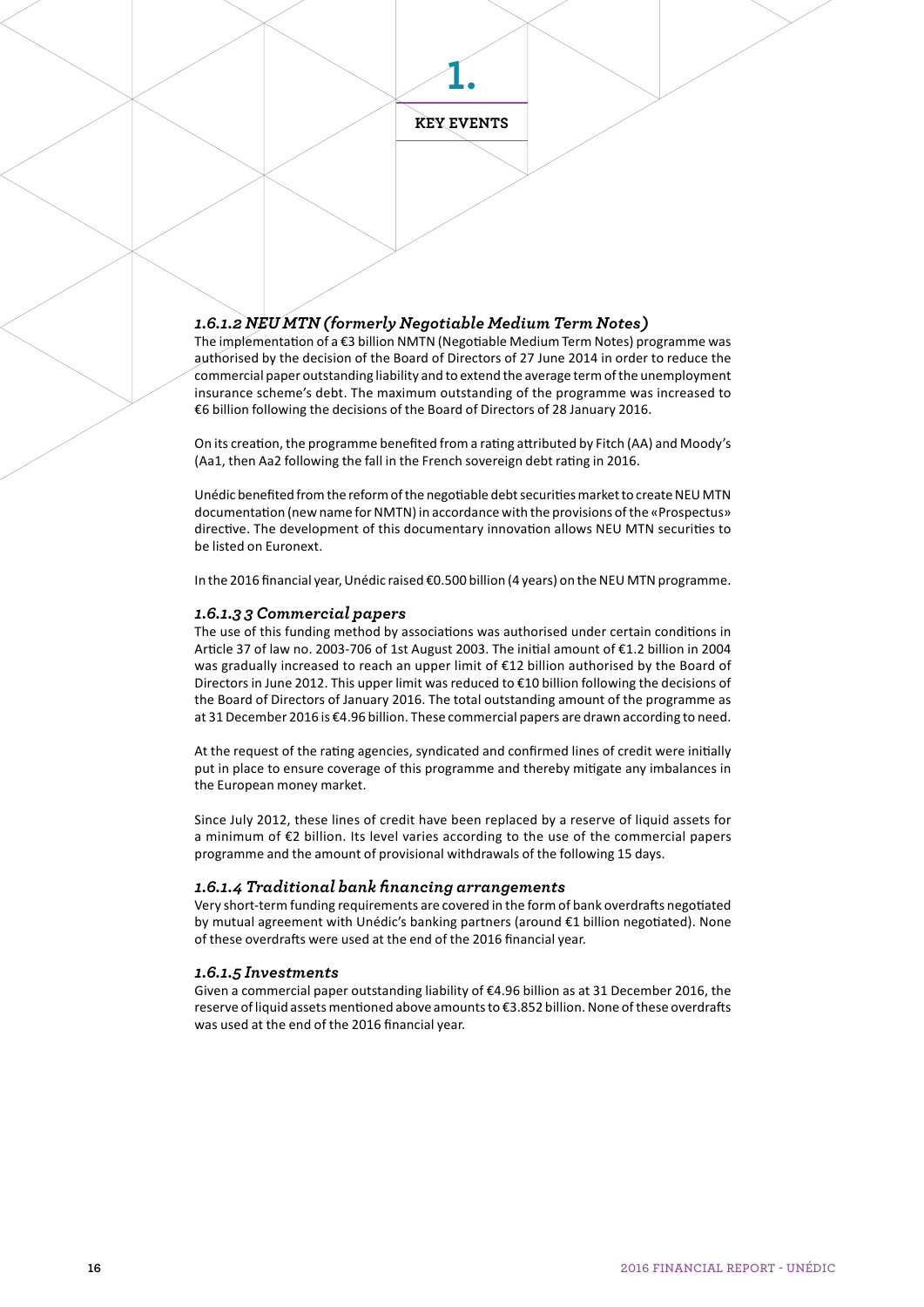

#### **1.6.2 Financing of the year 2017**

The funding strategy for 2017 defined by the Board of Directors' meeting of 27 June 2016 and adapted by the Board of Directors' meeting of 31 January 2017 is ongoing.

Unédic's institutional framework and, to a certain extent, the work carried out with rating agencies, enabled Unédic to continue to benefit from a rating equivalent to the one assigned to the French State, thus enabling it to raise the necessary resources under the best conditions.

The EMTN programme, whose upper limit and maximum authorised maturity were respectively increased to €37 billion and 15 years following the decisions of the Board of Directors' meeting of 31 January 2017, shall enable Unédic to maintain the responsiveness necessary to its future bond issues. On 20 April 2017, Unédic ended most of its 2017 programme of issues (€5 billion). Unédic created two new bond issues: €2 billion maturing at 10 years (2027), €1.750 billion maturing at 15 years (2032).

The upper limit of the NEU MTN programme approved by the Board of Directors' meeting of 27 June 2014 was increased to €8 billion and the maximum authorised maturity to 7 years by decision of the Board of Directors of 31 January 2017.

The NEU CP programme, whose upper limit was reduced to €10 billion (instead of €12 billion) by the Board of Directors' meeting of 28 January 2016, continues to enable Unédic to raise the additional short-term resources needed under the best conditions. The reduction in the upper limit of the commercial papers programme was made possible by NEU MTN issues since 2014 to restructure the short to medium-term debt.

The latest financial forecast for 2017, drawn up in February 2017, relies on the January Consensus Economics that anticipated a growth of +1.3% in 2017 and an inflation rate of +1.3%.

In 2017, there should be fewer job creations affiliated to the unemployment insurance scheme, in line with growth, a slowdown in the effects of the emergency plan («SME recruitment subsidy») and public policies reducing costs to companies (Tax Credit for Competitiveness and Employment, Accountability Pact). However, job creations should be boosted by low levels of labour productivity. Thus, for 2017, 135,000 affiliated jobs should be created.

Given the rise in inflation, the average wage per capita (SMPT) should increase by 1.5% in 2017. Following the changes in employment and the average wage per capita (SMPT), the wage bill should go up by 2.5% in 2017.

In 2017, the rise in employment should hardly be sufficient to compensate for the increase in the working population. As a consequence, unemployment should slightly continue to increase . On the Pôle emploi's lists, this would lead to 47,000 additional registrations in category A over the year.

The number of unemployed persons receiving unemployment benefits (ARE) should increase slightly in 2017: +37,000 people over the year.

The change in the unemployment insurance scheme's cash balance would then show a deficit of – €3.6 billion in 2017, bringing the aggregate debt to – €33.6 billion at the end of the year.

Thus, the funding instruments implemented will enable Unédic to cover the 2017 deficit estimated at €3.6 billion in the financial situation of the unemployment insurance scheme published in February 2017.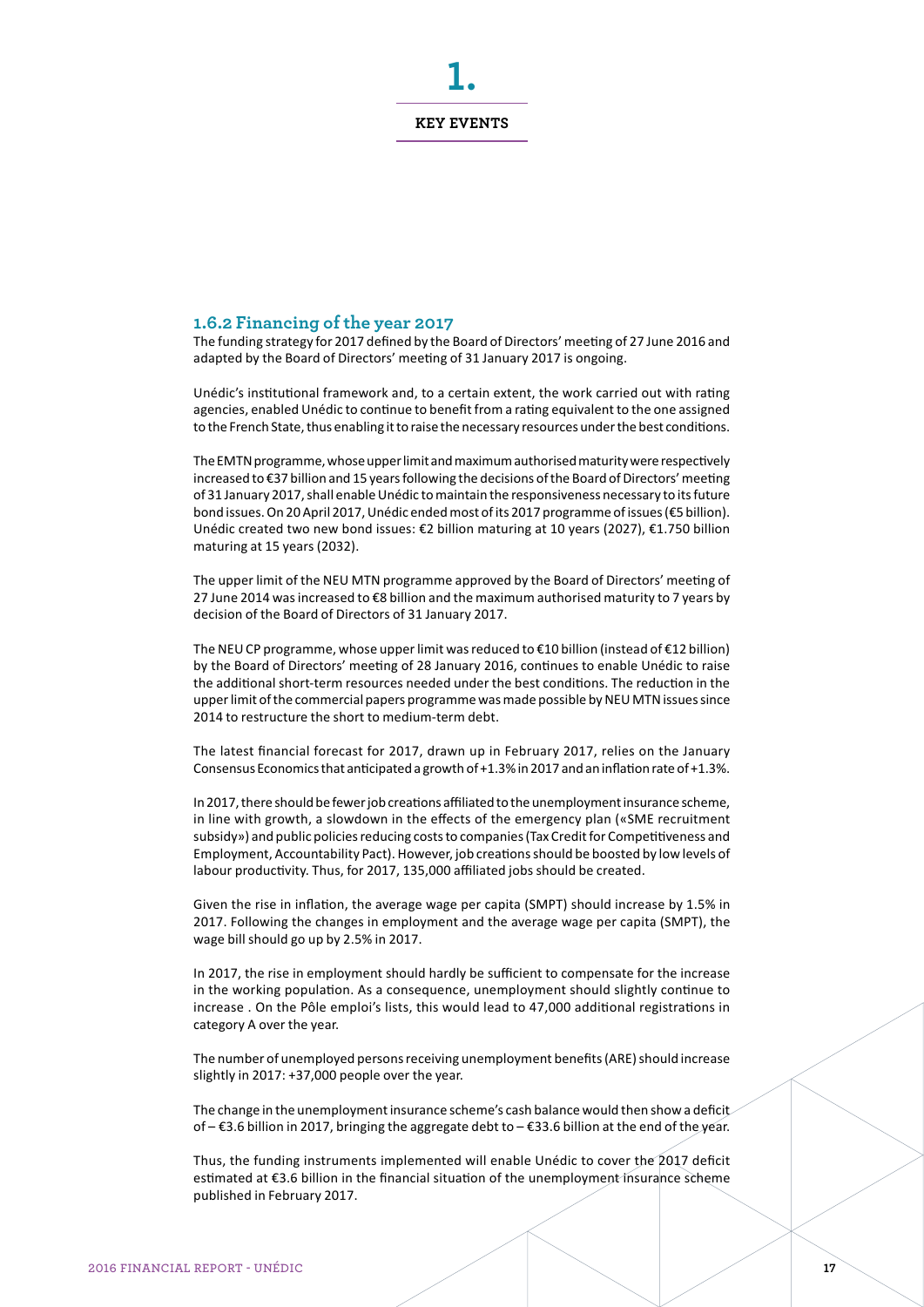# **2. ACCOUNTING PRINCIPLES, RULES AND METHODS**

# **2.1 GENERAL PRINCIPLES**

Unédic's annual accounts for the financial year ended 31 December 2016, drawn up in Euros, including the balance sheet, the income statement and the appendix, were established in accordance with the unemployment insurance organisations' chart of accounts approved by the National Accounting Council (CNC) dated 9 January 1995 (notice of compliance no. 79).

They take into account the specific features linked to the declaratory nature of unemployment insurance and the consequences that arise therefrom, with regard to both the declarations of affiliates and the payments to benefit claimants.

The signatory organisations of the unemployment insurance convention of 14 May 2014, in view of Article L. 5422-9 of the French Labour Code on the method of financing benefits paid under this scheme, certify that unemployment insurance is a specific "pay-as-you-go" scheme.

The Unédic Association's accounts include the accounts of the following establishments: Unédic, Délégation Unédic AGS.

Unédic's annual accounts were drawn up on the basis of financial information produced by the following operators: ACOSS, CCMSA, CCVRP, Pôle emploi, Central Social Security Funds of Monaco (CCSS), Social Providence Funds (CPS) of St Pierre and Miquelon, and are summarised in synthesis documents showing the transactions completed on behalf of the unemployment insurance scheme.

# **2.2 UNEMPLOYMENT BENEFITS**

#### **2.2.1 Expenses**

The regulatory provisions stipulate that jobseekers register first and then provide Pôle emploi with evidence of their situation on a monthly basis to avoid the reconsideration of their rights. This process enables the benefits to be accounted on a monthly basis under technical management expenses. In addition to the December benefits paid in January of the following year, payment adjustments that may take place in the following months are estimated in order to be counted in the expenditure of the financial year.

For people exempt from checking, the accounting is also carried out on a monthly basis.

#### **2.2.2 Benefit debts**

Under the item "Benefit debts" is the amount of benefits considered as owed for the current financial year, according to the above-mentionned principles, and which are calculated using the benefits paid in January, February and March owed for the current financial year.

#### **2.2.3 Benefit claimant receivables**

The accounts receivable of benefit claimants (overpayments and advances) are subject to a provision set aside according to the age of the debts. The method for calculating provisions for depreciation of the benefit claimants' overpayments is based on a statistical law measuring the probability of recovering them. Overpayments for fraud were subject to a provision of 100% of their amount.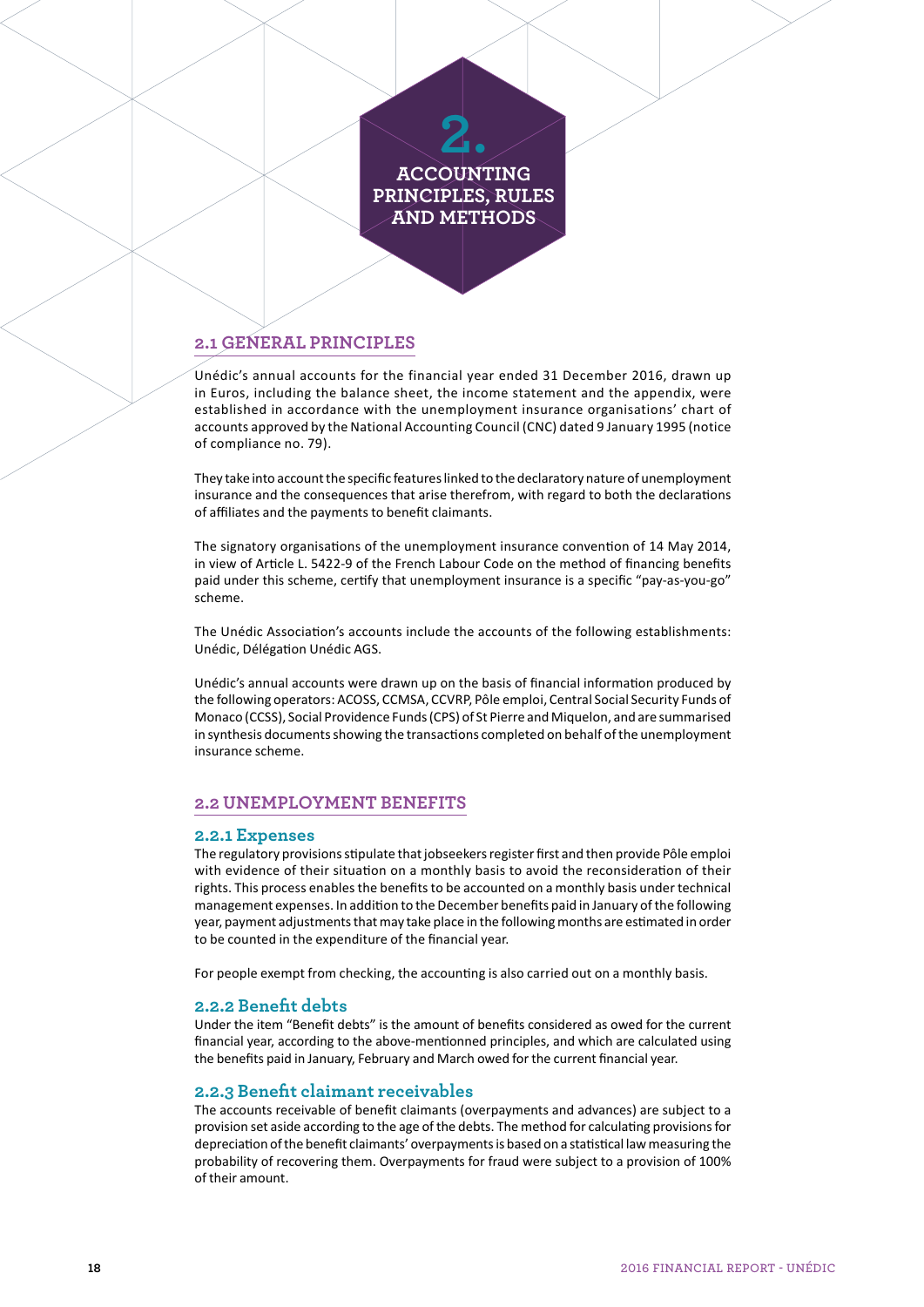**2.**

# **2.3 CONTRIBUTIONS OF AFFILIATES**

#### **2.3.1 Income**

The income from technical management corresponds to general and specific contributions that employers are required to pay for the year, according to mandatory periodic declarations that they make to Social Security and Family Allowance Contribution Collection Agencies (URSSAF), CGSS, CMSA and regional departments of Pôle emploi. The forms received in January of the following financial year are deemed to concern the current financial year. For those received in February of the following financial year, the reference on the form for the previous year and preceding years makes it possible to register amounts declared in deferred income.

When the forms are not received within the prescribed time limits, an estimate of the contributions due is carried out per affiliate.

#### **2.3.2 Affiliate receivables**

Contributions yet to be received for the year are calculated according to the income recorded in January and February of the following financial year, relating to the previous and preceding financial years.

A provision is recorded at the end of the year on affiliates' debts that appear doubtful. It is calculated according to the age of the debts and the forecasts of the companies' ability to pay according to their characteristics.

#### **2.3.3 Creditor affiliates**

Funds paid by affiliates and collected by the various operators recovering on behalf of Unédic and which could not be assigned to an identified debt are shown under balance sheet liabilities.

#### **2.4 OTHER ITEMS**

#### **2.4.1 Fixed assets**

The intangible and tangible fixed assets are recorded in the accounts according to the provisions of ARC (Accounting Regulatory Committee) regulation no. 2002-10 on the amortisation and depreciation of assets and ARC regulation no. 2004-06 on the definition, accounting and evaluation of assets. Amortisation is calculated according to the straight-line method over the following durations:

| <b>DURATION OF AMORTISATION</b> |                |  |
|---------------------------------|----------------|--|
| Software                        | 5 years        |  |
| Buildings and structures        | 10 to 40 years |  |
| Fixtures and fittings           | 10 to 20 years |  |
| IT installations and equipment  | 3 to 6 years   |  |
| Office furniture                | 10 years       |  |
| Office equipment                | 5 years        |  |
| Other                           | 4 to 10 years  |  |
|                                 |                |  |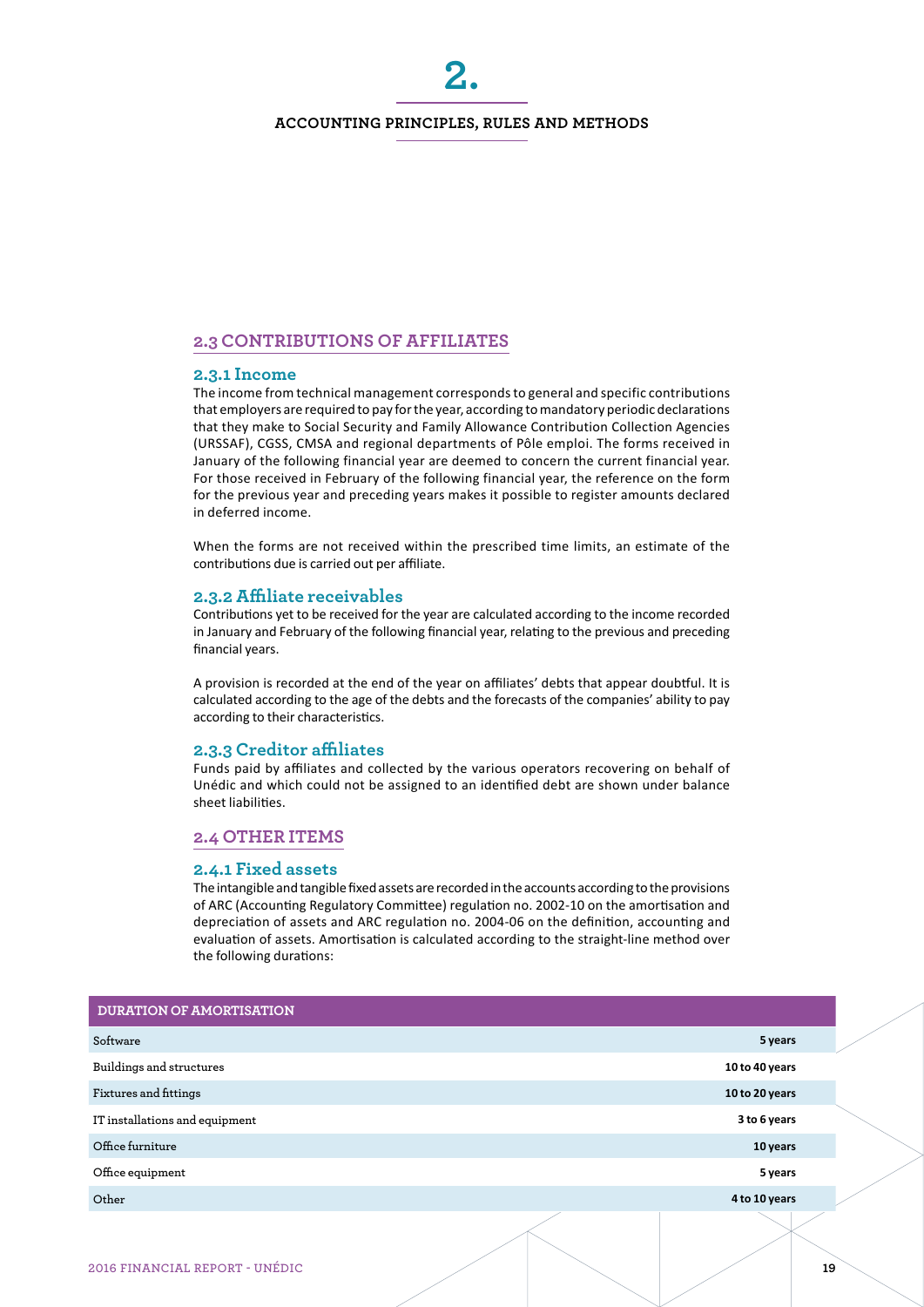# **ACCOUNTING PRINCIPLES, RULES AND METHODS**

**2.**

#### **2.4.2 Corporate commitments**

Given the provisions of the National collective agreement (CCN) for unemployment insurance scheme personnel, Unédic is required to pay retirement indemnities calculated as a monthly wage by number of years of service.

Furthermore, bonuses are to be paid under long-term service awards (médailles du travail).

Commitments are calculated using the following information:

- $\bullet$  New CCN provisions: amendment of 10 February 2011;
- 4 Use of personal information: age, sex, salary, length of service;
- 4 Determination of internal actuarial assumptions: staff turnover rate (0% to 3% according to the employee's age), age and conditions of retirement (60 to 65 according to the year of birth) with retirement at the initiative of the employee, a 3% wage increase rate including inflation;
- Use of a discount rate for the commitment corresponding to the Bloomberg reference rate, i.e. 1.3% for the 2016 financial year.

Using this data, the amount of commitments is calculated individually for each present employee, considering that for the long-term service awards, commitments must be calculated for bonuses, which can be paid for the entire period of work, i.e. a maximum of four bonus levels.

The amounts thus obtained are recorded in the accounts as provisions for contingencies and expenses, and the change in these provisions is recorded in the result for the period including the impacts of assumption changes.

Added to this from 2010 is the amount of commitments due under the defined benefits pension plan for the senior executives of the unemployment insurance scheme present as at 1st January 2001, providing evidence of 8 years in this role and having ended their career in an unemployment insurance institution.

#### **2.4.3 Extraordinary result**

The extraordinary result includes:

- 4 Technical management transactions which do not derive from ordinary activity and related to benefit claimant or recovery domains;
- $\bullet$  Items related to administrative management, that is to say the items provided by the general chart of accounts and, in particular, the capital gains or losses on disposals of tangible and intangible fixed assets.

The capital gains or losses on disposals of financial fixed assets are, by way of derogation, recorded in the financial transactions.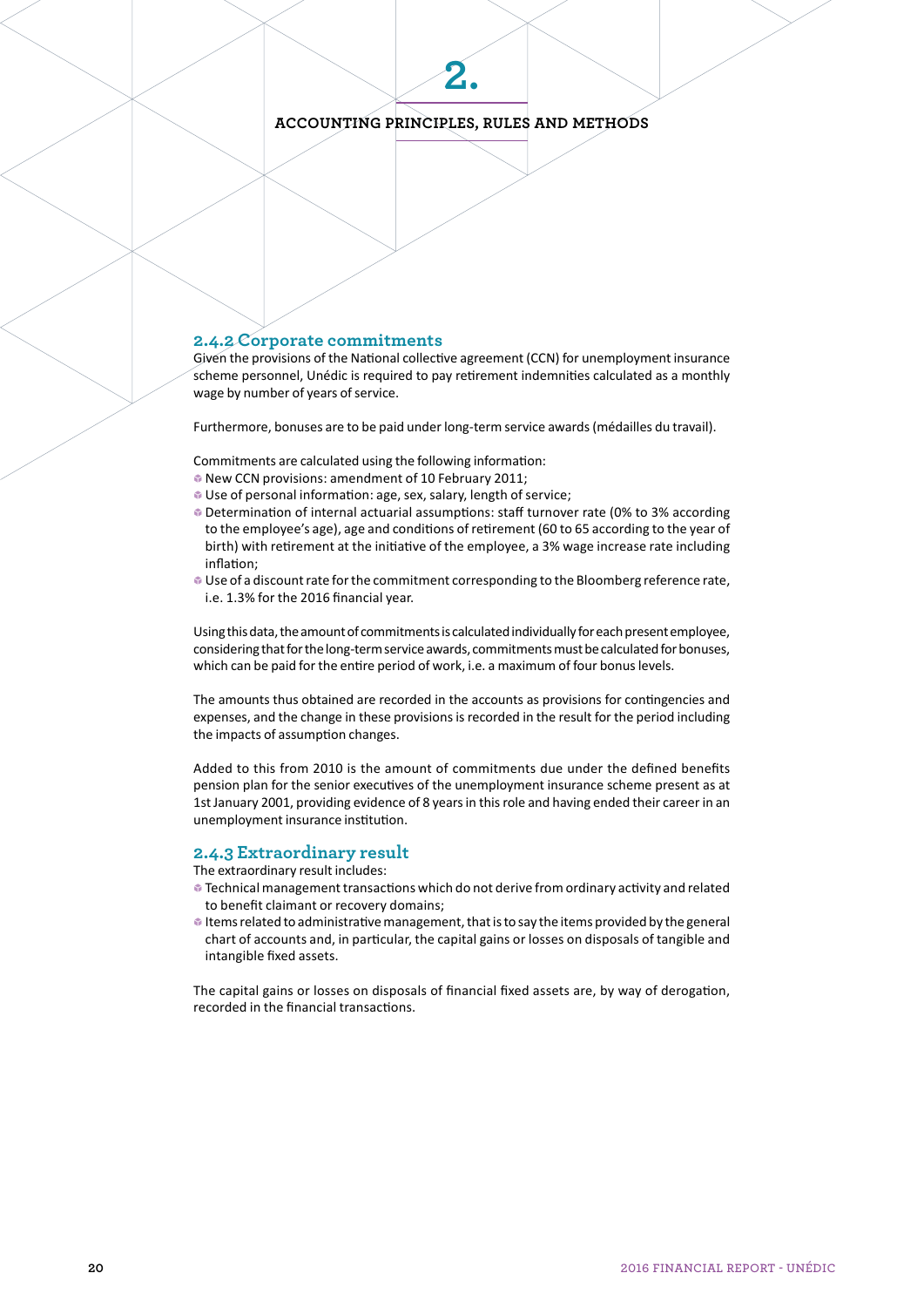**2.**

# **2.5 FINANCIAL RELATIONS WITH THIRD PARTIES**

# **2.5.1 The management mandate on behalf of the AGS**

In an agreement dated 18 December 1993, the AGS entrusted Unédic with managing the recovery of its contributions and with putting in place a national delegation and six regional delegations to manage the salary guarantee scheme.

As part of the reform of the organisation of the public employment service, on 1st January 2011 Unédic transferred to ACOSS the recovery of the unemployment insurance contributions and the AGS contributions, but with the recording still being carried out by Unédic given the results disclosed.

#### **2.5.2 Benefit claimants' contribution to the financing of supplementary pensions**

The regional departments of Pôle emploi collect and record the benefit claimants' contribution to the financing of supplementary pensions. This advance levy, subsequently taken over by Unédic, reduces the expenditure associated with the validation of pension points, as these points are calculated pursuant to the agreements signed with the General association of pension institutions for managerial staff (AGIRC) - the Association for supplementary pension schemes for employees (ARRCO), Supplementary retirement pensions institution for noncertified state employees and employees of public administrations (IRCANTEC), the French barristers pension fund (CNBF) and the Pension fund for flight personnel (CRPN).

# **2.5.3 EU-wide coordination of unemployment insurance schemes**

Regulation EC 883/2004 stipulates the conditions for refunding unemployment benefits paid to a resident claiming benefits for paid work carried out in another EU country or who has signed up to this arrangement.

The expenses comprising the benefit refunds to be sent to the jobseeker's country and the income representing the refunds to be collected are recorded in the accounts as of receipt of the benefits refund application from the third-party State or despatch of the benefits refund application to the third-party State.

#### **2.5.4 Management agreements**

Pursuant to Article L.5424-2 of the French Labour Code, Unédic has signed management agreements with companies and public institutions which are not affiliated to the unemployment insurance scheme. These agreements stipulate that employees falling within the scope of these agreements receive benefits from Pôle emploi while the signatory organisations pay a fixed amount to Unédic.

Management agreements signed before 19 December 2008 have been managed by Pôle emploi since the creation of this organisation. Pôle emploi manages, on its behalf, new agreements entered into since 19 December 2008.

Agreements prior to 19 December 2008 are in the process of being taken over by Pôle emploi as of 2016.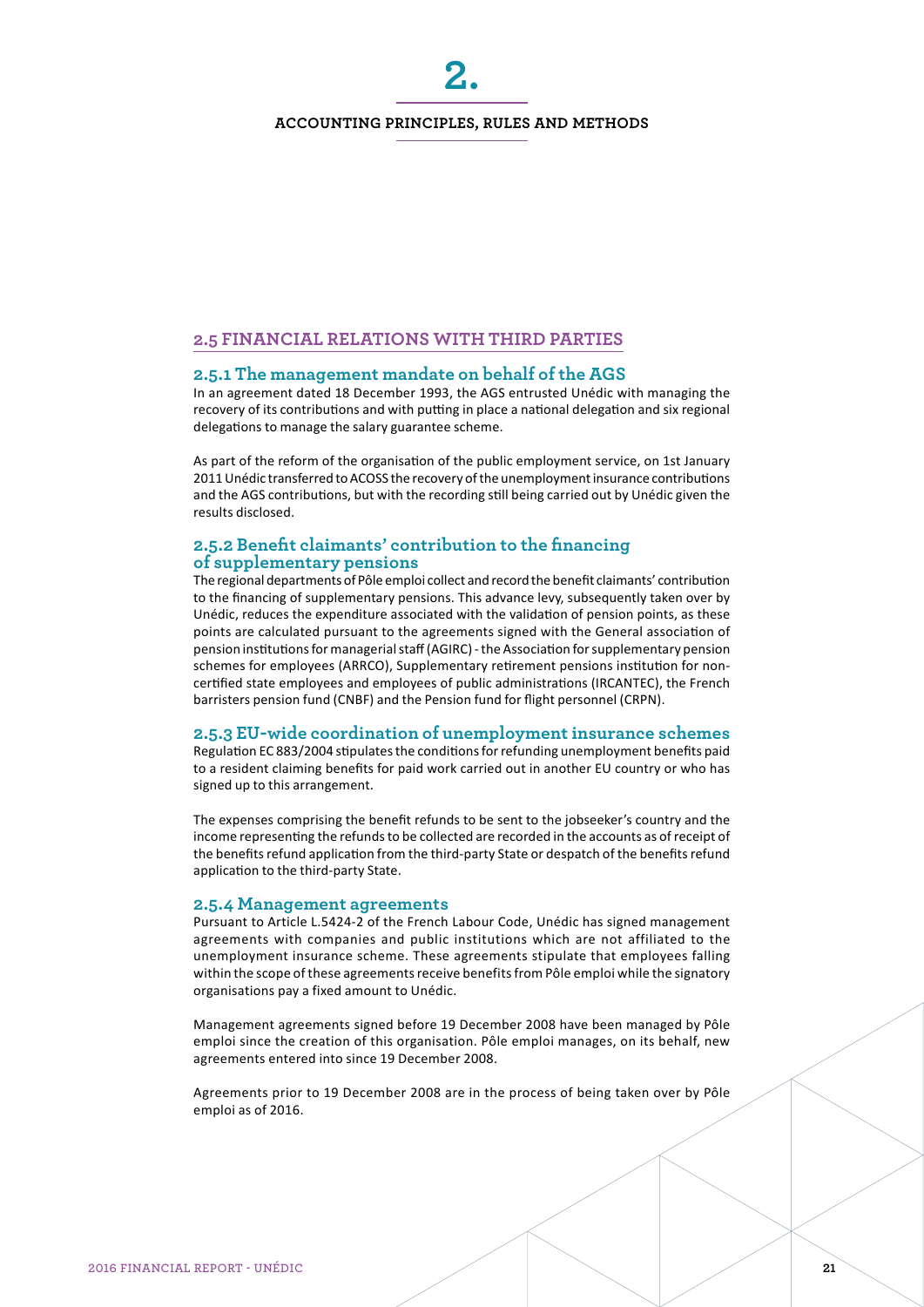# **3.1 ANALYSIS OF BALANCE SHEET ASSETS**

# **3.1.1 Fixed assets**

# *3.1.1.1 Tangible and intangible fixed assets*

Forty-one real estate sites were sold during the financial year.

The operations recorded with regard to the fixed assets and the amortisation during the 2016 financial year are presented below:

| <b>CHANGES IN GROSS</b><br><b>FIXED ASSETS IN 2016</b><br>(In millions of Euros) | (1)<br><b>Gross value</b><br>at the start of<br>the financial year | (2)<br><b>Acquisitions</b><br>and<br>creations | (3)<br><b>Sales</b><br>or<br>decommissioning | (4)<br><b>Transfers</b> | $(5) =$<br>$(1) + (2) + (3) + (4)$<br><b>Gross value</b><br>at the end of<br>the financial year |
|----------------------------------------------------------------------------------|--------------------------------------------------------------------|------------------------------------------------|----------------------------------------------|-------------------------|-------------------------------------------------------------------------------------------------|
| Total intangible fixed assets (A)                                                | 1.8                                                                | 0.1                                            | 0.0                                          | 0.0                     | 1.9                                                                                             |
| Total tangible fixed assets (B)                                                  | 384.1                                                              | 1.7                                            | 81.4                                         | 0.0                     | 304.5                                                                                           |
| Property: land, buildings and fittings                                           | 380.4                                                              | 1.4                                            | 81.2                                         | 0.5                     | 301.0                                                                                           |
| Other tangible fixed assets                                                      | 3.2                                                                | 0.1                                            | 0.2                                          | 0.0                     | 3.1                                                                                             |
| Current tangible fixed assets                                                    | 0.5                                                                | 0.3                                            | 0.0                                          | $-0.5$                  | 0.3                                                                                             |
| $TOTAL(A+B)$                                                                     | 385.9                                                              | 1.8                                            | 81.4                                         | 0.0                     | 306.4                                                                                           |

| <b>CHANGES IN AMORTISATION</b><br><b>AND DEPRECIATION</b><br>OF FIXED ASSETS IN 2016<br>(In millions of Euros) | (1)<br><b>Amortisation at</b><br>the start<br>of the financial<br>year | (2)<br><b>Appropriation</b><br>increases | (3)<br><b>Reductions</b><br>in sales and<br>decommissioning | (4)<br><b>Transfers</b> | $(5) =$<br>$(1) + (2) + (3) + (4)$<br><b>Gross value</b><br>at the end of<br>the financial year |
|----------------------------------------------------------------------------------------------------------------|------------------------------------------------------------------------|------------------------------------------|-------------------------------------------------------------|-------------------------|-------------------------------------------------------------------------------------------------|
| Total intangible fixed assets (A)                                                                              | 1.1                                                                    | 0.3                                      | 0.0                                                         | 0.0                     | 1.4                                                                                             |
| Total tangible fixed assets (B)                                                                                | 277.6                                                                  | 7.1                                      | 60.8                                                        | 0.0                     | 223.9                                                                                           |
| Property: buildings and fittings                                                                               | 274.9                                                                  | 6.9                                      | 60.6                                                        | 0.0                     | 221.2                                                                                           |
| Other tangible fixed assets                                                                                    | 2.7                                                                    | 0.2                                      | 0.2                                                         | 0.0                     | 2.7                                                                                             |
| $TOTAL(A+B)$                                                                                                   | 278.7                                                                  | 7.4                                      | 60.8                                                        | 0.0                     | 225.3                                                                                           |

A provision for the depreciation of properties and developments amounting to €1.98 million is recorded as part of the planned disposal of certain sites for which a proposed purchase in lieu of the sale price estimate is lower than the net book value.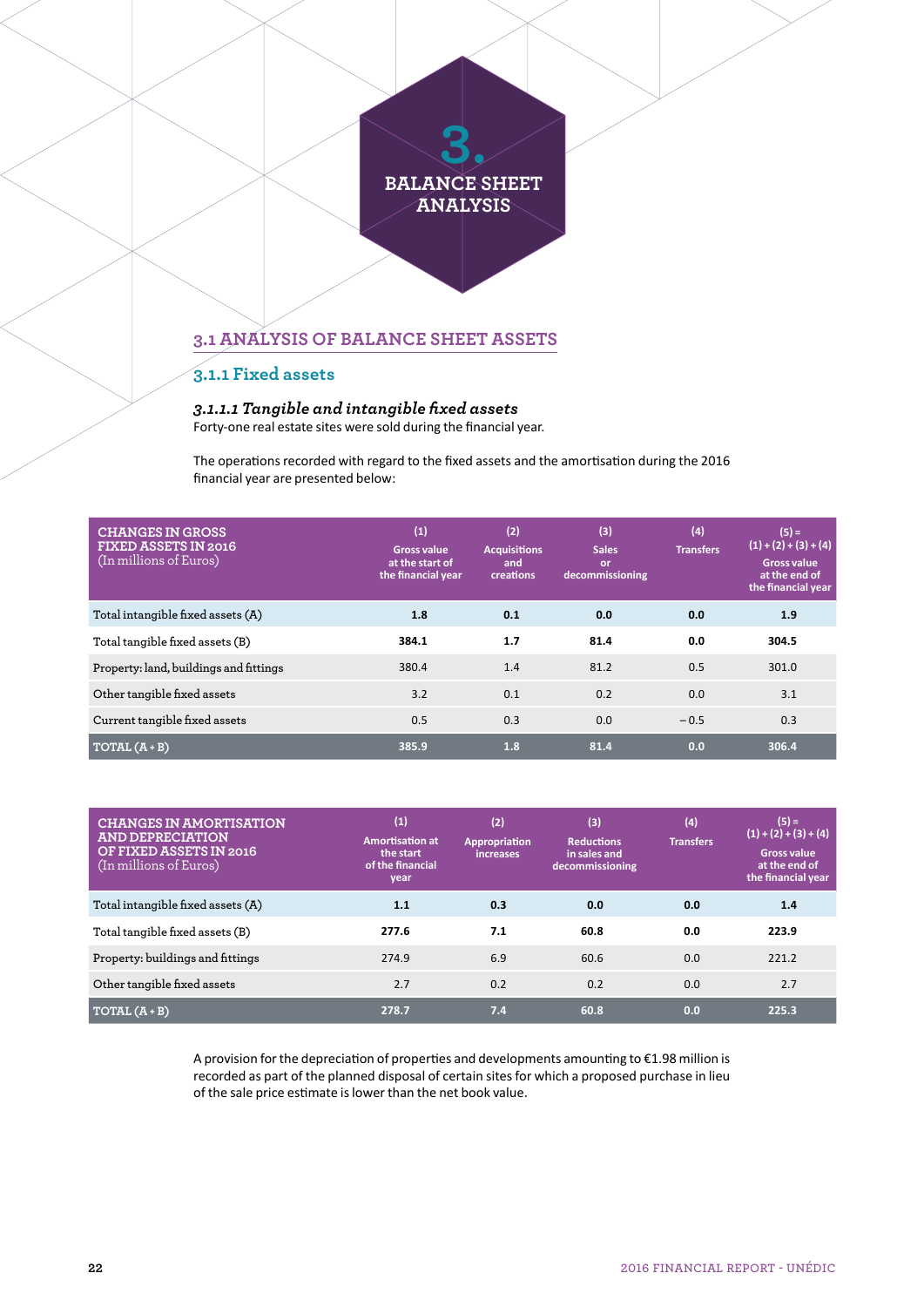**3.**

# *3.1.1.2 Financial fixed assets*

This item, amounting to €22.3 million, essentially comprises the loans for their original amount within the framework of the construction subsidy for €22.2 million and the deposits and securities paid amounting to €0.1 million.

#### **3.1.2 Current assets**

#### *3.1.2.1 Receivables*

*a) Benefit claimant debtors*

The gross value of this item is up by 24.19% compared with the previous financial year: €990.9 million compared with €797.89 million. 95.38% of this item is made up of unemployment insurance overpayments to benefit claimants, i.e. €945.1 million.

Operations relating to unemployment insurance overpayments are presented in the table below:

| (In millions of Euros)                                                                                                                                  | 2016      | 2015      | <b>CHANGE</b><br>2016/2015<br><b>IN %</b> |
|---------------------------------------------------------------------------------------------------------------------------------------------------------|-----------|-----------|-------------------------------------------|
| Advances and overpayments on account at the opening of the financial year $(A)$                                                                         | 798.3     | 664.6     | 20.12                                     |
| Detection of overpayments during the financial year (B)                                                                                                 | 1,304.5   | 1,101.6   | 18.42                                     |
| Reimbursement and recoveries of overpayments (C)                                                                                                        | 977.2     | 894.7     | 9.23                                      |
| Debt write-offs and losses on overpayments (D)                                                                                                          | 134.1     | 73.5      | 82.36                                     |
| Advances and payments on account (E)                                                                                                                    | 8.9       | 9.5       | $-6.21$                                   |
| Recovered advances and payments on account (F)                                                                                                          | 8.8       | 9.2       | $-4.02$                                   |
| Benefit claimant debtors at the end of the financial year (including the<br>advances and payments on account) $(G) = (A) + (B) - (C) - (D) + (E) - (F)$ | 990.9     | 798.3     | 24.12                                     |
| Provision set aside for bad debts (H)                                                                                                                   | $-621.80$ | $-449.63$ | 38.29                                     |
| Provisioning rate $(H)/(G)$                                                                                                                             | 62.75%    | 56.32%    | 11.42                                     |
| NET BOOK VALUE $(I) = (G) - (H)$                                                                                                                        | 369.14    | 348.7     | 5.86                                      |

The risk of not recovering overpayments is covered by the implementation of a provision equal to 62.75% of the debt, which has increased in comparison to the 2015 financial year.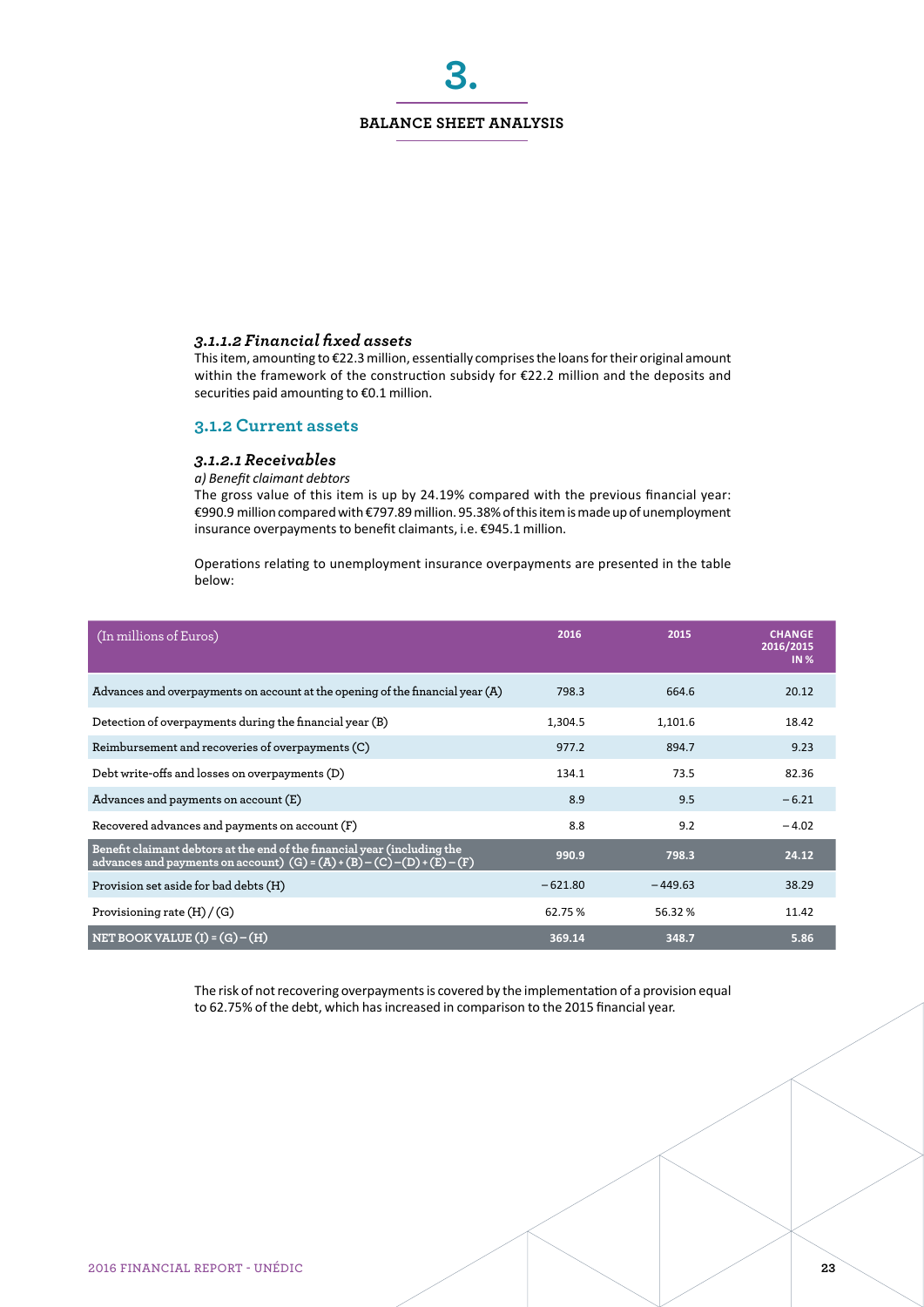**3.**

## *b) Affiliates*

The gross contributions yet to be recovered as at 31 December 2016 amount to €6,433.7 million, of which €6,196.9 million for unemployment insurance.

This amount is broken down into:

- 4 Main contributions: €5,521.2 million or 89.1% of the total;
- 4 Specific contributions: €503.0 million or 8.1% of the total;
- 4 Additional contributions: €172.7 million or 2.8% of the total.

These contributions are also broken down into uncontested contributions to be received which were recovered in January or February 2017 for an amount of €4,280.3 million (including AGS for €145 million) and contentious contributions to be received for an amount of €2,153.4 million (including AGS for €91.9 million).

After analysis of the recovery proceedings stage or the characteristics of the company, this last category is the subject of a provision for risk of non-recovery of an amount of €1,562.4 million (including AGS for €66.9 million).

The provision is calculated by each of the operators responsible for recovering unemployment insurance contributions, according to the review of the results of recovering disputed debts over previous years.

#### *3.1.2.2 State*

This item, amounting to €8.96 million, represents the balance due by the State to Unédic as at 31/12/2016 for its financial interest relating to the deferred payment (Appendices VIII and X).

#### *3.1.2.3 Current account*

An amount of €0.5 million corresponding to the current account of French Guiana's non-merged Association for employment in industry and trade (ASSEDIC).

#### *3.1.2.4 Other debts*

This item, amounting to €447.3 million net of provisions for depreciation, **principally comprises:**

- 4 Accrued income under repayment by Member States to France of allowances paid to French cross-border workers of €285.4 million net of provisions for depreciation of old debts;
- 4 A claim against the Services and payment agency for €7.2 million;
- 4 Accrued income of Pôle emploi with regard to public sector employers for €5.94 million net of provisions;
- 4 A claim against establishments under management agreements amounting to €20.5 million;
- 4 A claim against Monaco of €8.4 million relating to current operations in the contributions recovery domain;
- 4 A claim against ACOSS for €55.5 million corresponding to the balance of contributions paid by employers in December to be repaid to Unédic;
- 4 A claim against Saint Pierre and Miquelon for €0.8 million relating to current operations in the contribution recovery domain;
- 4 A claim against CCMSA for €6.2 million relating to current operations in the contribution recovery domain;
- 4 A claim against the State concerning the exemption of ship-owners for €0.1 million relating to current operations of the contribution recovery domain;
- 4 A claim against the State concerning the exemption of apprentices for €46.5 million relating to current operations of the contribution recovery domain;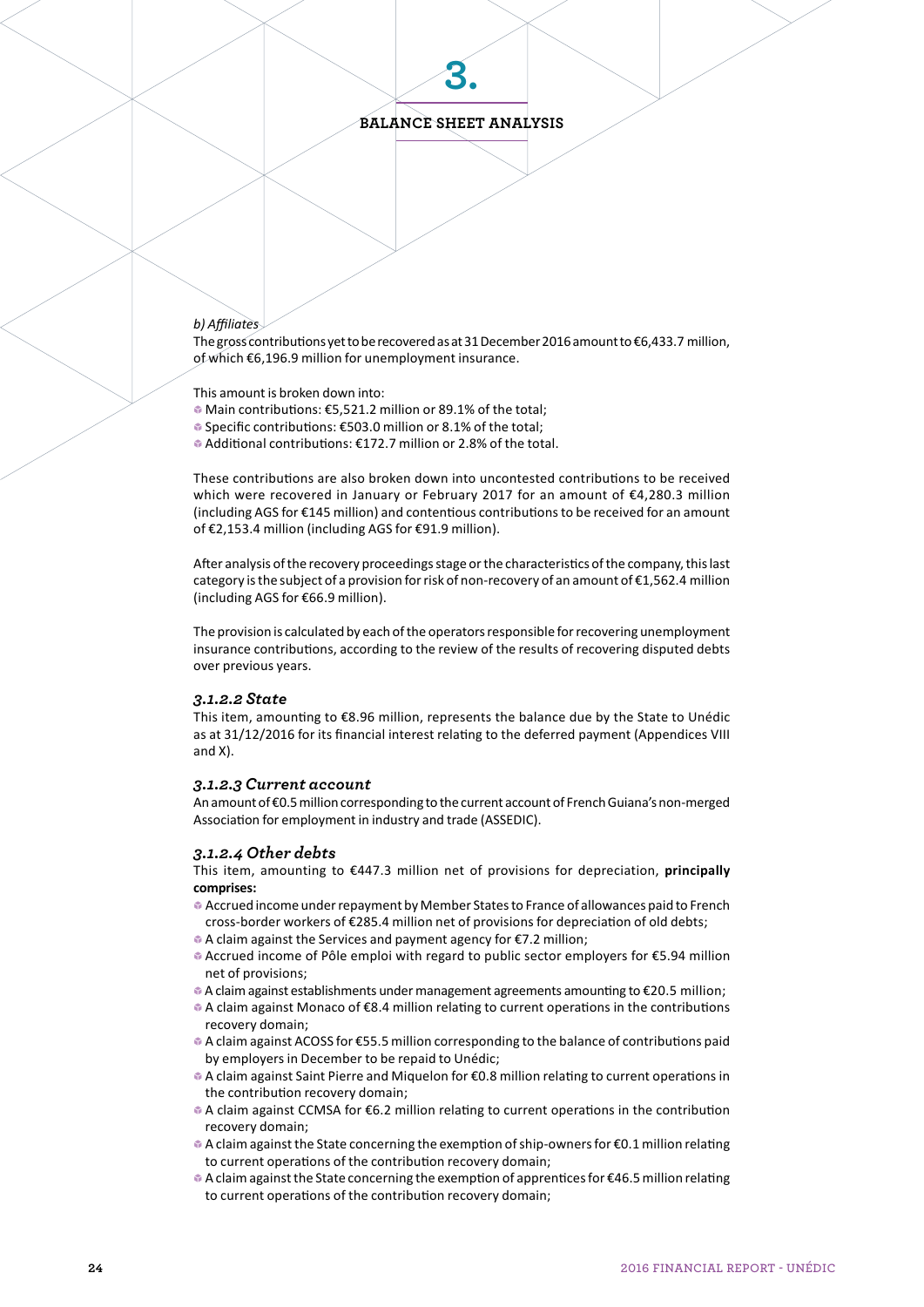**3.**

4 A claim against AGS for €11.1 million in respect of management costs reinvoiced to AGS; 4 AGS' share of affiliates not broken down concerning ACOSS for an amount of €5.8 million.

# *3.1.2.5 Marketable securities*

This item, amounting to €2,293 million, corresponds to money market funds dedicated to the coverage of commercial paper issues in the event of market failure.

| (In millions of Euros)                           |        |
|--------------------------------------------------|--------|
| Marketable securities inventory as at 01/01/2016 | 1,570  |
| Acquisitions in 2016                             | 58,689 |
| Sales in 2016                                    | 57,966 |
| Marketable securities inventory as at 31/12/2016 | 2,293  |

#### *3.1.2.6 Bank balances*

This item, amounting to €1,560 million, mainly corresponds to paid passbook deposits.

#### **3.1.3 Deferred expenses**

This item, amounting to €28.3 million, concerns the costs of bond and NTMN issues that are distributed in a linear manner over the term of the loans.

Summary of deferred expenses:

| (In millions of Euros)<br>Issue date | <b>Deferred</b><br>fees and costs | <b>Prior</b><br>amortisation | 2016<br>amortisation | Aggregate<br>amortisation<br>as at<br>31/12/2016 | <b>Bond fee</b><br>amortisation<br>balance as at<br>31/12/2016 |
|--------------------------------------|-----------------------------------|------------------------------|----------------------|--------------------------------------------------|----------------------------------------------------------------|
| 2012                                 | 8.0                               | 6.3                          | 0.9                  | 7.2                                              | 0.8                                                            |
| 2013                                 | 7.0                               | 3.1                          | 0.9                  | 4.0                                              | 3.0                                                            |
| 2014                                 | 11.0                              | 1.9                          | 1.4                  | 3.3                                              | 7.7                                                            |
| 2015                                 | 11.2                              | 0.7                          | 1.4                  | 2.1                                              | 9.1                                                            |
| 2016                                 | 8.4                               | $\overline{\phantom{a}}$     | 0.7                  | 0.7                                              | 7.7                                                            |
| <b>TOTAL DEFERRED EXPENSES</b>       | 45.6                              | 12.0                         | 5.3                  | 17.3                                             | 28.3                                                           |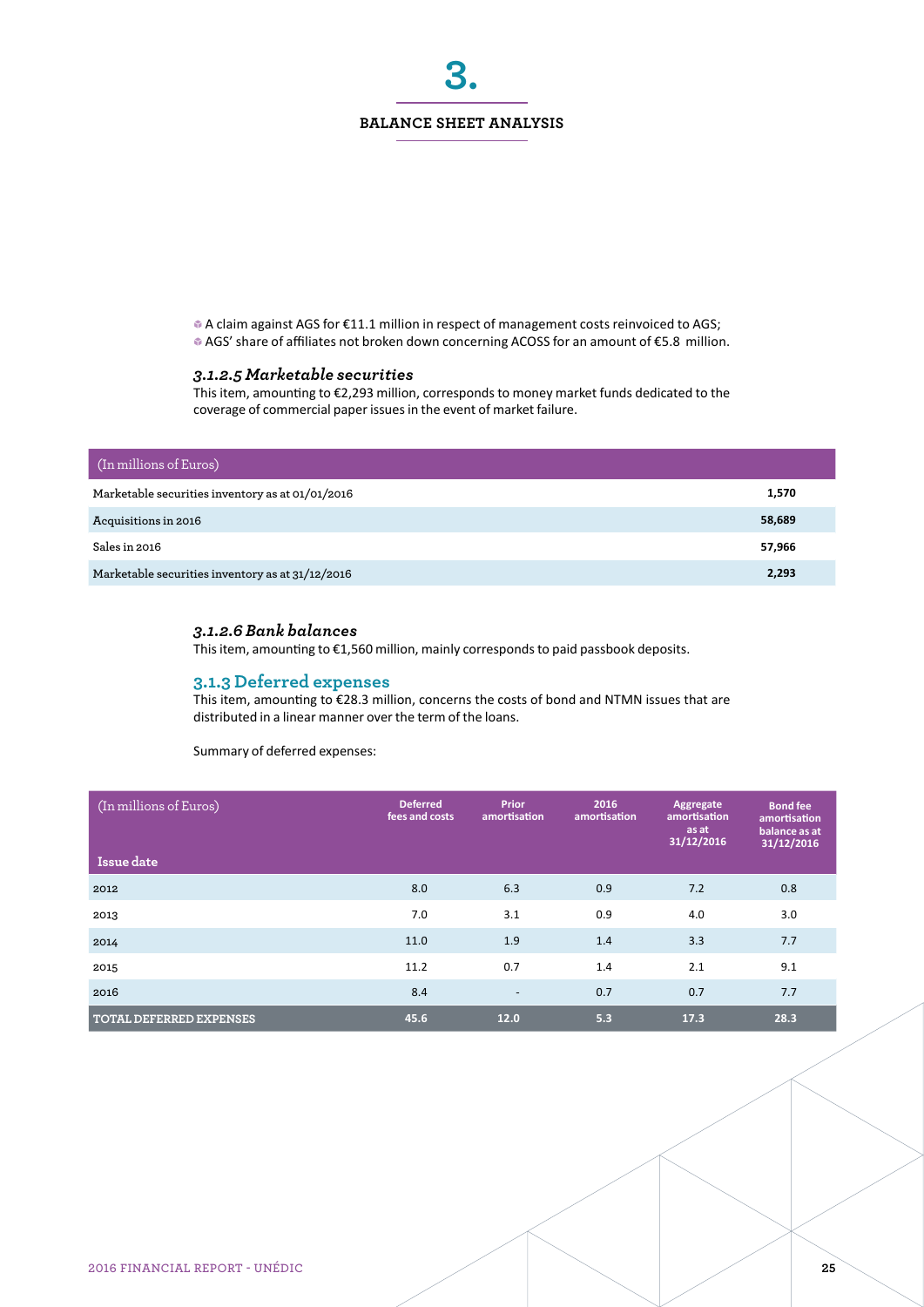

**3.**

#### **3.1.4 Redemption premiums**

Bonds issued by Unédic include a bond premium, corresponding to the difference between the nominal value of bonds and the issue value. These premiums are amortised over the term of the loan.

| (In millions of Euros)<br>Issue date | <b>Bond premium</b><br>amount | <b>Prior</b><br>amortisation | 2016<br>amortisation | Aggregate<br>amortisation<br>as at<br>31/12/2016 | <b>Bond premium</b><br>balance as at<br>31/12/2016 |
|--------------------------------------|-------------------------------|------------------------------|----------------------|--------------------------------------------------|----------------------------------------------------|
| 2012                                 | 11.9                          | 8.3                          | 1.9                  | 10.2                                             | 1.7                                                |
| 2013                                 | 11.6                          | 6.2                          | 1.5                  | 7.7                                              | 3.9                                                |
| 2014                                 | 19.2                          | 3.0                          | 2.3                  | 5.3                                              | 13.9                                               |
| 2015                                 | 48.7                          | 3.1                          | 4.7                  | 7.8                                              | 40.9                                               |
| 2016                                 | 33.2                          | $\overline{\phantom{a}}$     | 2.9                  | 2.9                                              | 30.3                                               |
| <b>TOTAL BOND PREMIUM</b>            | 124.6                         | 20.6                         | 13.3                 | 33.9                                             | 90.7                                               |

# **3.2 ANALYSIS OF BALANCE SHEET LIABILITIES**

#### **3.2.1 Net financial situation**

The net financial situation, at the end of the 2016 financial year is negative by €29,124.8 million and is changing as follows:

- 4 Net financial situation as at 31 December 2015: – €24,921.7 million.
- 4 Negative result for the 2016 financial year: – €4,203.1 million.
- 4 Net financial situation as at 31 December 2016: – €29,124.8 million.

#### **3.2.2 Provisions for contingencies and expenses**

This item, amounting to €95.6 million, predominantly comprises the following provisions:

- $\bullet$  The unemployment insurance contributions paid in error by certain public sector employers and to be repaid for €15.3 million;
- 4 The provision for disputes pursuant to affiliates for €55.4 million;
- The provision for risks of disputes over benefit claimant and recovery domains flagged up by the regional departments of Pôle emploi for €6.8 million;
- **Provisions for corporate commitments:**
- provision for retirement indemnities (IDR) for the sum of €16.1 million,
- provision for long-term service awards for €2 million.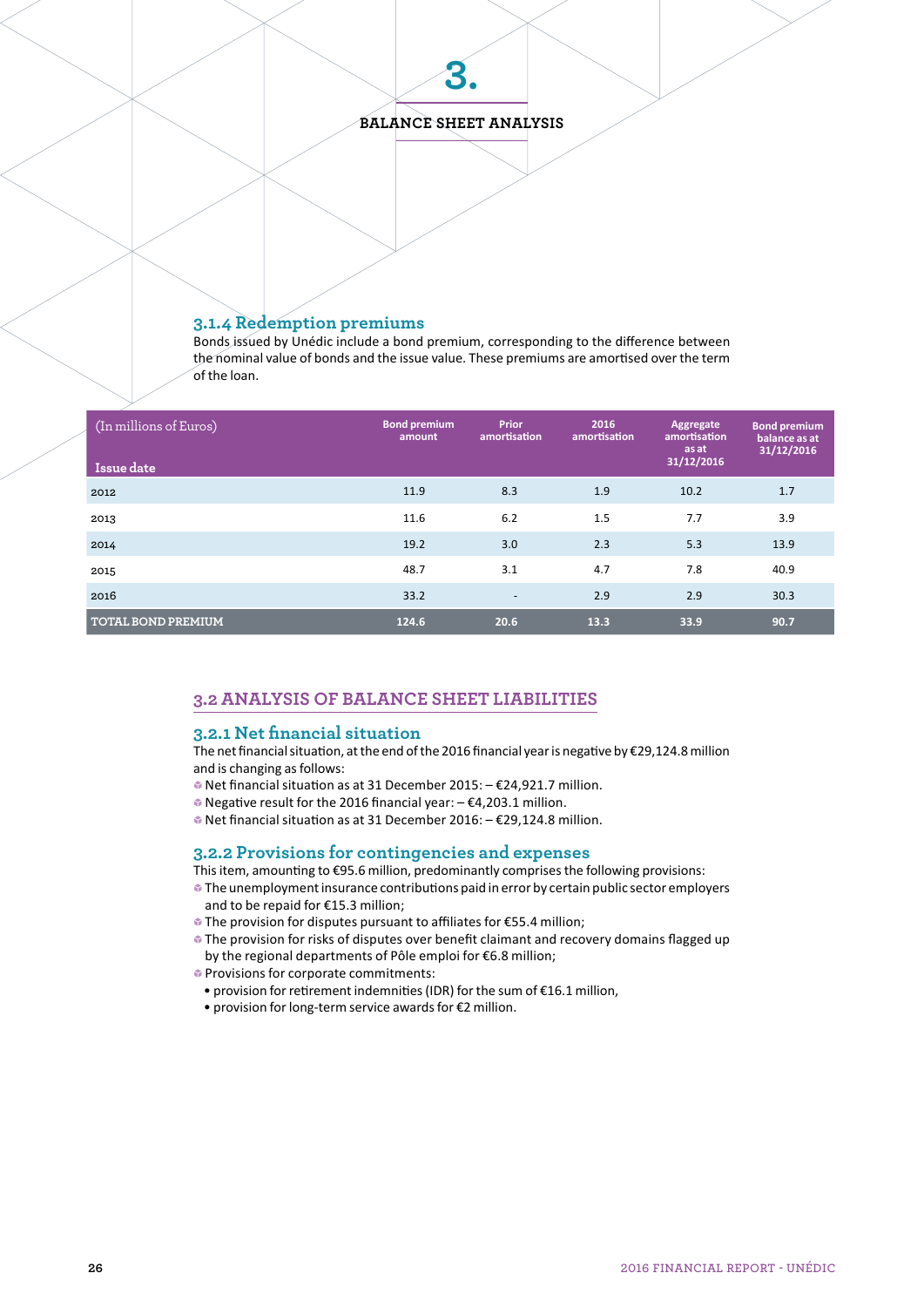**3.**

The change in provisions for contingencies and expenses during the 2016 financial year is presented in the table below.

| (In millions of Euros)               | <b>Opening</b><br>balance | <b>Provision</b>         | <b>Used</b><br>write-back<br>provision | <b>Unused</b><br>write-back<br>provision | <b>Closing</b><br>balance |
|--------------------------------------|---------------------------|--------------------------|----------------------------------------|------------------------------------------|---------------------------|
| <b>ACOSS</b>                         | 33.5                      | 21.9                     | $\overline{\phantom{a}}$               | $\overline{\phantom{a}}$                 | 55.4                      |
| Retirement indemnities (IDR)         | 15.4                      | 1.4                      | ۰                                      | 0.7                                      | 16.1                      |
| Long-term service awards             | 1.9                       | 0.1                      | $\overline{\phantom{a}}$               | $\overline{\phantom{a}}$                 | 2.0                       |
| Public sector employer reimbursement | 22.6                      | $\overline{\phantom{a}}$ | ۰                                      | 7.3                                      | 15.3                      |
| Other                                | 6.5                       | 0.6                      |                                        | 0.3                                      | 6.8                       |
| <b>TOTAL</b>                         | 79.9                      | 24.0                     |                                        | 8.3                                      | 95.6                      |

# **3.2.3 Loans and financial debts**

The change in financing during 2016 is as follows:

| Financing in millions of Euros       | <b>Opening</b><br>balance | Of which<br>accrued<br>interest | <b>Additional</b><br>financing | Repayment<br><b>of</b><br>financing | <b>Closing</b><br>balance | Of which<br>accrued<br>interest |
|--------------------------------------|---------------------------|---------------------------------|--------------------------------|-------------------------------------|---------------------------|---------------------------------|
| Bond loans                           | 22,012                    | 212                             | 5,000                          | 1,500                               | 25,522                    | 222                             |
| Negotiable medium term notes         | 3,502                     | $\overline{2}$                  | 500                            | 650                                 | 3,352                     | 2                               |
| Credit/financing establishment loans | 4,330                     | $\overline{\phantom{a}}$        | 15,145                         | 14,515                              | 4,960                     |                                 |
| of which commercial papers           | 4,330                     | $\overline{\phantom{a}}$        | 15,145                         | 14,515                              | 4,960                     |                                 |
| of which other loans                 | $\overline{\phantom{a}}$  | $\overline{\phantom{a}}$        |                                |                                     | $\overline{\phantom{a}}$  | $\qquad \qquad -$               |
| Outstanding bank overdrafts          | $\mathbf{0}$              | $\overline{\phantom{a}}$        | $\mathbf{0}$                   | $\mathbf{0}$                        | $\mathbf 0$               | $\overline{\phantom{a}}$        |
| <b>TOTAL</b>                         | 29,844                    | 214                             | 20,645                         | 16,665                              | 33,834                    | 224                             |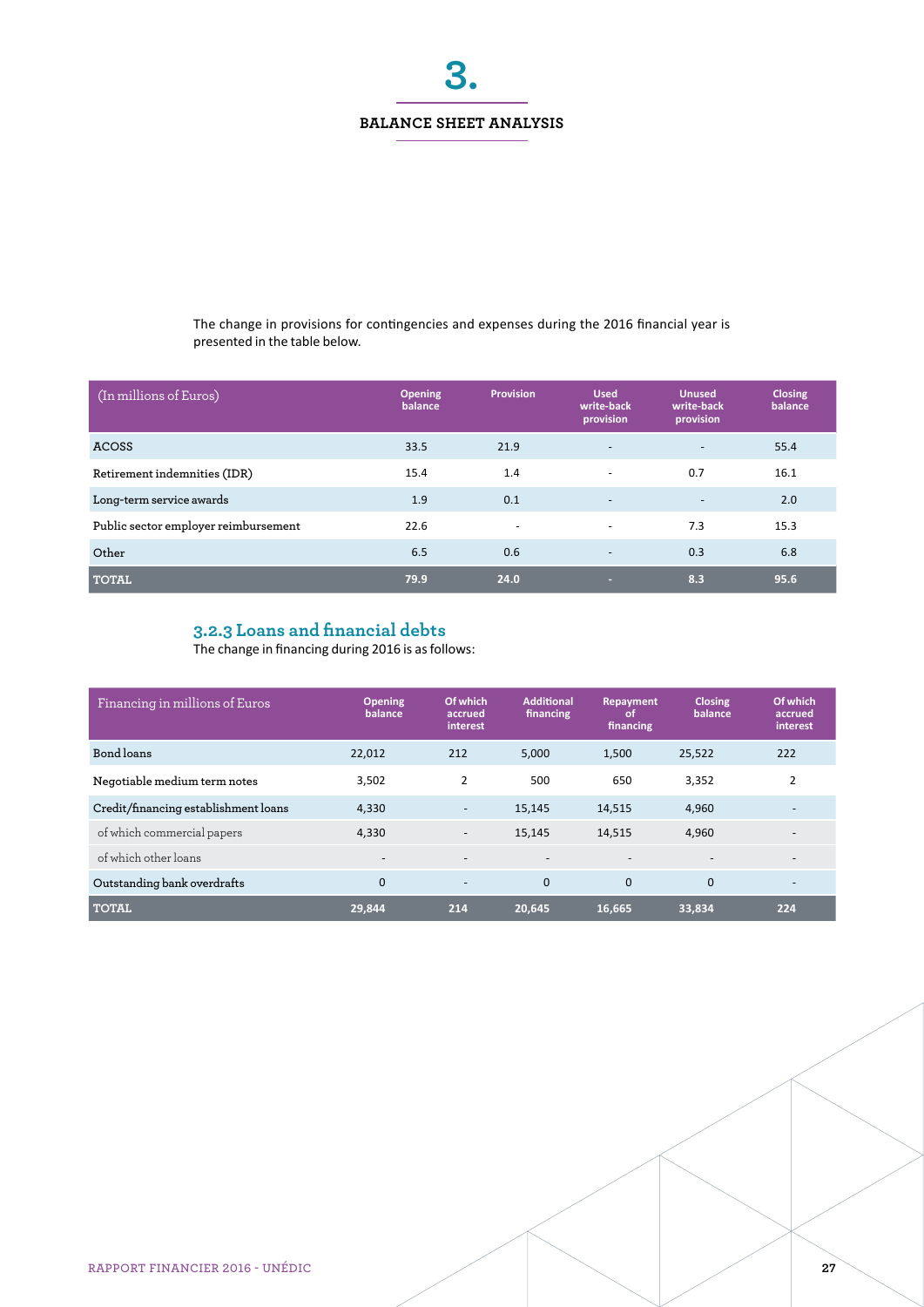**BALANCE SHEET ANALYSIS**

**3.**

# *3.2.3.1 Bond loans*

Bond debt amounts to €25,300 million at the end of the 2016 financial year.

| <b>BOND DEBT</b><br>(In millions of Euros) | <b>Amount</b><br>in Euros | <b>Issue date</b> | <b>Maturity</b> | Coupon<br>rate<br>in% |
|--------------------------------------------|---------------------------|-------------------|-----------------|-----------------------|
| Issue                                      |                           |                   |                 |                       |
| 5.1                                        | 1,000,000,000             | 29/02/2012        | 25/04/2019      | 3,000                 |
| 5.2                                        | 300 000 000               | 25/04/2012        |                 |                       |
| 5.3                                        | 300 000 000               | 17/09/2013        |                 |                       |
| 5.4                                        | 500 000 000               | 23/09/2014        |                 |                       |
| 6.1                                        | 1,000,000,000             | 26/04/2012        | 26/04/2017      | 2,125                 |
| 6.2                                        | 300 000 000               | 10/12/2012        |                 |                       |
| 6.3                                        | 100 000 000               | 16/09/2013        |                 |                       |
| 6.4                                        | 100 000 000               | 20/02/2014        |                 |                       |
| 7.1                                        | 1,000,000,000             | 01/06/2012        | 01/06/2018      | 2.125                 |
| 7.2                                        | 100,000,000               | 16/10/2012        |                 |                       |
| 7.3                                        | 100,000,000               | 26/10/2012        |                 |                       |
| 7.4                                        | 100,000,000               | 21/08/2013        |                 |                       |
| 7.5                                        | 100,000,000               | 25/02/2014        |                 |                       |
| 7.6                                        | 150,000,000               | 01/03/2014        |                 |                       |
| 8.1                                        | 1,500,000,000             | 05/04/2013        | 05/04/2023      | 2.250                 |
| 8.2                                        | 500,000,000               | 22/05/2014        |                 |                       |
| 10.1                                       | 1,500,000,000             | 29/05/2013        | 29/05/2020      | 1.250                 |
| 11.1                                       | 2,500,000,000             | 20/02/2014        | 25/05/2024      | 2.375                 |
| 12.1                                       | 1,500,000,000             | 16/04/2014        | 16/04/2021      | 1.500                 |
| 12.2                                       | 150,000,000               | 30/10/2014        |                 |                       |
| 12.3                                       | 500,000,000               | 14/12/2015        |                 |                       |
| 13.1                                       | 1,500,000,000             | 05/09/2014        | 25/10/2022      | 0.875                 |
| 13.2                                       | 250,000,000               | 01/10/2015        |                 |                       |
| 13.3                                       | 500,000,000               | 04/05/2016        |                 |                       |
| 14.1                                       | 3,000,000,000             | 17/02/2015        | 17/02/2025      | 0.625                 |
| 15.1                                       | 1,250,000,000             | 21/10/2015        | 21/10/2027      | 1.250                 |
| 15.2                                       | 750,000,000               | 04/05/2016        |                 |                       |
| 16.1                                       | 1,000,000,000             | 04/11/2015        | 04/11/2021      | 0.300                 |
| 17.1                                       | 2,000,000,000             | 03/03/2016        | 03/03/2026      | 0.625                 |
| 18.1                                       | 1,750,000,000             | 31/03/2016        | 24/11/2023      | 0.250                 |

Added to this is an amount of €222 million corresponding to accrued coupons at the end of the financial year.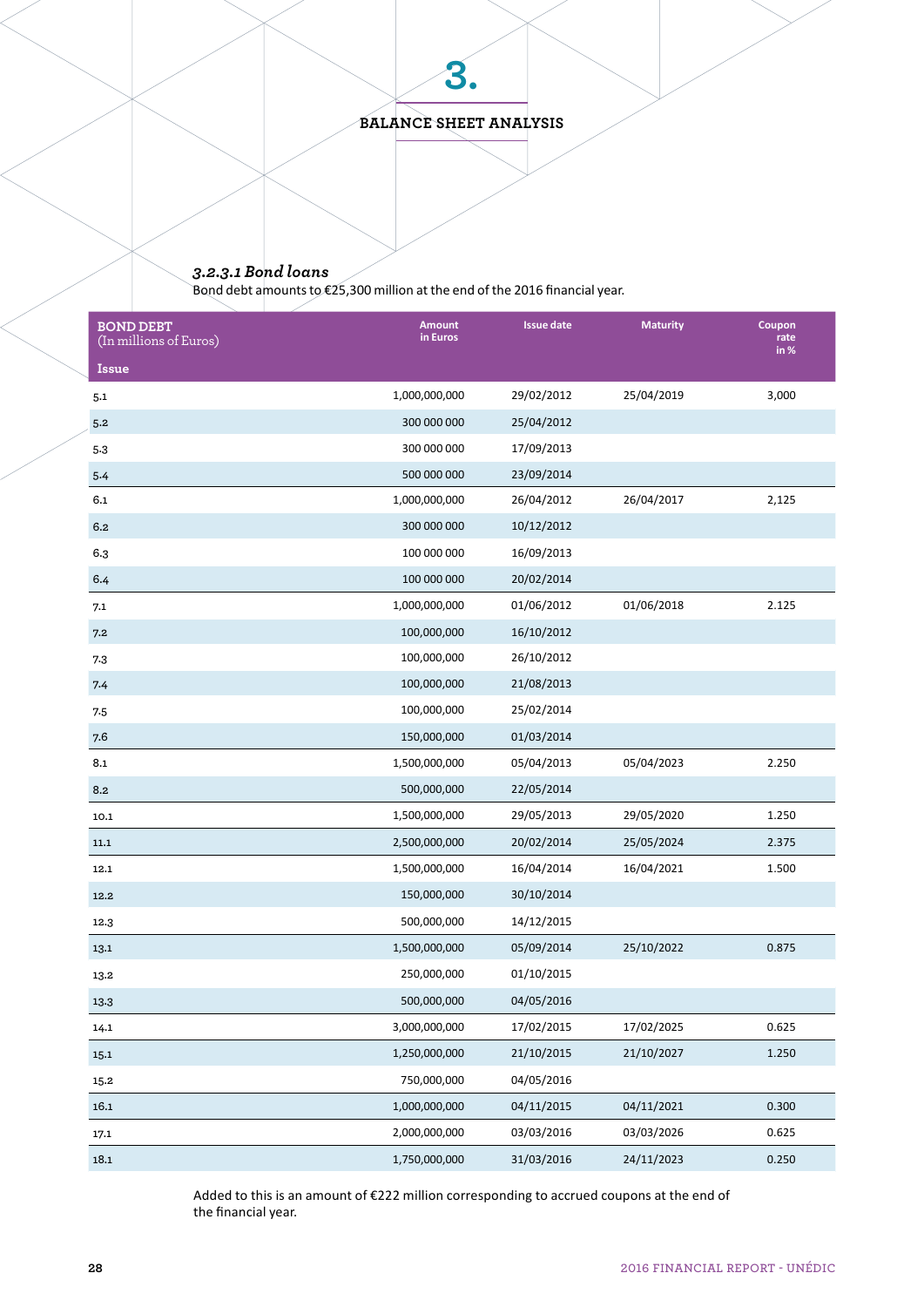

# *3.2.3.2 Loans from various credit and finance institutions*

The total amount of this item comes to €4,960 million, corresponding to the commercial papers issued by Unédic.

The transactions concerning the commercial papers were as follows in 2016:

| (In millions of Euros)                        | <b>Inventory</b> | <i><b>Issues</b></i> | <b>Repayments</b> | Inventory        |
|-----------------------------------------------|------------------|----------------------|-------------------|------------------|
|                                               | as at 01/01/2016 | in 2016              | in 2016           | as at 31/12/2016 |
| Transactions concerning the commercial papers | 4.330            | 15.145               | 14.515            | 4,960            |

The due dates of these commercial papers are as follows:

| $\mid$ (In millions of Euros)     | During the | During the<br>$\frac{1}{1}$ 1st quarter 2017 2nd quarter 2017 3rd quarter 2017 4th quarter 2017 | During the | During the | <b>Total</b> |
|-----------------------------------|------------|-------------------------------------------------------------------------------------------------|------------|------------|--------------|
| Due date of the commercial papers | 3.530      | 500                                                                                             | 150        | 780        | 4.960        |

## *3.2.3.3 Negotiable medium term notes (NMTN)*

At the end of 2016, Unédic had outstanding NMTN of €3,350 million.

| <b>NMTN ISSUES</b> | <b>Amount in</b><br>millions of Euros | <b>Issue date</b> | <b>Maturity</b> | Coupon<br>rate<br>in % |
|--------------------|---------------------------------------|-------------------|-----------------|------------------------|
| 5                  | 100                                   | 24/11/2014        | 24/05/2017      | 0.120                  |
| 6                  | 1,250                                 | 05/03/2015        | 05/03/2020      | 0.125                  |
| 7                  | 1,500                                 | 16/04/2015        | 25/05/2019      | 0.040                  |
| 8                  | 500                                   | 04/10/2016        | 25/11/2020      | 0.000                  |

At the end of December, the accrued interest represented €2 million. In short:

| (In millions of Euros)              | Loans.<br>NMTN, and<br>commercial papers<br>maturities | <b>Maturity</b><br>in less than 1 year | <b>Maturity</b><br>between<br>1 and 5 years | <b>Maturity</b><br>in more<br>than 5 years |
|-------------------------------------|--------------------------------------------------------|----------------------------------------|---------------------------------------------|--------------------------------------------|
| Summary at the end of December 2016 | 33,610                                                 | 6,590                                  | 11.550                                      | 15,500                                     |

#### *3.2.3.4 Outstanding bank overdrafts* None.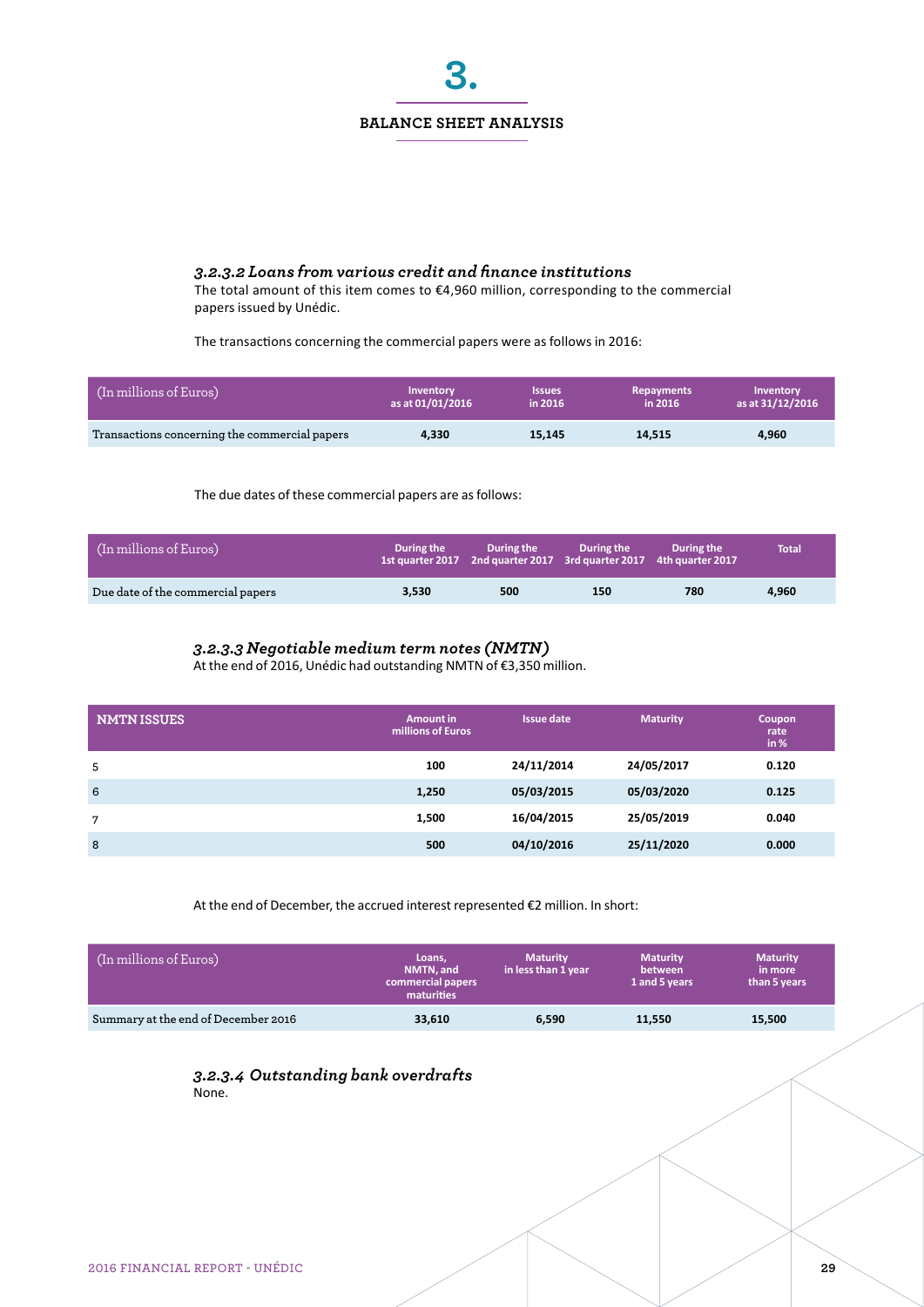**3.**

# **3.2.4 Other debts**

#### *3.2.4.1 Affiliated debts*

This item, amounting to €165.5 million, corresponds to the amount received from employers that could not be assigned to debts at the end of the financial year.

#### *3.2.4.2 Benefit claimant debts and other receivables*

This item amounting to  $\epsilon$ 2,895.7 million corresponds essentially to the benefits to be paid:

- 4 From the month of December 2016 paid in January 2017, i.e. €2,867.9 million and €42.5 million for the redeployment benefits to be paid to benefit claimants;
- 4 For 2016 paid in February and March 2017, for an amount of €101.7 million;
- 4 Less the advance retirement levy, for an amount of €123.3 million.

#### *3.2.4.3 Tax and social security debts*

This item, amounting to €70 million, principally comprises:

- 4 Provision for paid leave and holidays and 13th month bonuses of up to €3.1 million;
- 4 The benefit claimant advance levies yet to be paid, i.e. €53.3 million corresponding to the benefits paid in December 2016;
- 4 Partial activity for €6.9 million;
- 4 Other tax and social security debts for €3.2 million.

#### *3.2.4.4 Trade debts*

The amount of €8 million, representing the invoices yet to be paid as at 31 December 2016, is divided into two sections:

- 4 Suppliers of goods and services: €7.4 million;
- 4 Suppliers of fixed assets: €0.6 million.

#### *3.2.4.5 Other debts*

The main items of this section, amounting to €1,644.8 million, primarily concern:

The cost to be paid as at 31 December 2016 to various pension funds, for the validation of the benefit claimants' additional pension points is as follows.

- 4 €694.6 million due to ARRCO which is broken down into:
- €597.2 million corresponding to the contributions yet to be paid for 2016;
- €89.8 million pursuant to the semi-final 2016 situation;
- €7.6 million due by ARRCO pursuant to the 2015 adjustment.

4 €242.8 million due to AGIRC which is principally broken down into:

- €274.5 million corresponding to the contributions yet to be paid for 2016;
- – €4.5 million pursuant to the semi-definitive 2016 situation;
- – €27.2 million due by AGIRC pursuant to the 2015 adjustment;

4 €42.6 million due to the other supplementary pension organisations, including IRCANTEC (€38.2 million).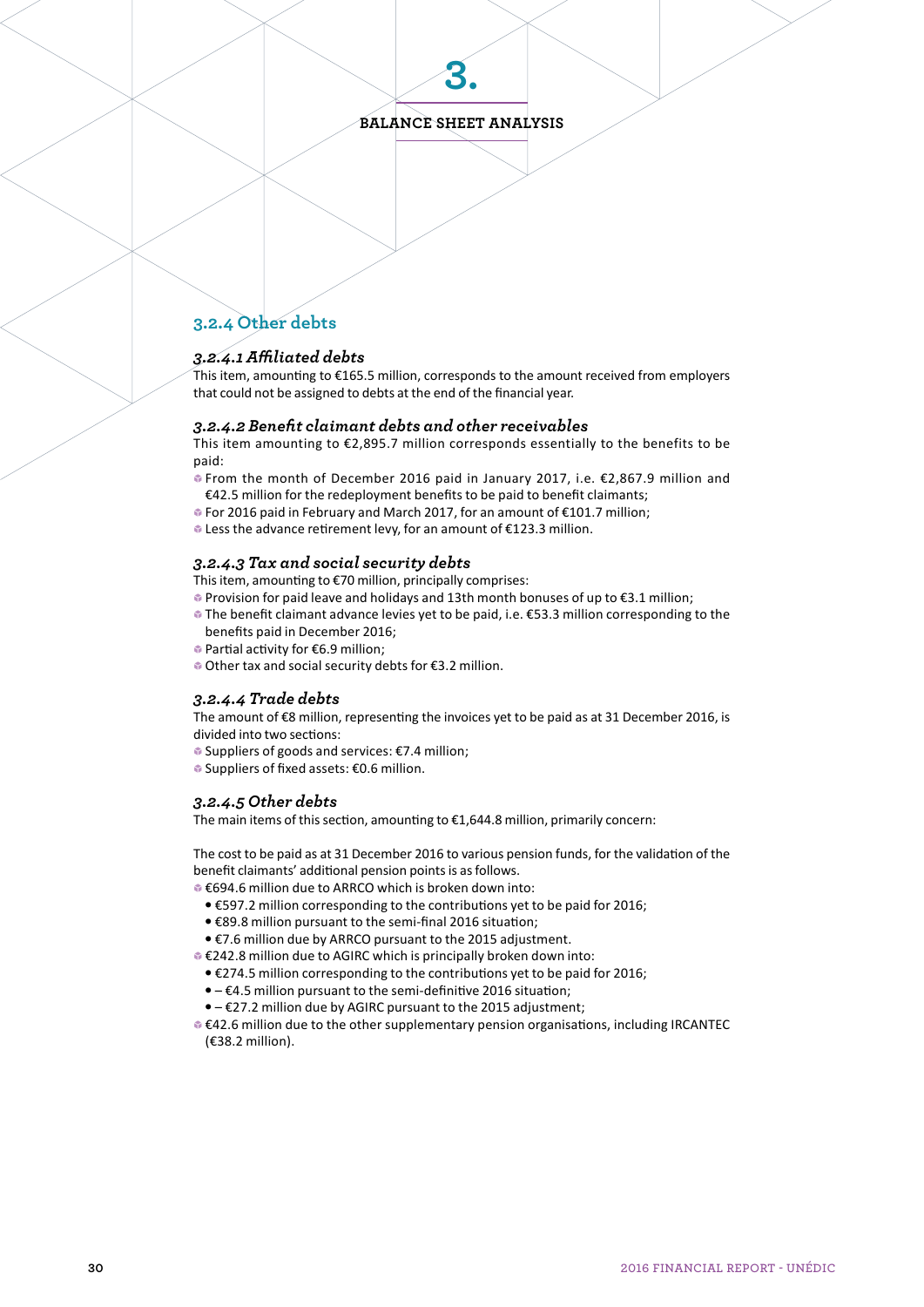**3.**

The reciprocal accounts with Pôle emploi for a total of €481.6 million including that relating to the financing of Pôle emploi through the 10% contribution for the sum of €506.7 million.

The affiliated debts payable to the AGS for a gross amount of €236.8 million less a provision of €67 million.

# **3.2.5 Accrual accounts**

Deferred income, i.e. €176.8 million, concerns:

- $\bullet$  The payments made by public companies and establishments which are not affiliated to the unemployment insurance scheme, but which have signed a management agreement with Unédic. The payments are made for benefit claimants registered as unemployed and whose acquired rights may be spread over several financial years according to their age. This represents an amount of €16 million;
- 4 The opportunity costs on bond loans representing €155.4 million. These costs are amortised over the term of the loan;

| <b>OPPORTUNITY COSTS</b><br>(In millions of Euros) | <b>Financial</b><br>income.<br>amount | <b>Prior</b><br>amortisation | 2016<br>amortisation | Aggregate<br>amortisation<br>as at<br>31/12/2016 | <b>Deferred</b><br>income.<br>balance<br>31/12/2016 |
|----------------------------------------------------|---------------------------------------|------------------------------|----------------------|--------------------------------------------------|-----------------------------------------------------|
| 2012                                               | 42.5                                  | 32.0                         | 5.9                  | 37.9                                             | 4.6                                                 |
| 2013                                               | 28.7                                  | 12.9                         | 5.6                  | 18.5                                             | 10.2                                                |
| 2014                                               | 109.8                                 | 29.2                         | 20.3                 | 49.5                                             | 60.3                                                |
| 2015                                               | 36.2                                  | 0,3                          | 5.9                  | 6.2                                              | 30.0                                                |
| 2016                                               | 54.6                                  | $\overline{\phantom{a}}$     | 4.3                  | 4.3                                              | 50.3                                                |
| <b>TOTAL DEFERRED INCOME</b>                       | 271.8                                 | 74.4                         | 42.1                 | 116.5                                            | 155.4                                               |

4 Other income amounting to €5 million relates to deferred income on commercial paper interest.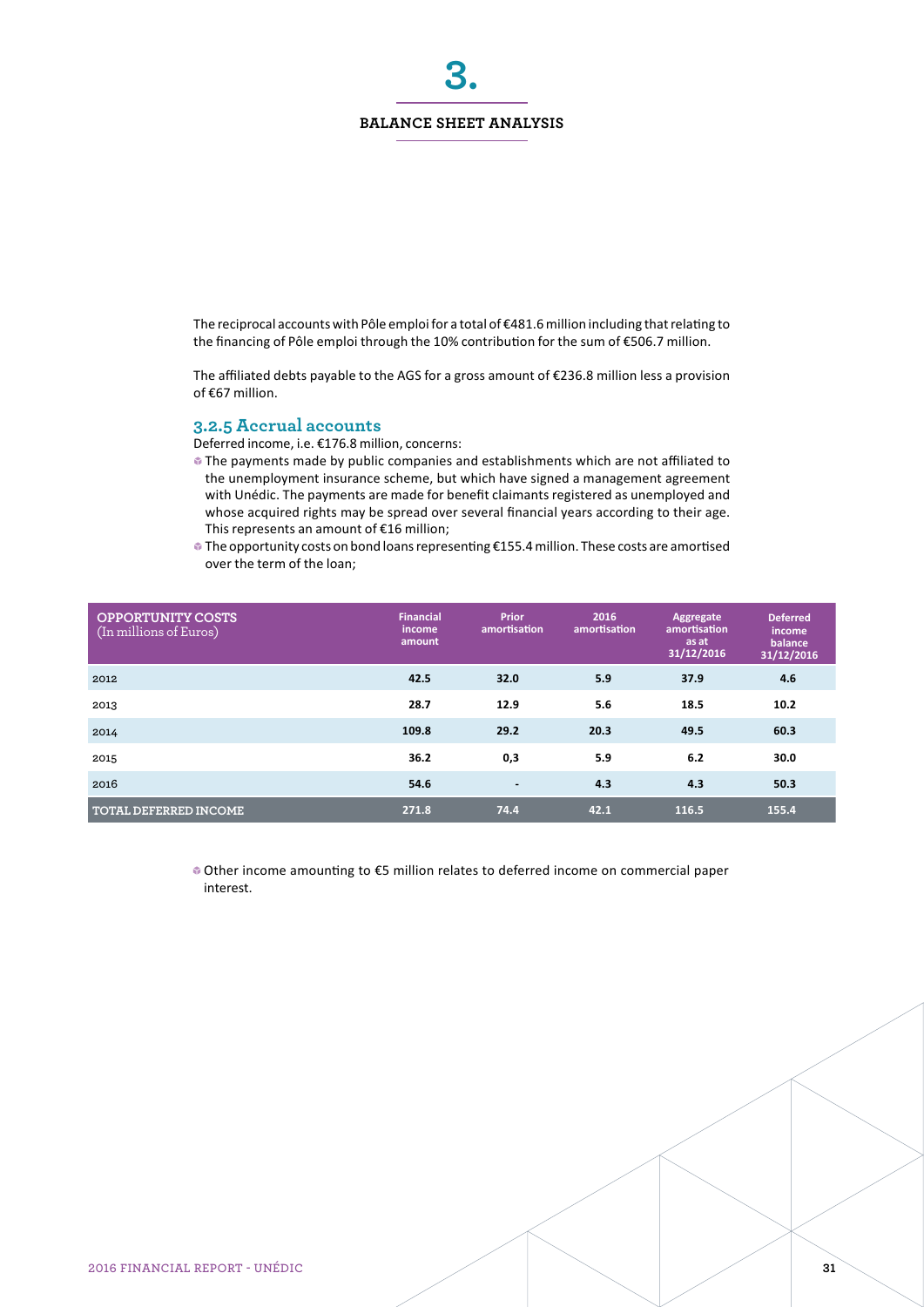

#### *4.1.1.1 Contributions*

The income from contributions for the 2016 financial year is up by 1.82% compared with 2015:

| (In millions of Euros) | 2016      | 2015      | <b>CHANGE</b><br>2016/2015<br><b>IN %</b> |
|------------------------|-----------|-----------|-------------------------------------------|
| Main contributions     | 34,488.60 | 33,768.10 | 2.13                                      |
| Specific contributions | 597.40    | 690.20    | $-13.45$                                  |
| <b>TOTAL</b>           | 35,086.00 | 34,458.30 | 1.82                                      |

After correcting new items and transfers of contributions pursuant to financial years prior to 2016, the increase in income from main contributions excluding the apprenticeship arrangement came to +2.13% in 2016.

This is primarily explained by the 2.4% increase in the wage bill:

- The change in the wage bill should be compared to the increase in the average salary per capita (SMPT) of 1.3%;
- $\bullet$  The increase in staff numbers of 1.1%.

Specific contributions saw a 13.45% decrease in relation to the decrease in the number of company failures.

#### *4.1.1.2 Other income*

This item amounting to  $E117.2$  million predominantly comprises income pursuant to management agreements, i.e. €51.2 million, in addition to the surcharges for delay and penalties for €62.6 million.

#### *4.1.1.3 Net write-back of provisions*

The total amount of decreases or write-backs of provisions is €48.4 million and is related to:

- 4 Doubtful debts of affiliates for €40.3 million;
- **The write-back of the provision for Pôle emploi contingencies and expenses of** €0.3 million;
- 4 The write-back of the provision for detected overpayments of €0.3 million;
- 4 The write-back of the provision for management agreements of €0.1 million;
- 4 The write-back of the EEC provision of €0.1 million;
- **The write-back of the National Conservatory of Arts and Crafts (CNAM) provision of** €7.3 million.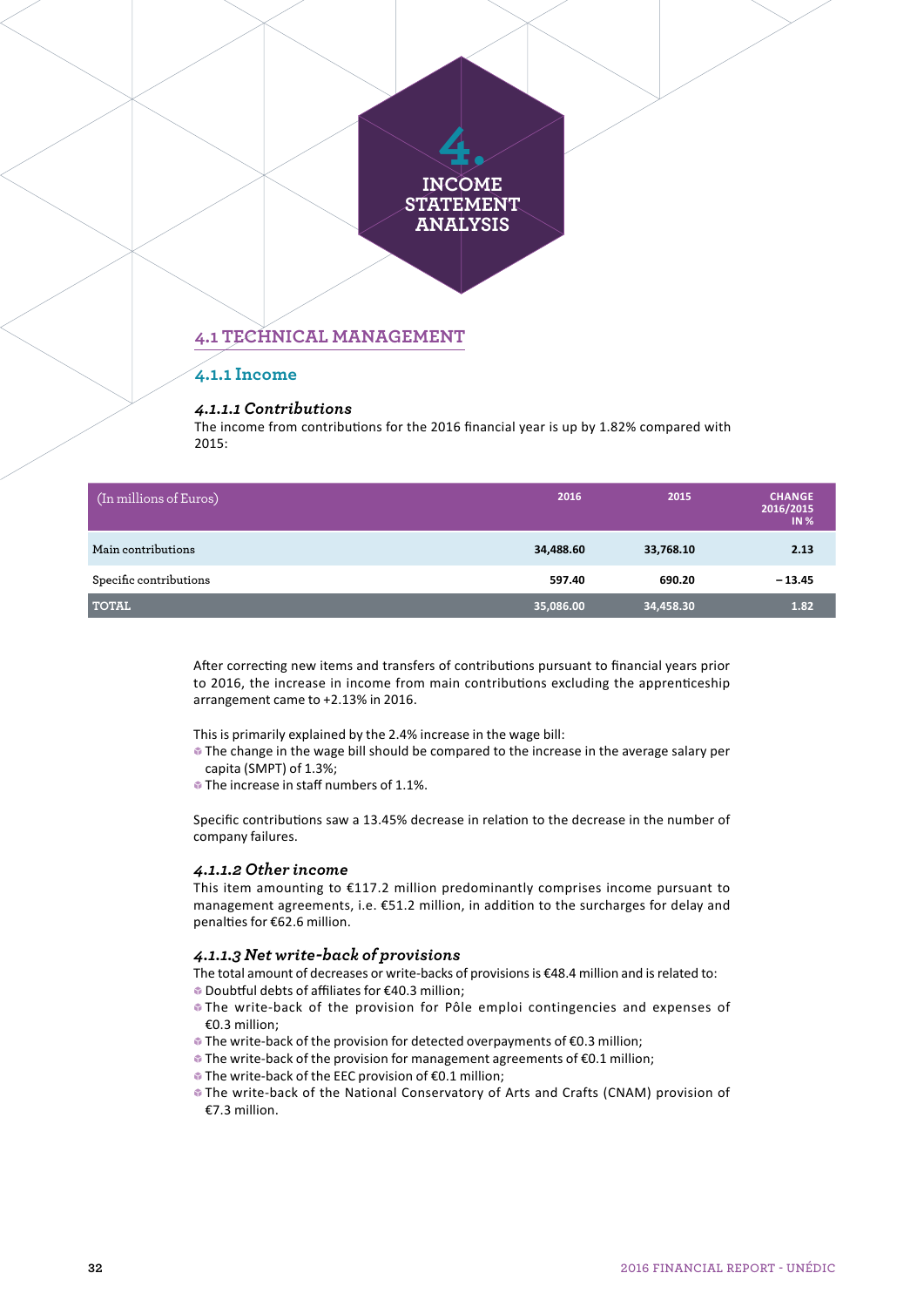#### **INCOME STATEMENT ANALYSIS**

**4.**

#### *4.1.1.4 Transfer of expenses*

This item, for the sum of €284.2 million, predominantly comprises:

- 4 The reimbursements of benefits by the affiliates amounting to €20.4 million;
- 4 The full reimbursement of benefits paid to the National Youth Employment Programme (EJEN) for the sum of €0.1 million;
- 4 The reimbursement of benefits between EU countries for €183.7 million;
- The partial payment of Improved job security contract (CSP) benefits by the State for €0.9 million;
- **The reimbursement of the deferred unemployment benefit scheme's contribution for** €79.1 million.

#### **4.1.2 Expenses**

The technical management expenses total increased by 1.64% in 2016 as a result of a continuous decline in the economic situation over the financial year.

The benefit expenses, the other technical management expenses (benefit claimants and affiliates debt write-offs) and the cost of validating benefit claimants' pension points were the most affected by this decline. However, the amount of assistance payments reduced by 3.82% with a drop in payments linked to the Assistance for the takeover or creation of a company (ARCE).

#### *4.1.2.1 Benefits*

The overall cost of benefits increased by 1.77% in 2016, with the following breakdown:

| (In millions of Euros)                                                  | 2016       | 2015      | <b>CHANGE</b><br>2016/2015<br><b>IN %</b> |
|-------------------------------------------------------------------------|------------|-----------|-------------------------------------------|
| Unemployment benefit (ARE)                                              | 29,671.50  | 29,029.40 | 2.21                                      |
| Other benefits                                                          | 2.862.70   | 2.940.20  | $-2.64$                                   |
| Training unemployment benefit (ARE)                                     | 1,385.00   | 1, 108.30 | 24.97                                     |
| Specific redeployment benefit (ASR)/Improved job security benefit (ASP) | 1,464.90   | 1,818.80  | $-19.46$                                  |
| Other                                                                   | 12.80      | 13.10     | $-2.29$                                   |
| <b>TOTAL</b>                                                            | 32, 534.20 | 31,969.60 | 1.77                                      |

The expenses per benefit take into account:

- **Payments to benefit claimants made during the financial year:**
- The reduction in expenses associated with the detection of overpayments;
- The provision resumption recorded in 2016 for benefits to be paid for the previous financial year;
- $\bullet$  The supplementary expenses represented by the provision recorded for the benefits paid at the start of 2017 for periods from 2016 or previous years.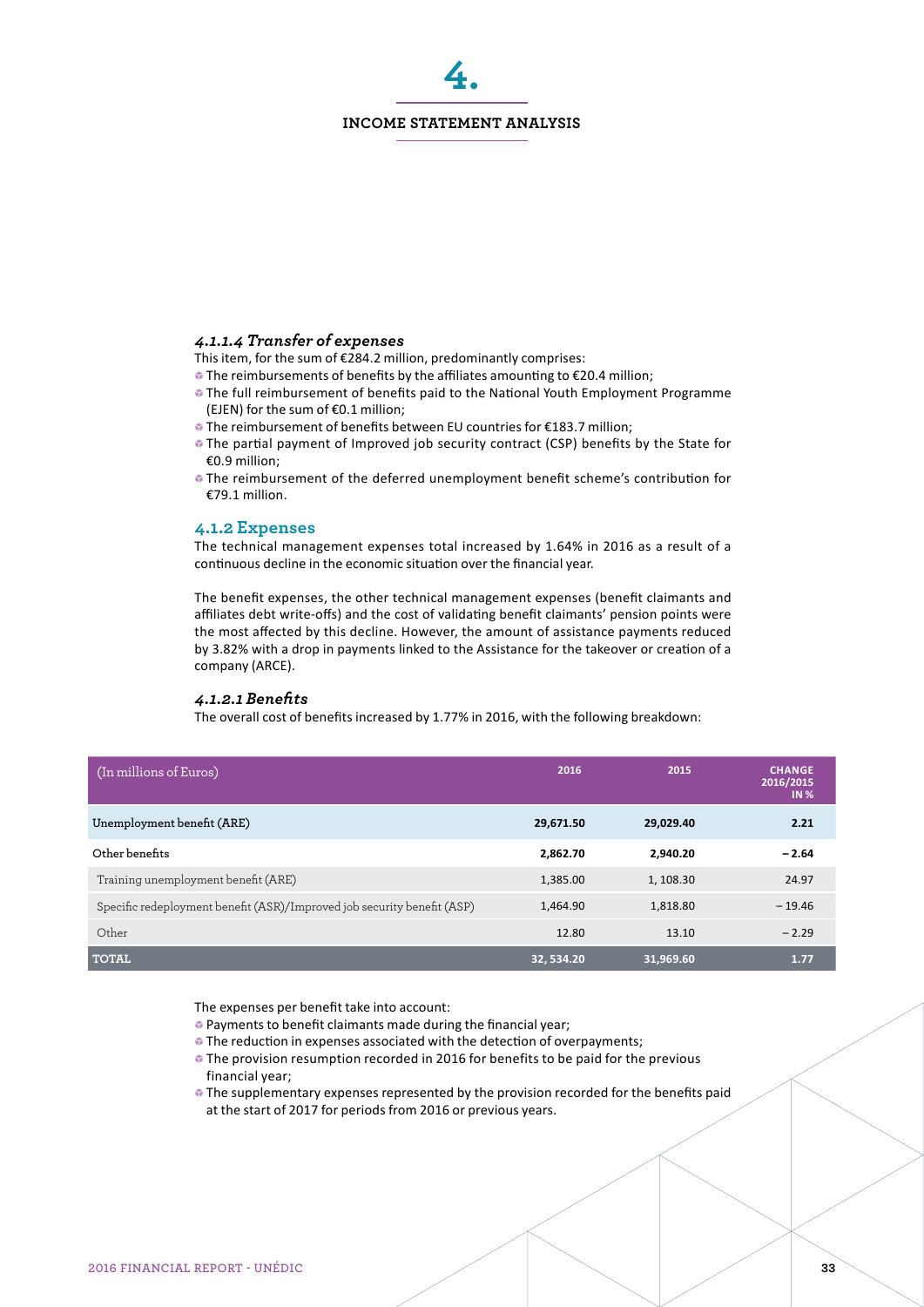## **INCOME STATEMENT ANALYSIS**

**4.**

| $(n$ millions of Euros) | <b>Benefits paid</b><br>in 2016<br>(+ | <b>Overpayments</b><br>detected 2016<br>$\left( -\right)$ | 2016 benefits<br>paid in 2017<br>$^{(+)}$ | Write-back of<br>2015 benefits<br>paid in 2016<br>(-) | <b>Financial year</b><br>expenses<br>$(=\)$ |  |
|-------------------------|---------------------------------------|-----------------------------------------------------------|-------------------------------------------|-------------------------------------------------------|---------------------------------------------|--|
| ARE                     | 30,893.0                              | 1,246.1                                                   | 2,652.3                                   | 2,667.7                                               | 29,631.5                                    |  |
| ARE CSP/CTP/EJEN        | 41.9                                  | 1.0                                                       | 2.9                                       | 3.8                                                   | 40.0                                        |  |
| <b>TOTAL ARE</b>        | 30,934.9                              | 1,247.1                                                   | 2,655.2                                   | 2,671.5                                               | 29,671.5                                    |  |
| Training ARE            | 1,357.9                               | 32.2                                                      | 196.00                                    | 136.2                                                 | 1,385.5                                     |  |
| ASR/ASP                 | 1,511.8                               | 21.1                                                      | 117.2                                     | 143.4                                                 | 1,464.5                                     |  |
| Various others          | 13.0                                  | 0.2                                                       | 1.2                                       | 1.3                                                   | 12.7                                        |  |
| Other benefits          | 2,882.7                               | 53.5                                                      | 314.4                                     | 280.9                                                 | 2,862.7                                     |  |
| <b>TOTAL</b>            | 33,817.6                              | 1.300.6                                                   | 2,969.6                                   | 2,952.4                                               | 32,534.2                                    |  |

Improved job security benefit (ASP) 2011 has taken over from the Specific redeployment benefit (ASR) and the Career transition benefit (ATP) for those who signed up to this support arrangement as of 1st September 2011 until 31 January 2015. The improved job security benefit was implemented on 1st February 2015.

The main changes in terms of payment of benefits are as follows:

- 4 ARE payments represented an amount of €30.89 billion in 2016 compared with €29.97 billion in 2015, i.e. a 3.07% increase explained by a 1.04% increase in the average amount of the daily benefit, and a 2.02% increase in the number of compensated days;
- 4 Training ARE payments (excluding social contributions of €93 million) represented an amount of €1.265 billion in 2016 compared with €1.060 billion in 2015, i.e. a 19.33% increase which is explained by a 5.39% increase in the average amount of the daily benefit, and a 13.28% increase in the number of compensated days;
- 4 ASR and ASP payments (excluding CSP premium) represented the amount of €1.511 billion in 2016 compared with €1.871 billion in 2015, i.e. a 19.24% decrease, which is explained by a 1.78% decrease in the average amount of the daily benefit, and a 17.46% decrease in the number of compensated days.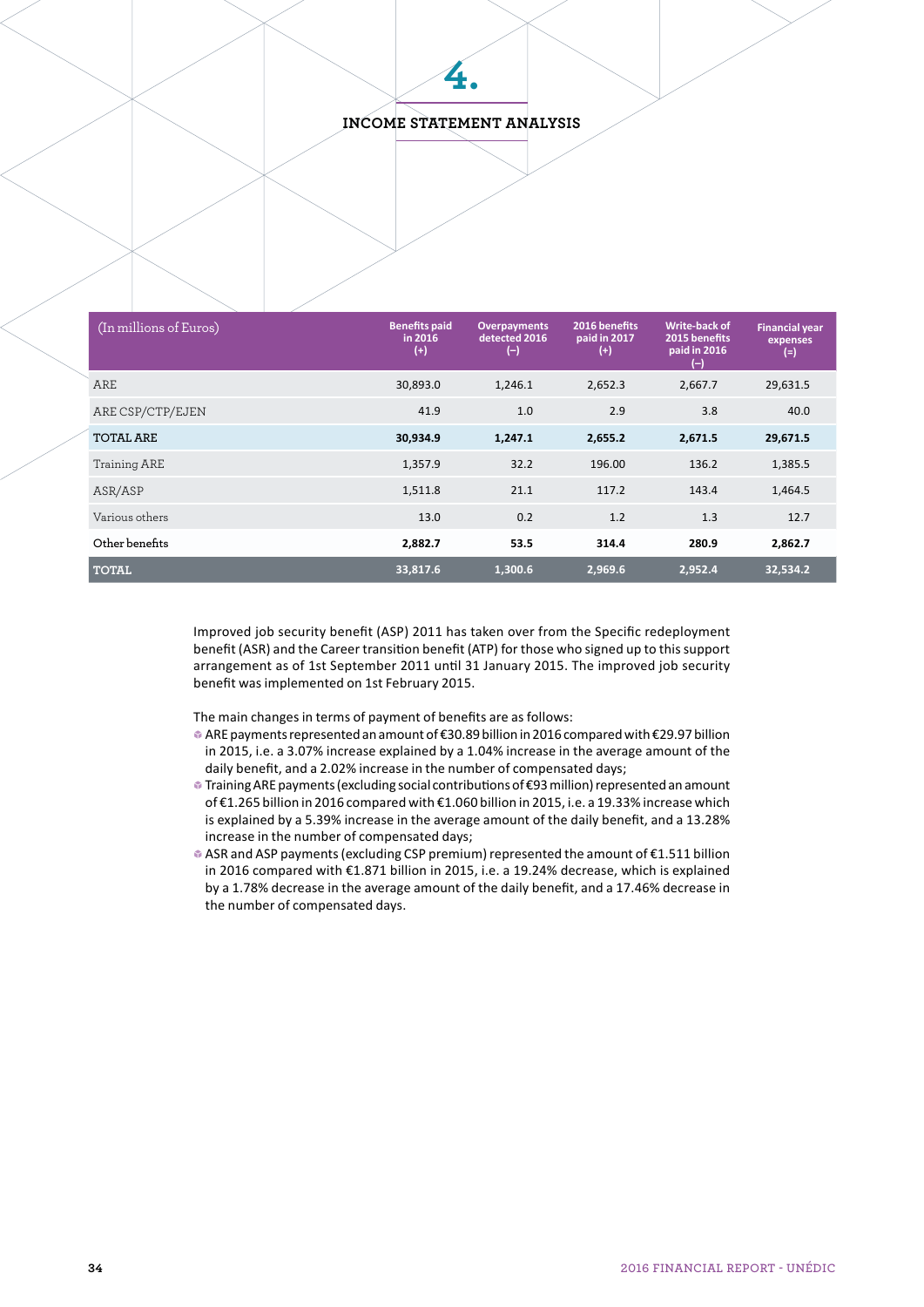# **INCOME STATEMENT ANALYSIS 4.**

## *4.1.2.2 Redeployment benefits*

Redeployment benefits amounted to €723.3 million in 2016, compared with €752 million in 2015, and are broken down in the following manner:

| (In millions of Euros)                                    | 2016  | 2015  | <b>CHANGE</b><br>2016/2015<br><b>IN %</b> |
|-----------------------------------------------------------|-------|-------|-------------------------------------------|
| IIDR-ASP differential redeployment indemnity              | 16.7  | 31.0  | $-46.13$                                  |
| ADR-Compensatory allowance upon redeployment              | 5.0   | 23.9  | $-79.08$                                  |
| ARCE-Assistance for the takeover or creation of a company | 509.7 | 611.5 | $-16.65$                                  |
| IDR-CRP differential redeployment indemnity               | 0.0   | 0.0   |                                           |
| Improved job security contract bonuses                    | 167.4 | 57.6  | 190.63                                    |
| Other benefits                                            | 24.4  | 28.0  | $-12.86$                                  |
| <b>TOTAL</b>                                              | 723.3 | 752.0 | $-4.00$                                   |

Assistance for the takeover or creation of a company (ARCE) represents the main benefit amounting to €509.7 million or 70.5% of all allowances. Its amount decreased by 16.65% in 2016.

The Compensatory allowance upon redeployment (ADR) has been removed during the course of 2015.

The introduction of the 2015 Improved job security contract was accompanied by the creation of the Improved job security contract bonus.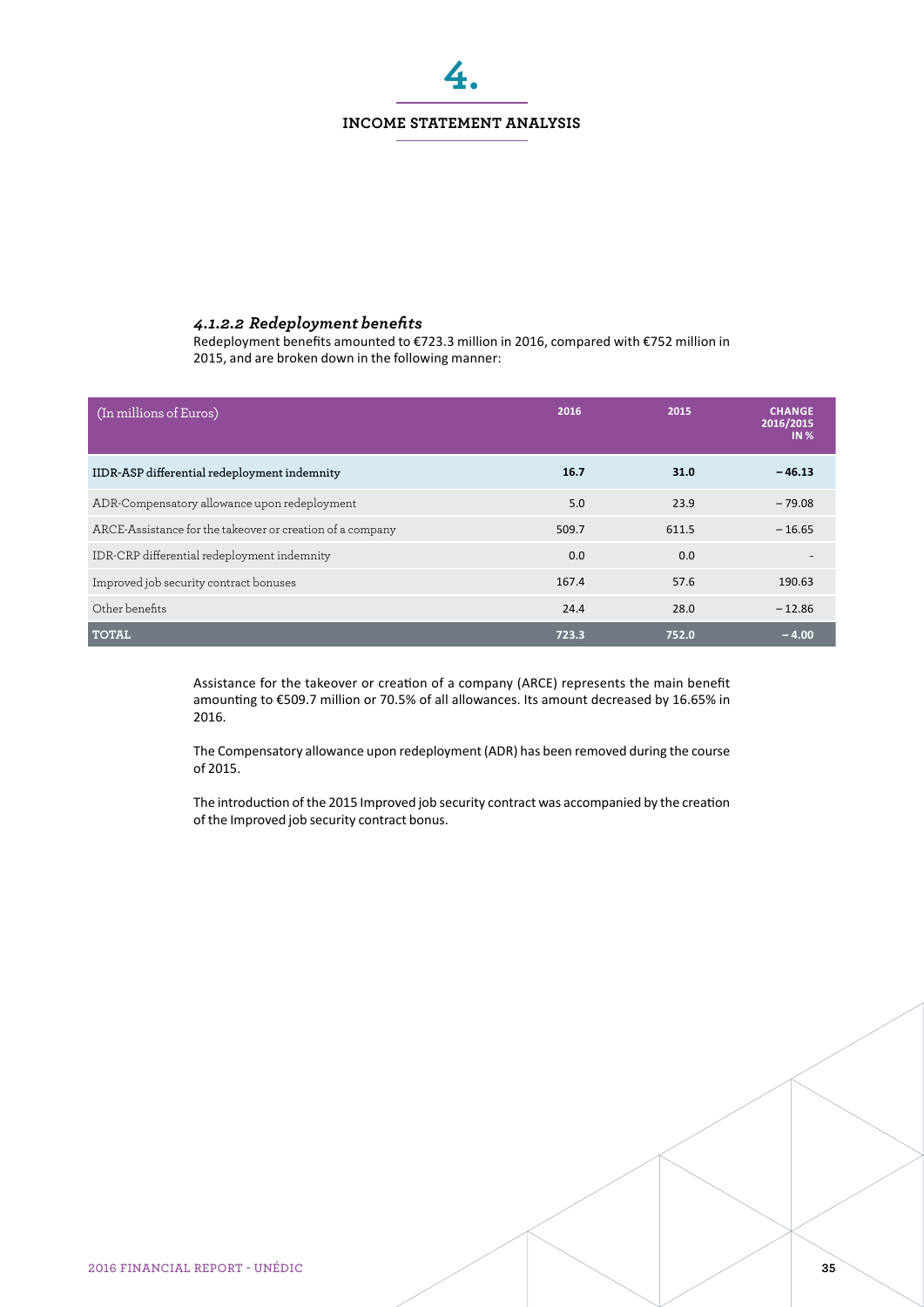# **INCOME STATEMENT ANALYSIS**

**4.**

#### *4.1.2.3 Validation of pension points*

This item corresponds to the cost of the validation of benefit claimants' supplementary pension points for the sum of €2,043.4 million in 2016, compared with €2,042.7 million in 2015. This increase is explained by the increase in benefit claimant expenditure and expenditure adjustments recorded in 2016.

The breakdown by pension scheme is as follows:

| (In millions of Euros)            | <b>TOTAL</b> |
|-----------------------------------|--------------|
| ARRCO                             | 2,592.10     |
| AGIRC                             | 665.90       |
| Other funds (IRCANTEC - CRPNPAC)  | 136.10       |
| TOTAL PENSION FUNDS               | 3,394.10     |
| Contribution of benefit claimants | $-1,350.70$  |
| VALIDATION OF PENSION POINTS      | 2,043.40     |

#### *4.1.2.4 Other technical management expenses*

This item amounting to €3,807.9 million is up by 3.6% compared with 2015.

The main expenses comprise:

- 4 The debt write-offs and cancellations of affiliate debts for €234.5 million;
- 4 The debt write-offs and cancellations of benefit claimant debts for €134.2 million;
- 4 The 10% contribution due by Unédic to Pôle emploi for €3,301.1 million;
- 4 Unédic's contribution to the Improved job security contract(CSP) costs for €63.4 million;
- 4 Unédic's contribution to the financing of partial activity for the sum of €66.6 million.

#### *4.1.2.5 Provisions*

Provisions total €296.7 million and are broken down as follows:

- 4 Depreciation of receivables against affiliates for €86.1 million;
- 4 Depreciation of overpayments to benefit claimants for €188.1 million;
- 4 Provision for contingencies and expenses up to €22.4 million which primarily concerns the provision for ACOSS disputes for €21.86 million and the provision for Pôle emploi contingencies and expenses of €0.5 million;
- 4 Depreciation for management agreements for €0.1 million.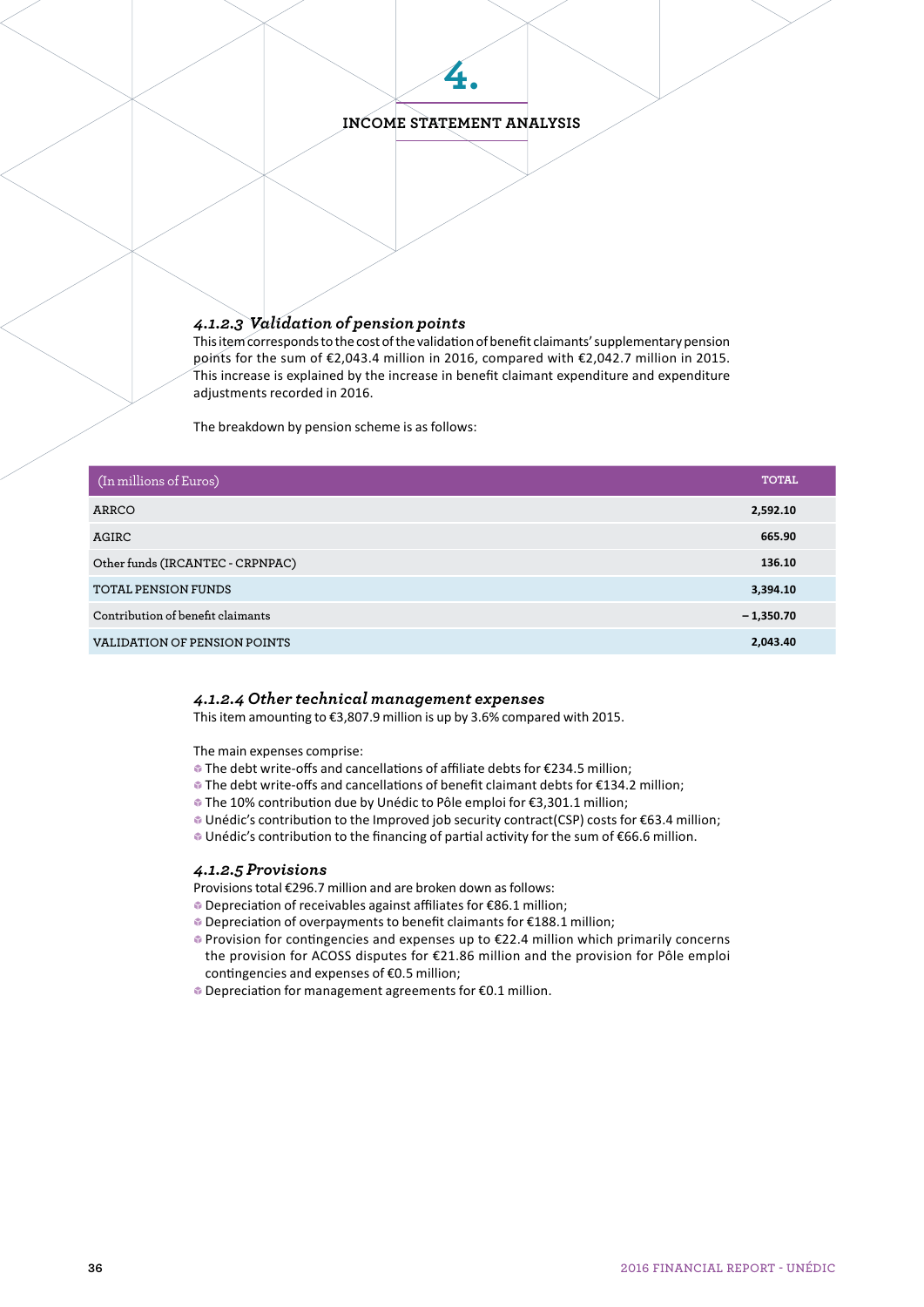

# **4.2 ADMINISTRATIVE MANAGEMENT**

#### **4.2.1 Income**

#### *4.2.1.1 Provision of services*

This item amounting to €46.3 million is essentially made up of income from third parties within the framework of management agreements:

| (In millions of Euros)              | 2016 | 2015 |
|-------------------------------------|------|------|
| <b>AGS</b>                          | 44.4 | 43.3 |
| Pôle emploi                         | 1.1  | 1.9  |
| Other agreements with third parties | 0.0  | 0.0  |
| Other provisions of services        | 0.8  | 0.7  |
| <b>TOTAL</b>                        | 46.3 | 45.9 |

#### *4.2.1.2 Other income*

This item, amounting to €6.9 million, mainly represents the rent paid by Pôle emploi for the use of the unemployment insurance scheme's real estate assets.

#### **4.2.2 Expenses**

Expenses came to €98.1 million in 2016. Thus, expenses decreased by 4.3% compared with 2015.

The amortisation of the building inventory, its maintenance and management constitute a significant administrative management expense. There were 193 sites left at the end of 2016.

#### *4.2.2.1 Purchases*

This item represents 0.7% of the administrative management expenses, i.e. €0.7 million, i.e. a slight decrease of €0.1 million compared with 2015 (0.8 in 2015).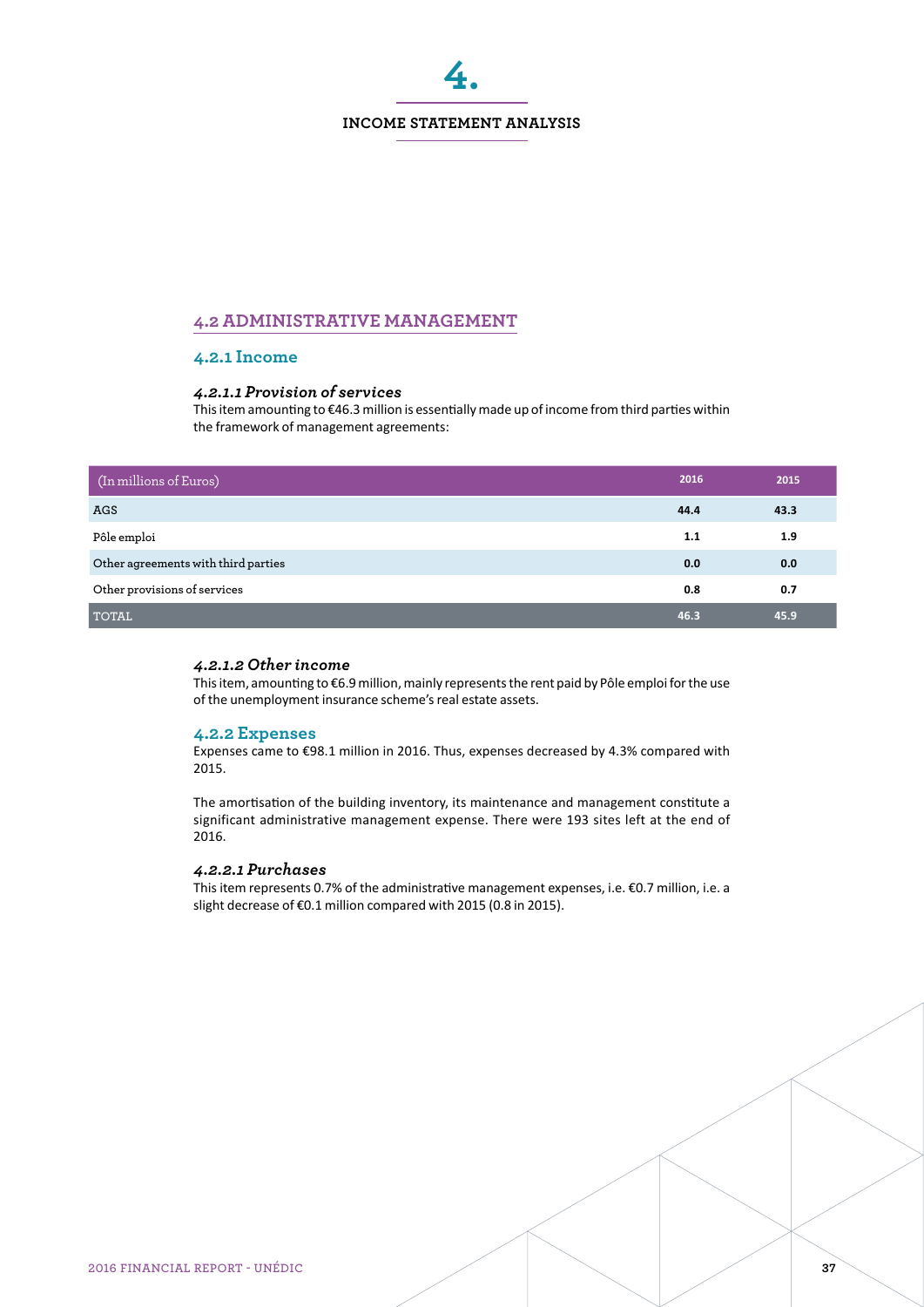# **INCOME STATEMENT ANALYSIS**

**4.**

# *4.2.2.2 External services*

This item represents 48.3% of administrative management expenses.

| (In millions of Euros)                                                                               | 2016 | 2015 |
|------------------------------------------------------------------------------------------------------|------|------|
| Works and services provided by third parties                                                         | 4.8  | 6.9  |
| Other external services                                                                              | 4.8  | 4.4  |
| Rents                                                                                                | 3.2  | 3.3  |
| Transportation and travel                                                                            | 1.2  | 1.1  |
| Postal and telecommunications costs                                                                  | 0.4  | 0.5  |
| Notarial fees and costs (including financing expenses for trade unions and employers' organisations) | 20.1 | 19.4 |
| Bank and postal costs                                                                                | 8.7  | 11.6 |
| Miscellaneous                                                                                        | 4.2  | 4.0  |
| <b>TOTAL</b>                                                                                         | 47.4 | 51.2 |

The "Other external services" item includes, inter alia, the expenses related to the financing of trade unions and employers' organisations within the framework of the unemployment insurance scheme management, i.e. €3.8 million in 2016.

#### *4.2.2.3 Taxes and levies*

This item represents 5.9% of the administrative management expenses and is broken down as follows:

| (In millions of Euros) | 2016 | 2015 |
|------------------------|------|------|
| Payroll tax            | 2.2  | 2.2  |
| Other taxes and levies | 3.7  | 3.9  |
| <b>TOTAL</b>           | 5.9  | 6.1  |

# *4.2.2.4 Wages and social security costs*

This item represents 28.3% of administrative management expenses. It is broken down into:

| (In millions of Euros) | 2016 | 2015 |
|------------------------|------|------|
| Wages                  | 18.8 | 19.0 |
| Social security costs  | 9.1  | 9.1  |
| <b>TOTAL</b>           | 27.9 | 28.1 |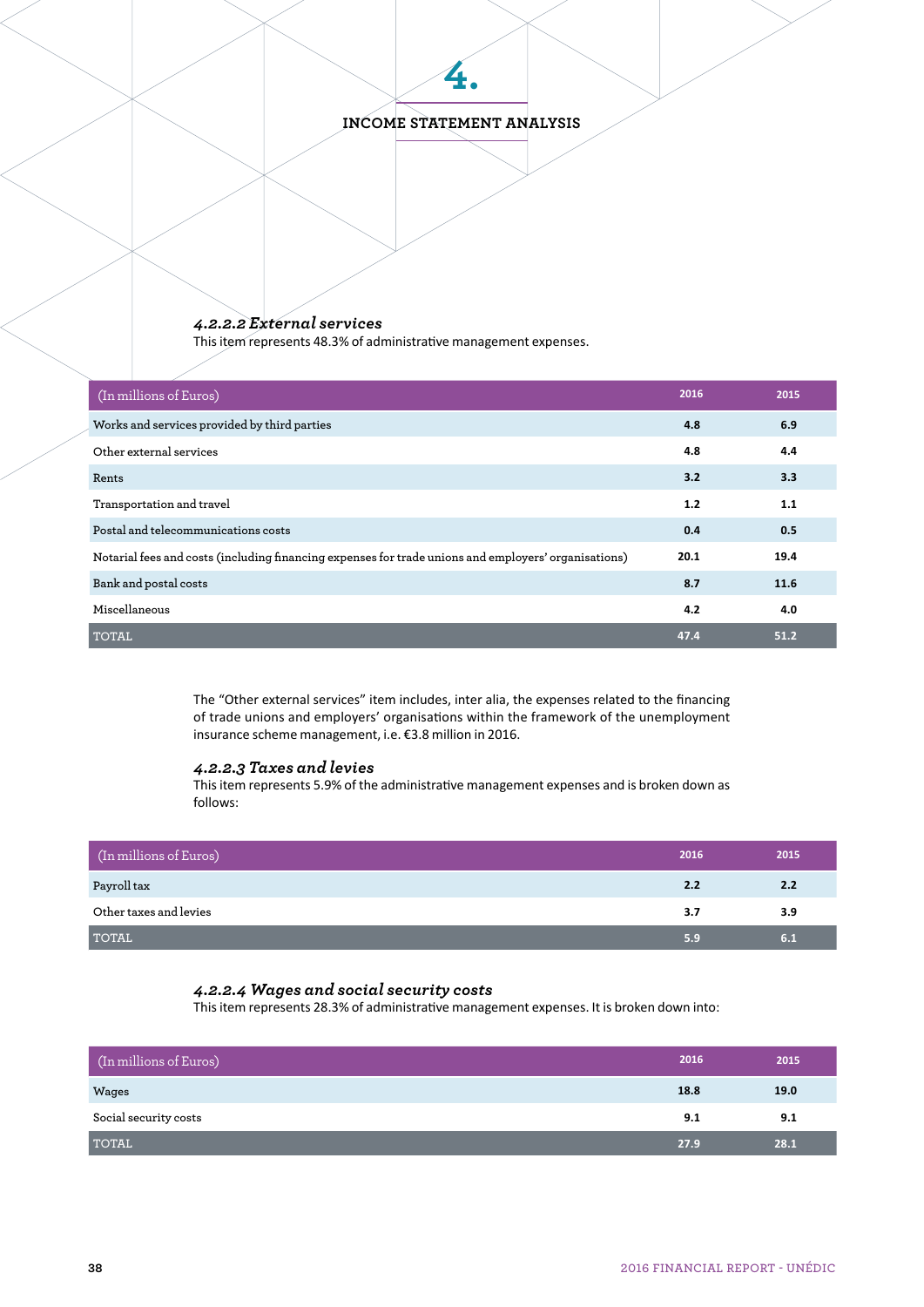#### **INCOME STATEMENT ANALYSIS**

**4.**

#### *4.2.2.5 Amortisation and provisions*

This item represents 16.5% of the administrative management expenses, i.e.  $\epsilon$ 16.2 million, compared with €16.1 million in 2015. This slight change is explained by the decrease in amortisations due to the sale of assets, and by the increase in staff-related provisions for contingencies and expenses (retirement indemnities and long-term service awards).

# **4.3 FINANCIAL MANAGEMENT**

The financial result is negative:

- 4 – €301 million in 2015;
- 4 – €324 million in 2016.

The 2016 expenses came to €385.2 million and correspond mainly to:

- 4 Structured financing expenses for €371.8 million of which €370.8 million for bond loans and the bridging facility;
- 4 Amortisation of bond redemption premiums for €13.3 million.

The average financing rate for 2016 came to 1.121%.

## **4.4 EXTRAORDINARY RESULT**

The income from extraordinary transactions is profitable (+€25.4 million) and essentially concerns capital gains on disposals of fixed assets.

# **4.5 CORPORATION TAX**

Unédic is liable for corporation tax for the profit or loss on property revenue and income from movable property. The tax due came to €1.9 million for 2016 (2016 tax net of an expected tax refund for the 2015 financial year).

## **4.6 RESULT FOR THE FINANCIAL YEAR**

This item represents the net result for the 2016 financial year for the unemployment insurance scheme. The result is negative by €4,203.1 million.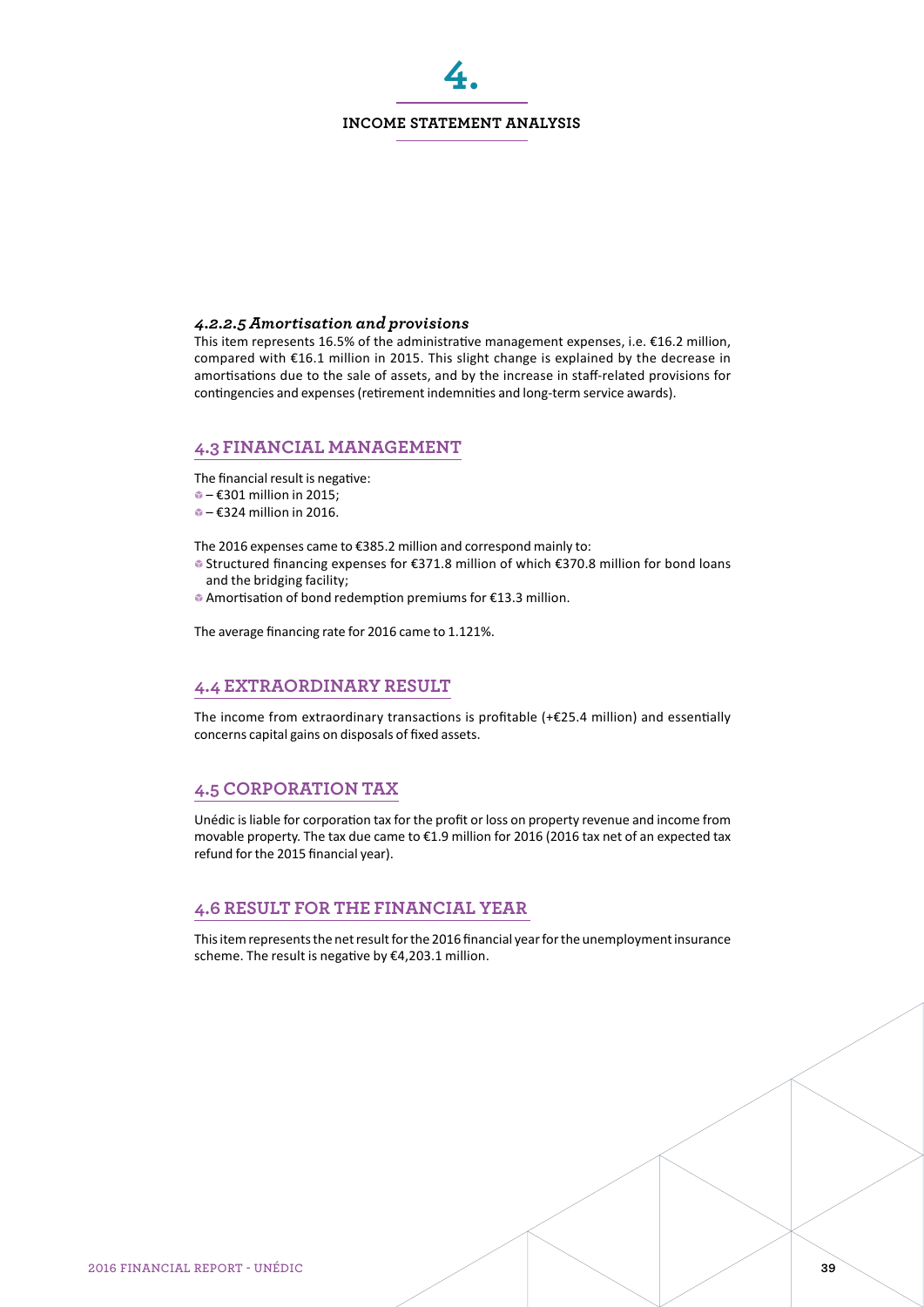# **5. ADDITIONAL INFORMATION**

# **5.1 ESTIMATE OF THE BENEFITS TO BE PAID TO BENEFIT CLAIMANTS RECEIVING BENEFITS AT THE END OF THE FINANCIAL YEAR USING UNDERLYING ASSUMPTIONS**

The distribution system implies that certain technical provisions, which might be set aside within the framework of an insurance or welfare activity, are not set aside within the specific framework of the unemployment insurance scheme. However, they constitute potential forecast expenditures calculated at the end of the financial year, which might only be called into question in the future by the financial break-even point of the unemployment insurance scheme or a change in regulation.

With a view to ensuring that third parties are better informed, we present to you below the estimates that we consider the most important as well as the corresponding methods of calculation.

More extensive information on expenditure and income forecasts can be found in the management report in the "2017 Outlook" section, in accordance with works regularly conducted by the unemployment insurance scheme on the benefits/contributions equilibrium and the coverage of its financing needs.

#### **5.1.1 Estimate of the benefits yet to be paid by the unemployment insurance scheme to the benefit claimants compensated at the end of the financial year**

The amount of benefits to be paid over the average duration of unemployment yet to run as of 31 December 2016 to benefit claimants registered on this date was assessed by Unédic's Studies and Analyses Department at €26,086 million. This amount does not take into account the benefits to be paid to recipients of allowances extended until their retirement.

The means and procedures used to calculate this estimate are as follows:

- 4 Calculation of benefits paid in 2016 to current benefit claimants as at 31 December 2015 (2,599,740 benefit claimants), i.e. €16,447 million;
- **Calculation of benefits yet to be paid to this population after 31 December 2016, i.e.** €8,971 million. This population represents 28.60% of benefit claimants as at 31 December 2015;
- 4 For this 2015 population, the total amount of benefits yet to be paid by the unemployment insurance scheme is €25,418 million.
- This amount has been updated considering into account a 2.63% increase in benefit claimants as at 31 December 2016 compared with 31 December 2015; the estimate of the benefits yet to be paid to the benefit claimants compensated at the end of the 2016 financial year is €26,086 million.

#### **5.1.2 Estimate of the benefits yet to be paid by the unemployment insurance scheme to benefit claimants receiving an extension of an allowance**

These benefits concern benefit claimants who are jobseekers and may, under certain conditions, collect their indemnities up to retirement age.

The amount of benefits yet to be paid to these benefit claimants registered at the end of the financial year was assessed by Unédic's Studies and Analyses Department at €475 million. The calculation is made by extending the compensation rate used as at 31 December 2016 until the day before the retirement date, with the maximum age being 65.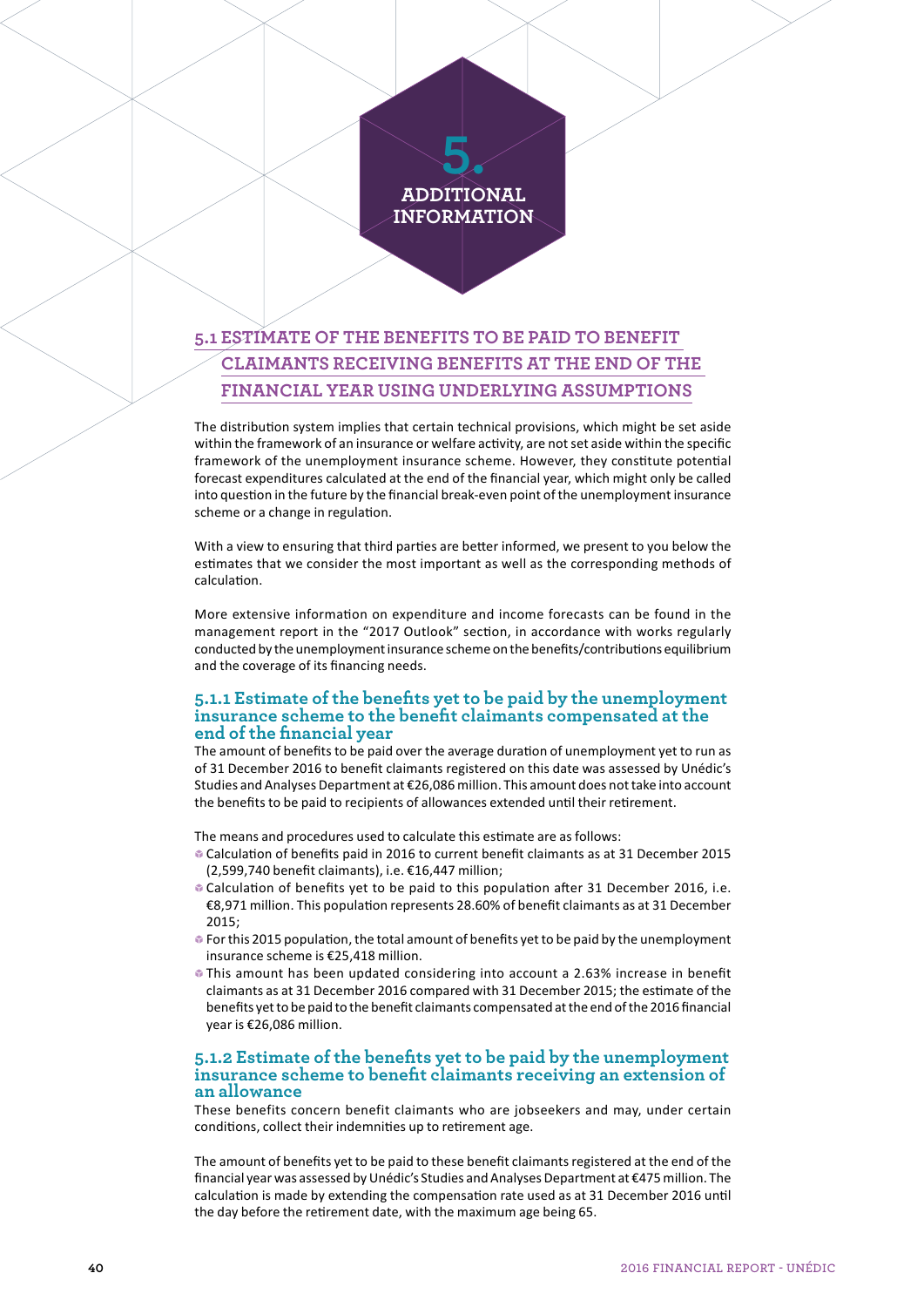#### **ADDITIONAL INFORMATION**

**5.**

# **5.2 NUMBER OF UNEMPLOYMENT INSURANCE STAFF**

The number of Unédic staff as at 31 December 2016 is 340 Unédic employees, 233 of whom are assigned to the Unédic/AGS Delegation.

# **5.3 TRANSACTIONS COMPLETED ON BEHALF OF THIRD PARTIES**

The Association for the management of the employee debt guarantee scheme (AGS), an employers' organisation financed by companies, created at the start of 1974, guarantees payment of debts arising from employment contracts in the event of receivership or courtordered liquidation of the company. A management agreement has been signed between the Association and Unédic, which is responsible for managing the recovery of contributions, making the necessary funds available to court-appointed receivers and agents, recovering sums advanced and keeping records of these transactions. Unédic itself entered into an agreement with Pôle emploi, signed on 19 November 2008, for the recovery of unemployment insurance contributions and AGS contributions (via the regional departments and Pôle emploi Service).

The transfer of recovery to ACOSS resulted in accounting and financial flows as of 2010 within the framework of two pilot phases. An agreement signed on 17 December 2010 by Unédic, AGS, ACOSS and Pôle emploi lays down the conditions for extending the recovery of contributions by ACOSS and its network.

The contribution rate went down from 0.30% to 0.25% at January 2016. This remained constant at 0.25% in 2016. It was set at 0.20% from 1st January 2017 by the AGS Board of Directors' meeting of December 2016.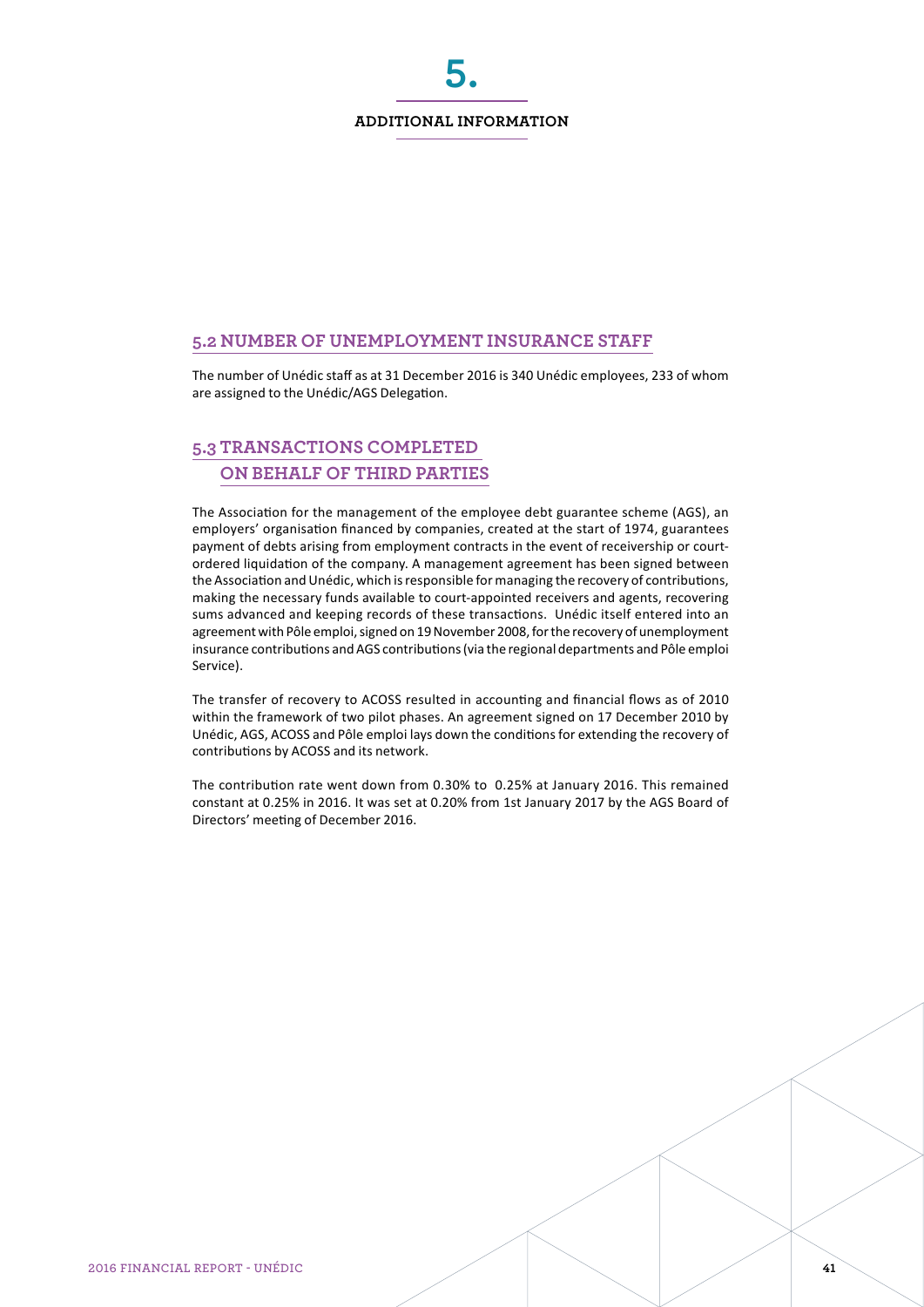# **AUDITORS' REPORT ON THE ANNUAL ACCOUNTS** FINANCIAL YEAR ENDED 31 DECEMBER 2016

To the members of the Board of Directors.

In fulfilment of the assignment entrusted to us by your Board of Directors, we hereby present to you our report on the financial year ended 31 December 2016, on:

- the auditing of the annual accounts of the Unédic association, as enclosed with this report;
- the justification of our assessments;
- the specific verifications and information required by law.

The annual accounts have been approved by the Managing Director of Unédic. Our role is to express an opinion on these accounts based on our audit.

# **I. OPINION ON THE ANNUAL ACCOUNTS**

We conducted our audit in accordance with the professional standards applicable in France. Those standards require that we plan and perform the audit to obtain reasonable assurance that the annual accounts are free of material misstatement. An audit includes verifying, using sampling techniques or other methods of selection, evidence supporting the amounts and information provided in the annual accounts. An audit also includes assessing the accounting principles used, any significant estimates made and the overall presentation of the accounts. We believe that the information we have collected provides a reasonable basis for our opinion.

We certify that the annual accounts are, in accordance with French accounting rules and principles, regular and sincere and give a true and fair view of the result of the transactions over the past year and of the financial situation and assets and liabilities of the association at the end of that financial year.

Although not wishing to undermine the opinion expressed above, we draw your attention to the point detailed in note 1.6.2 "Financing of the year 2017" of the appendix relating to the measures taken to ensure the financing of the unemployment insurance scheme given the economic context and its impact on the technical equilibrium forecasts.

# **II. JUSTIFICATION OF THE ASSESSMENTS**

Pursuant to the provisions of Article L. 823-9 of the French Commercial Code relating to the justification of our assessments, we hereby inform you that the assessments we have carried out concern the appropriate nature of the accounting principles applied and, where necessary, the reasonable nature of the significant estimates used and the overview of the accounts. To this regard:

- $\bullet$  The note in the appendix referring to the accounting principles, rules and methods specifies that the unemployment insurance scheme is a specific "pay-as-you-go" scheme, and that the accounts were drawn up in accordance with the chart of accounts of the unemployment insurance organisations approved by the National Accounting Council. In order to draw up the annual accounts, the specific declaration-based nature of the unemployment insurance scheme and the consequences arising from it are taken into account, pursuant to both declarations of affiliates and payments to benefit claimants.
- 4 Furthermore, accounts for the financial year were approved with the aim to pursue unemployment insurance activities, given the structuring hypothesis mentionned in the note 1.6.2 of the "Financing of the year 2017" appendix which sets out Unédic's ability to have access to the necessary financing.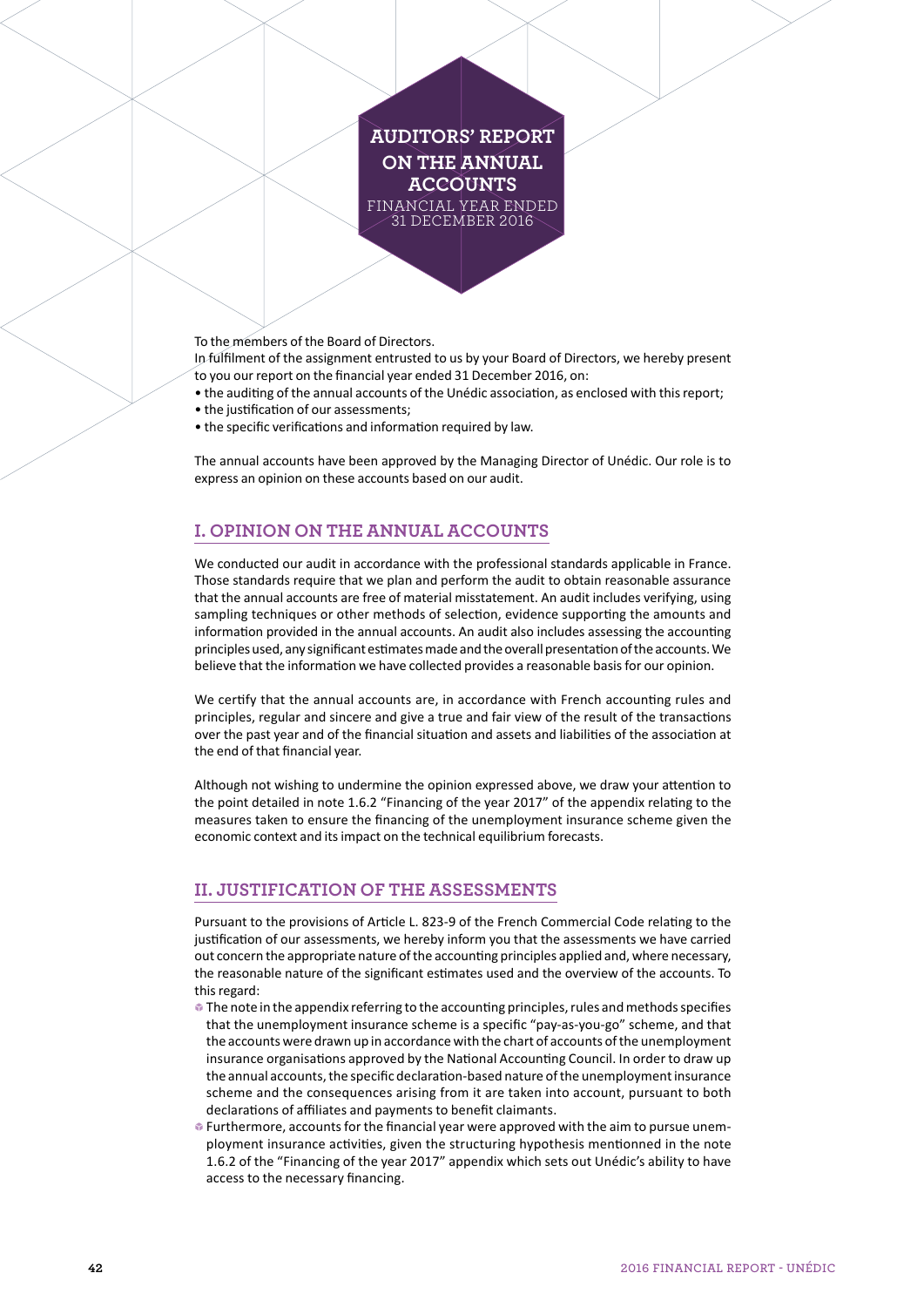#### **AUDITORS' REPORT**

As part of our assessment of the accounting rules and principles used, we verified the appropriate nature of the accounting methods specified above and of the information provided in the notes of the appendix.

- 4 Note 2.1 of the appendix specifies that the unemployment insurance scheme's accounts were drawn up on the basis of financial information produced by third parties, primarily by Pôle emploi and ACOSS, with regard to the transactions carried out by these entities on behalf of the unemployment insurance scheme.
	- We have familiarised ourselves with the "Auditors' Report on the accounting statements of Pôle emploi linked to the management on behalf of Unédic of specific contributions from certain affiliates and payments to benefit claimants", drawn up on 25 April 2017, and which gives a favourable opinion.
	- We have familiarised ourselves with the "Certification of accounts of the general Social Security scheme for the 2016 financial year" adopted by the French Audit Court on 30 May 2017, and which gives reasonable assurance as to the cash flows both in terms of income and collections.
	- We verified the correct transcription of these accounting statements in the unemployment insurance scheme's accounts.
	- We were aware of the work carried out by the Pôle emploi Auditors and by the French Audit Court and we supplemented it with specific requests concerning both the internal audit and the audit of the accounts. Our work consisted in examining the relevance and sufficient nature of the information obtained.

The assessments thus made were carried out in the context of our audit of the annual accounts, taken as a whole, and therefore contributed to the formation of our opinion expressed in the first section of this report.

#### **III. SPECIFIC VERIFICATIONS AND INFORMATION**

In accordance with professional standards applicable in France, we have also performed the specific verifications required by law.

We have no matters to report regarding the fair presentation and conformity with the annual accounts of the information given in the Managing Director's management report and in the documents sent to the members of the Board of Directors on the financial situation and the annual accounts.

Paris and Neuilly-sur-Seine, 13 June 2017 THE AUDITORS

Deloitte et Associés **FCN**